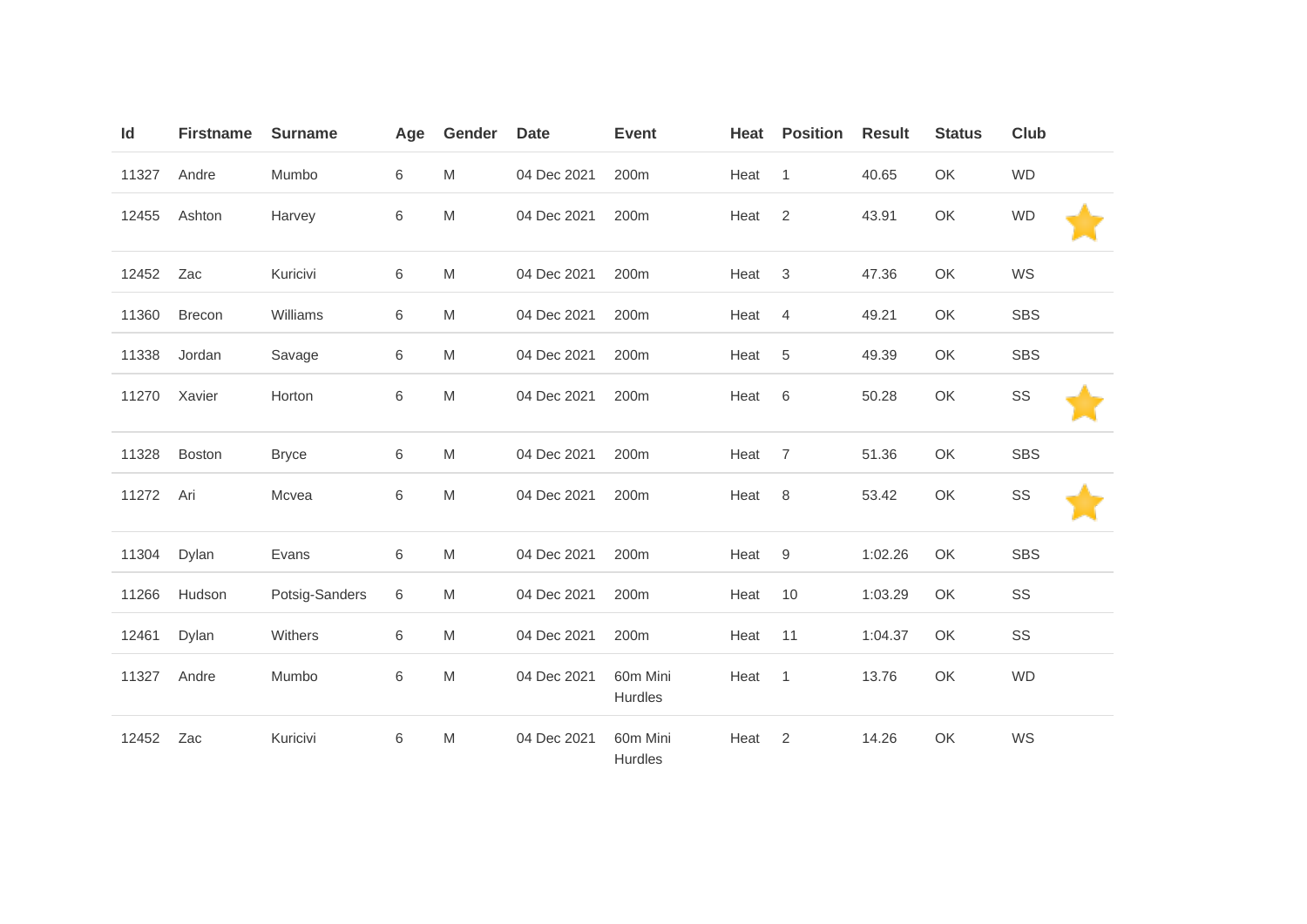| Id    | <b>Firstname</b> | <b>Surname</b> | Age         | Gender                                                                                                     | <b>Date</b> | <b>Event</b>        | Heat | <b>Position</b>  | <b>Result</b> | <b>Status</b> | <b>Club</b> |  |
|-------|------------------|----------------|-------------|------------------------------------------------------------------------------------------------------------|-------------|---------------------|------|------------------|---------------|---------------|-------------|--|
| 11304 | Dylan            | Evans          | $\,6\,$     | $\mathsf{M}% _{T}=\mathsf{M}_{T}\!\left( a,b\right) ,\ \mathsf{M}_{T}=\mathsf{M}_{T}\!\left( a,b\right) ,$ | 04 Dec 2021 | 60m Mini<br>Hurdles | Heat | 3                | 14.42         | OK            | <b>SBS</b>  |  |
| 12455 | Ashton           | Harvey         | 6           | $\mathsf{M}% _{T}=\mathsf{M}_{T}\!\left( a,b\right) ,\ \mathsf{M}_{T}=\mathsf{M}_{T}\!\left( a,b\right) ,$ | 04 Dec 2021 | 60m Mini<br>Hurdles | Heat | 4                | 14.56         | OK            | <b>WD</b>   |  |
| 11338 | Jordan           | Savage         | $\,$ 6 $\,$ | $\mathsf{M}% _{T}=\mathsf{M}_{T}\!\left( a,b\right) ,\ \mathsf{M}_{T}=\mathsf{M}_{T}\!\left( a,b\right) ,$ | 04 Dec 2021 | 60m Mini<br>Hurdles | Heat | $\,$ 5 $\,$      | 14.70         | OK            | <b>SBS</b>  |  |
| 11360 | <b>Brecon</b>    | Williams       | $\,6\,$     | $\mathsf{M}% _{T}=\mathsf{M}_{T}\!\left( a,b\right) ,\ \mathsf{M}_{T}=\mathsf{M}_{T}\!\left( a,b\right) ,$ | 04 Dec 2021 | 60m Mini<br>Hurdles | Heat | 6                | 15.31         | OK            | <b>SBS</b>  |  |
| 11328 | Boston           | <b>Bryce</b>   | 6           | M                                                                                                          | 04 Dec 2021 | 60m Mini<br>Hurdles | Heat | $\overline{7}$   | 15.35         | OK            | <b>SBS</b>  |  |
| 11270 | Xavier           | Horton         | 6           | ${\sf M}$                                                                                                  | 04 Dec 2021 | 60m Mini<br>Hurdles | Heat | 8                | 15.49         | OK            | SS          |  |
| 11272 | Ari              | Mcvea          | $\,6\,$     | $\mathsf{M}% _{T}=\mathsf{M}_{T}\!\left( a,b\right) ,\ \mathsf{M}_{T}=\mathsf{M}_{T}\!\left( a,b\right) ,$ | 04 Dec 2021 | 60m Mini<br>Hurdles | Heat | $\boldsymbol{9}$ | 16.28         | OK            | SS          |  |
| 12461 | Dylan            | Withers        | $\,6\,$     | $\mathsf{M}% _{T}=\mathsf{M}_{T}\!\left( a,b\right) ,\ \mathsf{M}_{T}=\mathsf{M}_{T}\!\left( a,b\right) ,$ | 04 Dec 2021 | 60m Mini<br>Hurdles | Heat | 10               | 18.21         | OK            | SS          |  |
| 11266 | Hudson           | Potsig-Sanders | 6           | M                                                                                                          | 04 Dec 2021 | 60m Mini<br>Hurdles | Heat | 11               | 20.01         | OK            | SS          |  |
| 11328 | <b>Boston</b>    | <b>Bryce</b>   | $\,6$       | $\mathsf{M}% _{T}=\mathsf{M}_{T}\!\left( a,b\right) ,\ \mathsf{M}_{T}=\mathsf{M}_{T}\!\left( a,b\right) ,$ | 04 Dec 2021 | Shot 1kg            | Heat | $\mathbf{1}$     | 3.78          | OK            | <b>SBS</b>  |  |
| 11327 | Andre            | Mumbo          | $\,6$       | $\mathsf{M}% _{T}=\mathsf{M}_{T}\!\left( a,b\right) ,\ \mathsf{M}_{T}=\mathsf{M}_{T}\!\left( a,b\right) ,$ | 04 Dec 2021 | Shot 1kg            | Heat | $\overline{c}$   | 3.35          | OK            | <b>WD</b>   |  |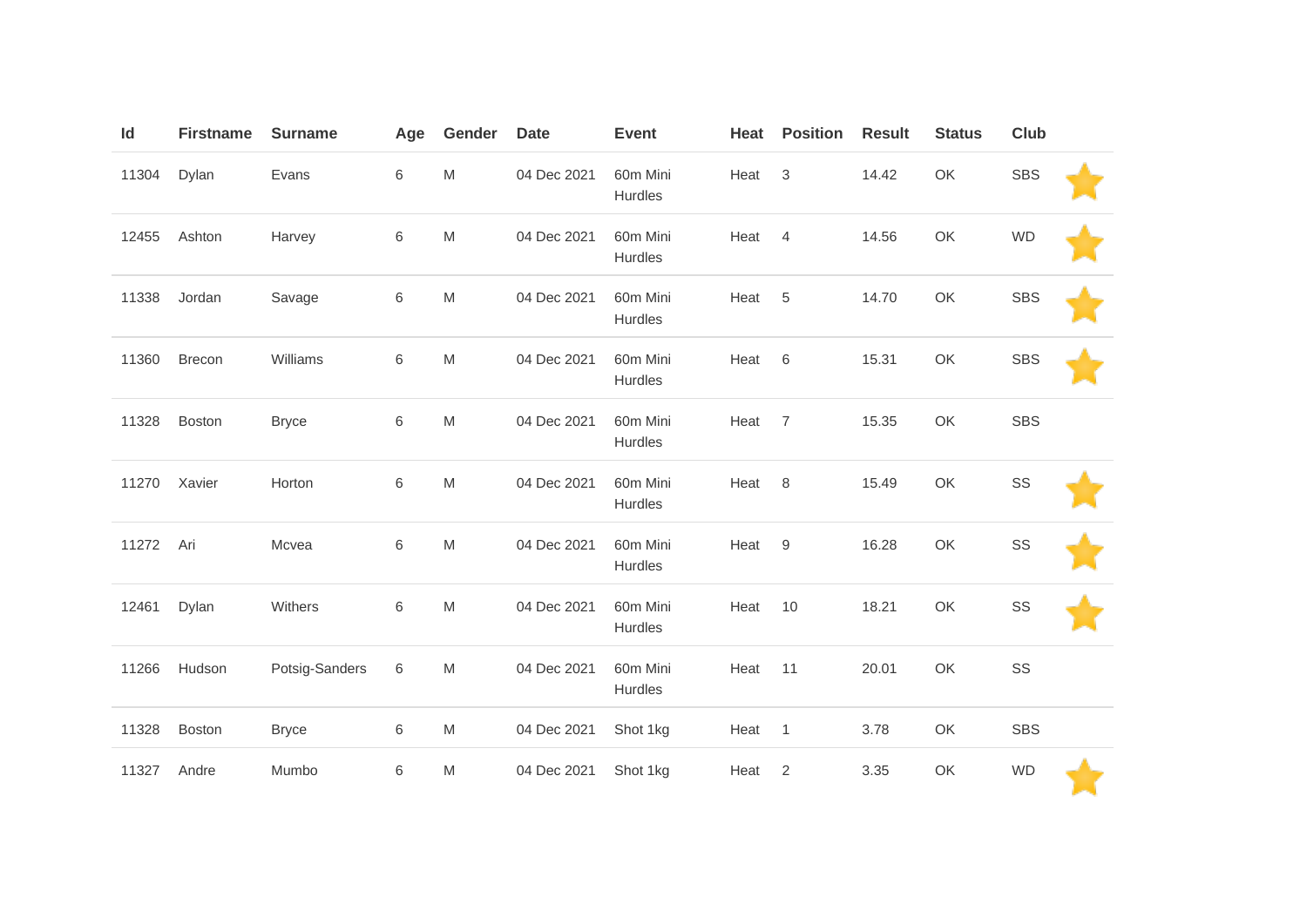| Id    | <b>Firstname</b> | <b>Surname</b> | Age | Gender | <b>Date</b> | <b>Event</b> | Heat | <b>Position</b> | <b>Result</b> | <b>Status</b> | <b>Club</b> |  |
|-------|------------------|----------------|-----|--------|-------------|--------------|------|-----------------|---------------|---------------|-------------|--|
| 11304 | Dylan            | Evans          | 6   | M      | 04 Dec 2021 | Shot 1kg     | Heat | $\mathbf{3}$    | 2.91          | OK            | <b>SBS</b>  |  |
| 11266 | Hudson           | Potsig-Sanders | 6   | M      | 04 Dec 2021 | Shot 1kg     | Heat | 4               | 2.80          | OK            | SS          |  |
| 12452 | Zac              | Kuricivi       | 6   | M      | 04 Dec 2021 | Shot 1kg     | Heat | $5\phantom{.0}$ | 2.70          | OK            | WS          |  |
| 11270 | Xavier           | Horton         | 6   | M      | 04 Dec 2021 | Shot 1kg     | Heat | 6               | 2.59          | OK            | SS          |  |
| 11272 | Ari              | Mcvea          | 6   | M      | 04 Dec 2021 | Shot 1kg     | Heat | $\overline{7}$  | 2.45          | OK            | SS          |  |
| 11360 | <b>Brecon</b>    | Williams       | 6   | M      | 04 Dec 2021 | Shot 1kg     | Heat | 8               | 2.25          | OK            | <b>SBS</b>  |  |
| 11338 | Jordan           | Savage         | 6   | M      | 04 Dec 2021 | Shot 1kg     | Heat | 9               | 2.06          | OK            | <b>SBS</b>  |  |
| 12461 | Dylan            | Withers        | 6   | M      | 04 Dec 2021 | Shot 1kg     | Heat | 10              | 1.69          | OK            | SS          |  |
| 12455 | Ashton           | Harvey         | 6   | M      | 04 Dec 2021 | Vortex       | Heat | $\overline{1}$  | 13.75         | OK            | <b>WD</b>   |  |
| 11304 | Dylan            | Evans          | 6   | M      | 04 Dec 2021 | Vortex       | Heat | 2               | 12.31         | OK            | <b>SBS</b>  |  |
| 12452 | Zac              | Kuricivi       | 6   | M      | 04 Dec 2021 | Vortex       | Heat | 3               | 12.17         | OK            | WS          |  |
| 11328 | Boston           | <b>Bryce</b>   | 6   | M      | 04 Dec 2021 | Vortex       | Heat | $\overline{4}$  | 11.06         | OK            | <b>SBS</b>  |  |
| 11327 | Andre            | Mumbo          | 6   | M      | 04 Dec 2021 | Vortex       | Heat | 5               | 9.16          | OK            | <b>WD</b>   |  |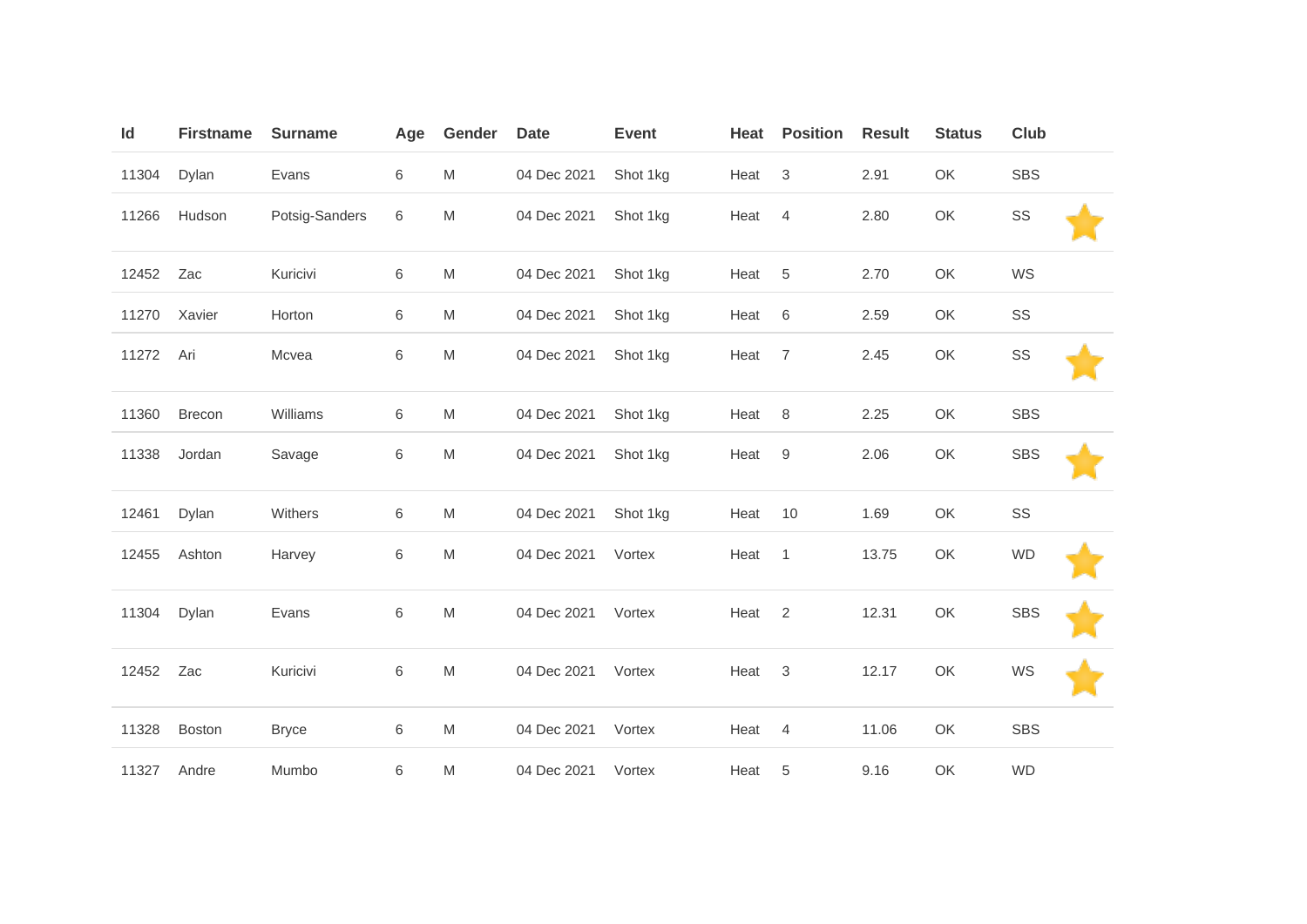| Id    | <b>Firstname</b> | <b>Surname</b> | Age            | Gender | <b>Date</b> | <b>Event</b> | Heat | <b>Position</b> | <b>Result</b> | <b>Status</b> | Club       |
|-------|------------------|----------------|----------------|--------|-------------|--------------|------|-----------------|---------------|---------------|------------|
| 11338 | Jordan           | Savage         | 6              | M      | 04 Dec 2021 | Vortex       | Heat | $\,6$           | 8.79          | OK            | SBS        |
| 11360 | <b>Brecon</b>    | Williams       | 6              | M      | 04 Dec 2021 | Vortex       | Heat | $\overline{7}$  | 8.48          | OK            | <b>SBS</b> |
| 11266 | Hudson           | Potsig-Sanders | 6              | M      | 04 Dec 2021 | Vortex       | Heat | 8               | 7.72          | OK            | SS         |
| 11270 | Xavier           | Horton         | 6              | M      | 04 Dec 2021 | Vortex       | Heat | $9\,$           | 6.41          | OK            | SS         |
| 12461 | Dylan            | Withers        | 6              | M      | 04 Dec 2021 | Vortex       | Heat | 10              | 5.80          | OK            | SS         |
| 11272 | Ari              | Mcvea          | 6              | M      | 04 Dec 2021 | Vortex       | Heat | 11              | 4.48          | OK            | SS         |
| 11353 | Izaiyah          | Williams       | 7              | M      | 04 Dec 2021 | 200m         | Heat | $\mathbf{1}$    | 43.72         | OK            | <b>WD</b>  |
| 11373 | Grayson          | <b>Brooker</b> | 7              | M      | 04 Dec 2021 | 200m         | Heat | 2               | 43.95         | OK            | SS         |
| 5648  | Lorenz           | Moana          | $\overline{7}$ | M      | 04 Dec 2021 | 200m         | Heat | 3               | 45.99         | OK            | WS         |
| 5602  | Nicholas         | Michel         | $\overline{7}$ | M      | 04 Dec 2021 | 200m         | Heat | 4               | 48.08         | OK            | <b>SBS</b> |
| 5620  | Zac              | Rowley         | $\overline{7}$ | M      | 04 Dec 2021 | 200m         | Heat | 5               | 48.38         | OK            | WS         |
| 5733  | Harrison         | Osinski        | $\overline{7}$ | M      | 04 Dec 2021 | 200m         | Heat | $\,6$           | 49.21         | OK            | <b>SBS</b> |
| 11383 | Hamish           | Ison           | $\overline{7}$ | M      | 04 Dec 2021 | 200m         | Heat | 7               | 54.86         | OK            | <b>SBS</b> |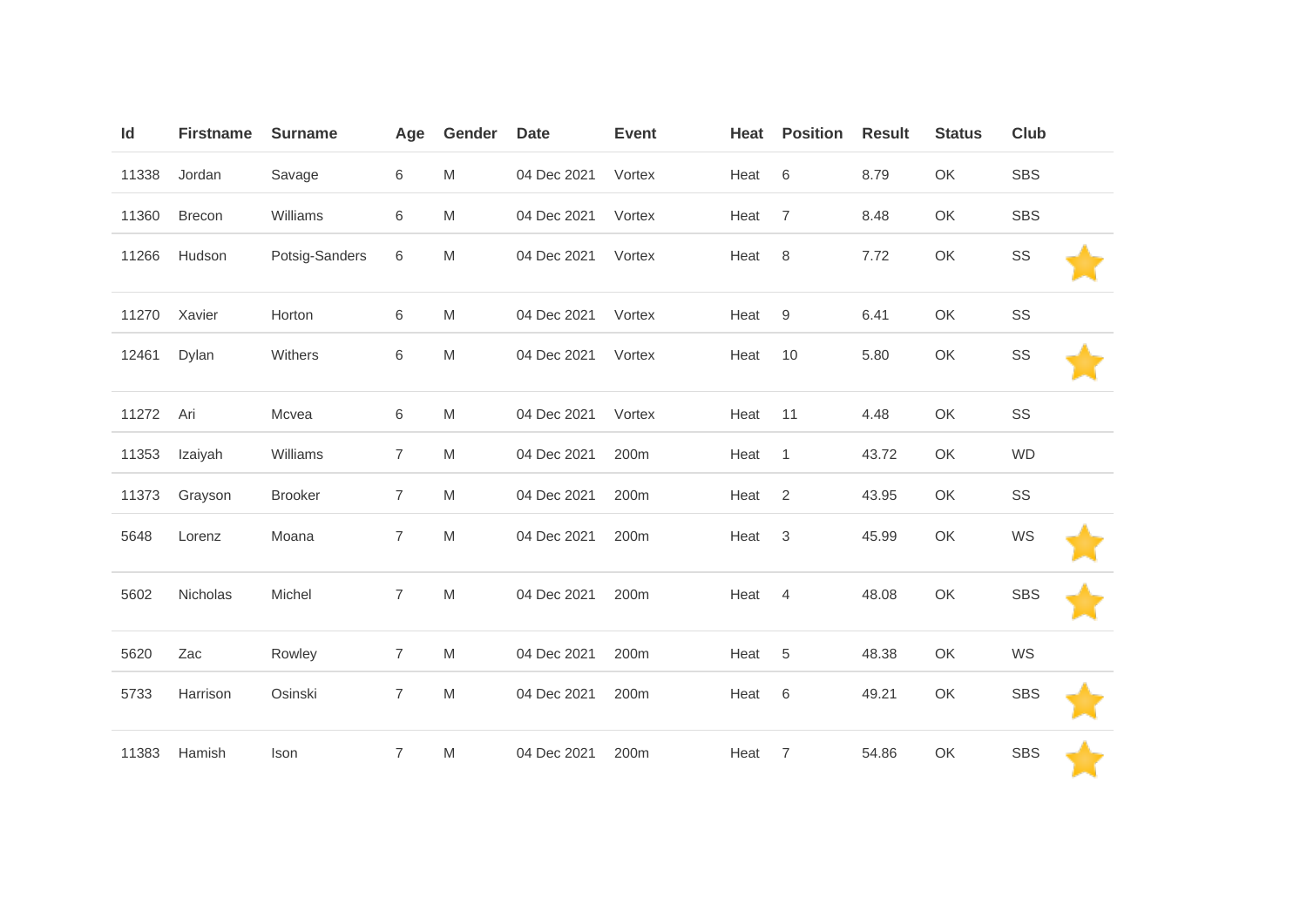| Id    | <b>Firstname</b> | <b>Surname</b> | Age            | Gender                                                                                                     | <b>Date</b> | <b>Event</b>        | Heat | <b>Position</b>           | <b>Result</b> | <b>Status</b> | <b>Club</b> |  |
|-------|------------------|----------------|----------------|------------------------------------------------------------------------------------------------------------|-------------|---------------------|------|---------------------------|---------------|---------------|-------------|--|
| 11357 | Ezekiel          | Castle-Nepia   | $\overline{7}$ | M                                                                                                          | 04 Dec 2021 | 200m                | Heat | $\,8\,$                   | 1:06.95       | OK            | SS          |  |
| 11353 | Izaiyah          | Williams       | $\overline{7}$ | M                                                                                                          | 04 Dec 2021 | 60m Mini<br>Hurdles | Heat | $\mathbf{1}$              | 12.58         | OK            | <b>WD</b>   |  |
| 5620  | Zac              | Rowley         | $\overline{7}$ | M                                                                                                          | 04 Dec 2021 | 60m Mini<br>Hurdles | Heat | 2                         | 13.40         | OK            | WS          |  |
| 11373 | Grayson          | <b>Brooker</b> | $\overline{7}$ | M                                                                                                          | 04 Dec 2021 | 60m Mini<br>Hurdles | Heat | $\sqrt{3}$                | 13.43         | OK            | SS          |  |
| 5733  | Harrison         | Osinski        | $\overline{7}$ | $\mathsf{M}% _{T}=\mathsf{M}_{T}\!\left( a,b\right) ,\ \mathsf{M}_{T}=\mathsf{M}_{T}\!\left( a,b\right) ,$ | 04 Dec 2021 | 60m Mini<br>Hurdles | Heat | 4                         | 13.92         | OK            | <b>SBS</b>  |  |
| 5602  | Nicholas         | Michel         | $\overline{7}$ | M                                                                                                          | 04 Dec 2021 | 60m Mini<br>Hurdles | Heat | 5                         | 14.74         | OK            | <b>SBS</b>  |  |
| 11357 | Ezekiel          | Castle-Nepia   | $\overline{7}$ | $\mathsf{M}% _{T}=\mathsf{M}_{T}\!\left( a,b\right) ,\ \mathsf{M}_{T}=\mathsf{M}_{T}\!\left( a,b\right) ,$ | 04 Dec 2021 | 60m Mini<br>Hurdles | Heat | 6                         | 14.82         | OK            | SS          |  |
| 11383 | Hamish           | Ison           | $\overline{7}$ | $\mathsf{M}% _{T}=\mathsf{M}_{T}\!\left( a,b\right) ,\ \mathsf{M}_{T}=\mathsf{M}_{T}\!\left( a,b\right) ,$ | 04 Dec 2021 | 60m Mini<br>Hurdles | Heat | $\overline{7}$            | 17.56         | OK            | <b>SBS</b>  |  |
| 5648  | Lorenz           | Moana          | $\overline{7}$ | M                                                                                                          | 04 Dec 2021 | 60m Mini<br>Hurdles | Heat | 8                         | 18.58         | OK            | WS          |  |
| 11357 | Ezekiel          | Castle-Nepia   | $\overline{7}$ | ${\sf M}$                                                                                                  | 04 Dec 2021 | Shot 1kg            | Heat | $\mathbf{1}$              | 3.78          | OK            | SS          |  |
| 11373 | Grayson          | <b>Brooker</b> | $\overline{7}$ | M                                                                                                          | 04 Dec 2021 | Shot 1kg            | Heat | $\sqrt{2}$                | 3.76          | OK            | SS          |  |
| 5648  | Lorenz           | Moana          | $\overline{7}$ | M                                                                                                          | 04 Dec 2021 | Shot 1kg            | Heat | $\ensuremath{\mathsf{3}}$ | 3.27          | OK            | WS          |  |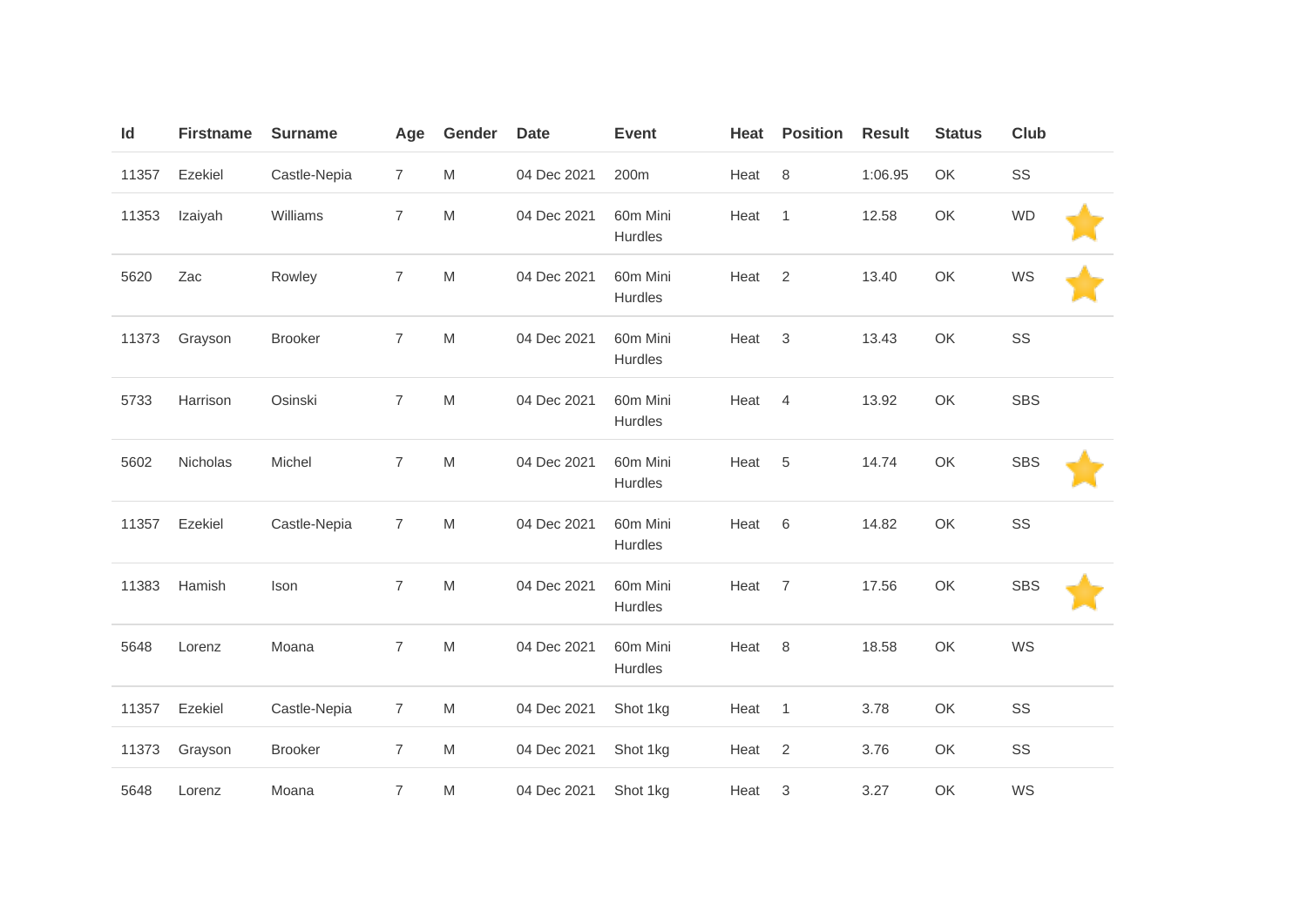| Id    | <b>Firstname</b> | <b>Surname</b> | Age            | Gender | <b>Date</b> | <b>Event</b> | Heat   | <b>Position</b> | <b>Result</b> | <b>Status</b> | Club       |
|-------|------------------|----------------|----------------|--------|-------------|--------------|--------|-----------------|---------------|---------------|------------|
| 5620  | Zac              | Rowley         | $\overline{7}$ | M      | 04 Dec 2021 | Shot 1kg     | Heat   | $\overline{4}$  | 3.00          | OK            | WS         |
| 5602  | Nicholas         | Michel         | 7              | M      | 04 Dec 2021 | Shot 1kg     | Heat   | $\overline{5}$  | 2.93          | OK            | <b>SBS</b> |
| 5733  | Harrison         | Osinski        | $\overline{7}$ | M      | 04 Dec 2021 | Shot 1kg     | Heat   | 6               | 2.75          | OK            | <b>SBS</b> |
| 12444 | Maxon            | Hamilton       | $\overline{7}$ | M      | 04 Dec 2021 | Shot 1kg     | Heat   | $\overline{7}$  | 2.55          | OK            | SS         |
| 11353 | Izaiyah          | Williams       | $\overline{7}$ | M      | 04 Dec 2021 | Shot 1kg     | Heat - |                 | <b>NA</b>     | No<br>Throw   | <b>WD</b>  |
| 11383 | Hamish           | Ison           | $\overline{7}$ | M      | 04 Dec 2021 | Shot 1kg     | Heat - |                 | <b>NA</b>     | No<br>Throw   | <b>SBS</b> |
| 5620  | Zac              | Rowley         | $\overline{7}$ | M      | 04 Dec 2021 | Vortex       | Heat   | $\overline{1}$  | 13.18         | OK            | WS         |
| 11357 | Ezekiel          | Castle-Nepia   | $\overline{7}$ | M      | 04 Dec 2021 | Vortex       | Heat   | 2               | 10.38         | OK            | SS         |
| 5648  | Lorenz           | Moana          | $\overline{7}$ | M      | 04 Dec 2021 | Vortex       | Heat   | $\mathbf{3}$    | 8.63          | OK            | WS         |
| 5602  | Nicholas         | Michel         | $\overline{7}$ | M      | 04 Dec 2021 | Vortex       | Heat   | $\overline{4}$  | 8.55          | OK            | <b>SBS</b> |
| 5733  | Harrison         | Osinski        | $\overline{7}$ | M      | 04 Dec 2021 | Vortex       | Heat   | 5               | 8.17          | OK            | <b>SBS</b> |
| 11353 | Izaiyah          | Williams       | $\overline{7}$ | M      | 04 Dec 2021 | Vortex       | Heat   | 6               | 7.96          | OK            | <b>WD</b>  |
| 11373 | Grayson          | <b>Brooker</b> | $\overline{7}$ | M      | 04 Dec 2021 | Vortex       | Heat   | $\overline{7}$  | 7.72          | OK            | SS         |
| 11383 | Hamish           | Ison           | $\overline{7}$ | M      | 04 Dec 2021 | Vortex       | Heat   | 8               | 5.77          | OK            | <b>SBS</b> |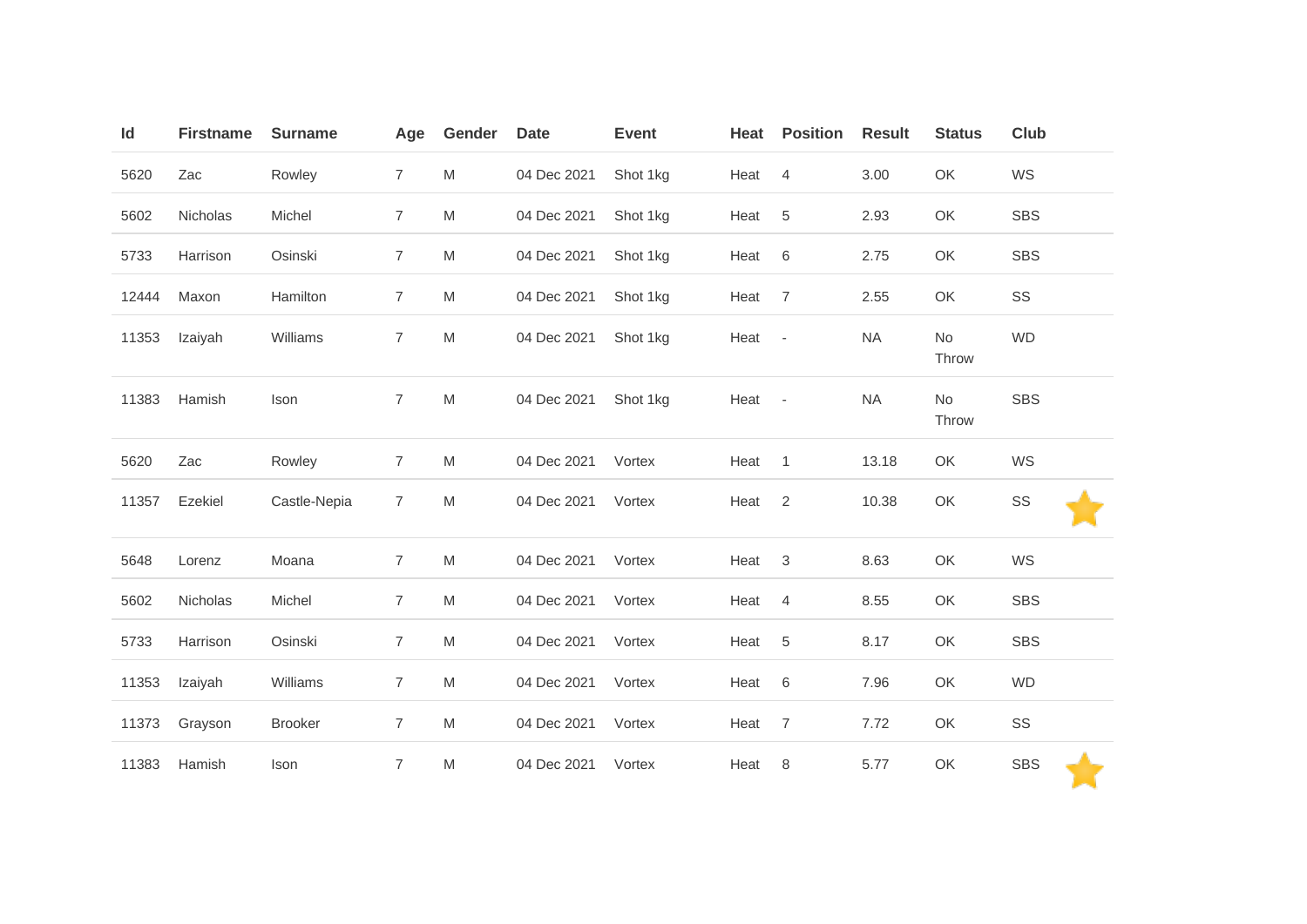| Id    | <b>Firstname</b> | <b>Surname</b>   | Age | Gender | <b>Date</b> | <b>Event</b>     | Heat | <b>Position</b>  | <b>Result</b> | <b>Status</b> | <b>Club</b> |  |
|-------|------------------|------------------|-----|--------|-------------|------------------|------|------------------|---------------|---------------|-------------|--|
| 11315 | Maxwell          | Luder-Mumbo      | 8   | M      | 04 Dec 2021 | 200 <sub>m</sub> | Heat | $\mathbf{1}$     | 36.50         | OK            | <b>WD</b>   |  |
| 12472 | Tauryn           | Kim              | 8   | M      | 04 Dec 2021 | 200m             | Heat | 2                | 38.90         | OK            | <b>WD</b>   |  |
| 5652  | Ethan            | Kissell          | 8   | M      | 04 Dec 2021 | 200m             | Heat | $\sqrt{3}$       | 40.27         | OK            | <b>WD</b>   |  |
| 5769  | Heath            | Tate             | 8   | M      | 04 Dec 2021 | 200m             | Heat | $\overline{4}$   | 42.08         | OK            | <b>SBS</b>  |  |
| 5737  | James            | McGennisken      | 8   | M      | 04 Dec 2021 | 200 <sub>m</sub> | Heat | 5                | 42.43         | OK            | <b>SBS</b>  |  |
| 5698  | Vulcan           | Mabbett          | 8   | M      | 04 Dec 2021 | 200m             | Heat | $\,6\,$          | 44.43         | OK            | SS          |  |
| 11335 | Joel             | Haynes           | 8   | M      | 04 Dec 2021 | 200m             | Heat | $\overline{7}$   | 44.52         | OK            | <b>SBS</b>  |  |
| 11292 | Elliott          | Ison             | 8   | M      | 04 Dec 2021 | 200m             | Heat | $\,8\,$          | 46.82         | OK            | <b>SBS</b>  |  |
| 11268 | Yechan           | Kwon             | 8   | M      | 04 Dec 2021 | 200m             | Heat | $\boldsymbol{9}$ | 47.24         | OK            | SBS         |  |
| 11275 | Tyler            | <b>Broadbent</b> | 8   | M      | 04 Dec 2021 | 200 <sub>m</sub> | Heat | 10               | 53.06         | OK            | <b>WD</b>   |  |
| 5619  | Lucas            | Crowther         | 8   | M      | 04 Dec 2021 | 200m             | Heat | 11               | 1:22.25       | OK            | <b>SBS</b>  |  |
| 11315 | Maxwell          | Luder-Mumbo      | 8   | M      | 04 Dec 2021 | 60m Hurdles      | Heat | $\mathbf{1}$     | 12.80         | OK            | <b>WD</b>   |  |
| 5652  | Ethan            | Kissell          | 8   | M      | 04 Dec 2021 | 60m Hurdles      | Heat | 2                | 13.23         | OK            | <b>WD</b>   |  |
| 5614  | Curtis           | Vos              | 8   | M      | 04 Dec 2021 | 60m Hurdles      | Heat | $\sqrt{3}$       | 13.31         | OK            | WS          |  |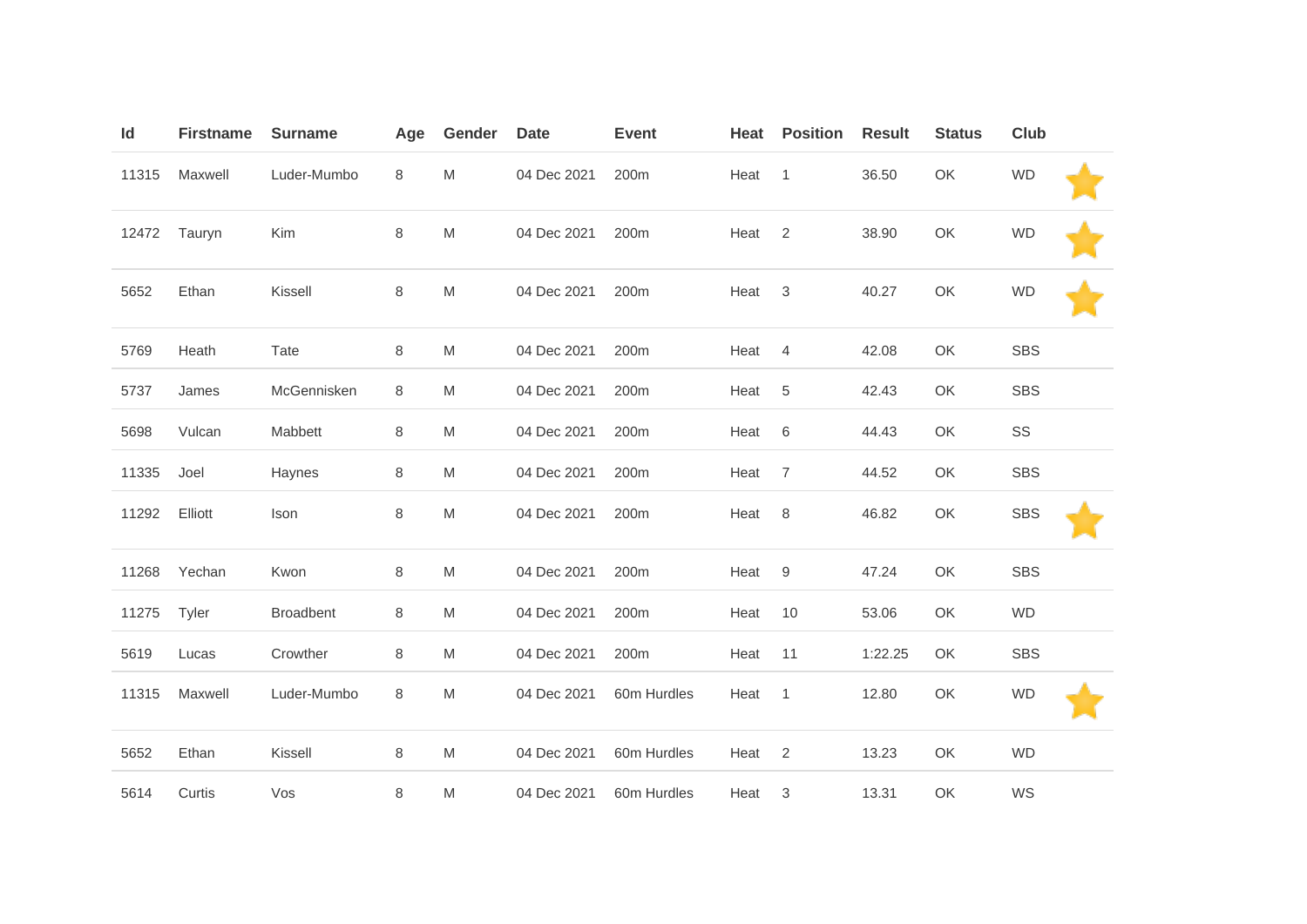| Id    | <b>Firstname</b> | <b>Surname</b>   | Age     | Gender    | <b>Date</b> | <b>Event</b> | Heat | <b>Position</b> | <b>Result</b> | <b>Status</b> | <b>Club</b>   |  |
|-------|------------------|------------------|---------|-----------|-------------|--------------|------|-----------------|---------------|---------------|---------------|--|
| 12472 | Tauryn           | Kim              | 8       | M         | 04 Dec 2021 | 60m Hurdles  | Heat | 4               | 13.50         | OK            | <b>WD</b>     |  |
| 5769  | Heath            | Tate             | 8       | ${\sf M}$ | 04 Dec 2021 | 60m Hurdles  | Heat | $\,$ 5 $\,$     | 13.59         | OK            | <b>SBS</b>    |  |
| 11314 | Calvin           | Findlay          | $\,8\,$ | M         | 04 Dec 2021 | 60m Hurdles  | Heat | 6               | 14.50         | OK            | <b>SBS</b>    |  |
| 5610  | Declan           | Roots            | 8       | M         | 04 Dec 2021 | 60m Hurdles  | Heat | $\overline{7}$  | 14.55         | OK            | SS            |  |
| 5698  | Vulcan           | Mabbett          | 8       | M         | 04 Dec 2021 | 60m Hurdles  | Heat | $\,8\,$         | 14.57         | OK            | $\texttt{SS}$ |  |
| 11268 | Yechan           | Kwon             | 8       | M         | 04 Dec 2021 | 60m Hurdles  | Heat | 9               | 14.73         | OK            | <b>SBS</b>    |  |
| 11275 | Tyler            | <b>Broadbent</b> | 8       | M         | 04 Dec 2021 | 60m Hurdles  | Heat | 10              | 14.98         | OK            | <b>WD</b>     |  |
| 11335 | Joel             | Haynes           | 8       | M         | 04 Dec 2021 | 60m Hurdles  | Heat | 11              | 15.01         | OK            | <b>SBS</b>    |  |
| 5737  | James            | McGennisken      | 8       | M         | 04 Dec 2021 | 60m Hurdles  | Heat | 12              | 15.60         | OK            | <b>SBS</b>    |  |
| 11282 | Darcy            | Senz             | 8       | M         | 04 Dec 2021 | 60m Hurdles  | Heat | 13              | 16.83         | OK            | <b>WD</b>     |  |
| 11292 | Elliott          | Ison             | 8       | M         | 04 Dec 2021 | 60m Hurdles  | Heat | 14              | 17.17         | OK            | <b>SBS</b>    |  |
| 5619  | Lucas            | Crowther         | 8       | M         | 04 Dec 2021 | 60m Hurdles  | Heat | 15              | 34.07         | OK            | <b>SBS</b>    |  |
| 5652  | Ethan            | Kissell          | 8       | M         | 04 Dec 2021 | Shot 1.5kg   | Heat | 1               | 5.31          | OK            | <b>WD</b>     |  |
| 12472 | Tauryn           | Kim              | 8       | M         | 04 Dec 2021 | Shot 1.5kg   | Heat | 2               | 5.01          | OK            | <b>WD</b>     |  |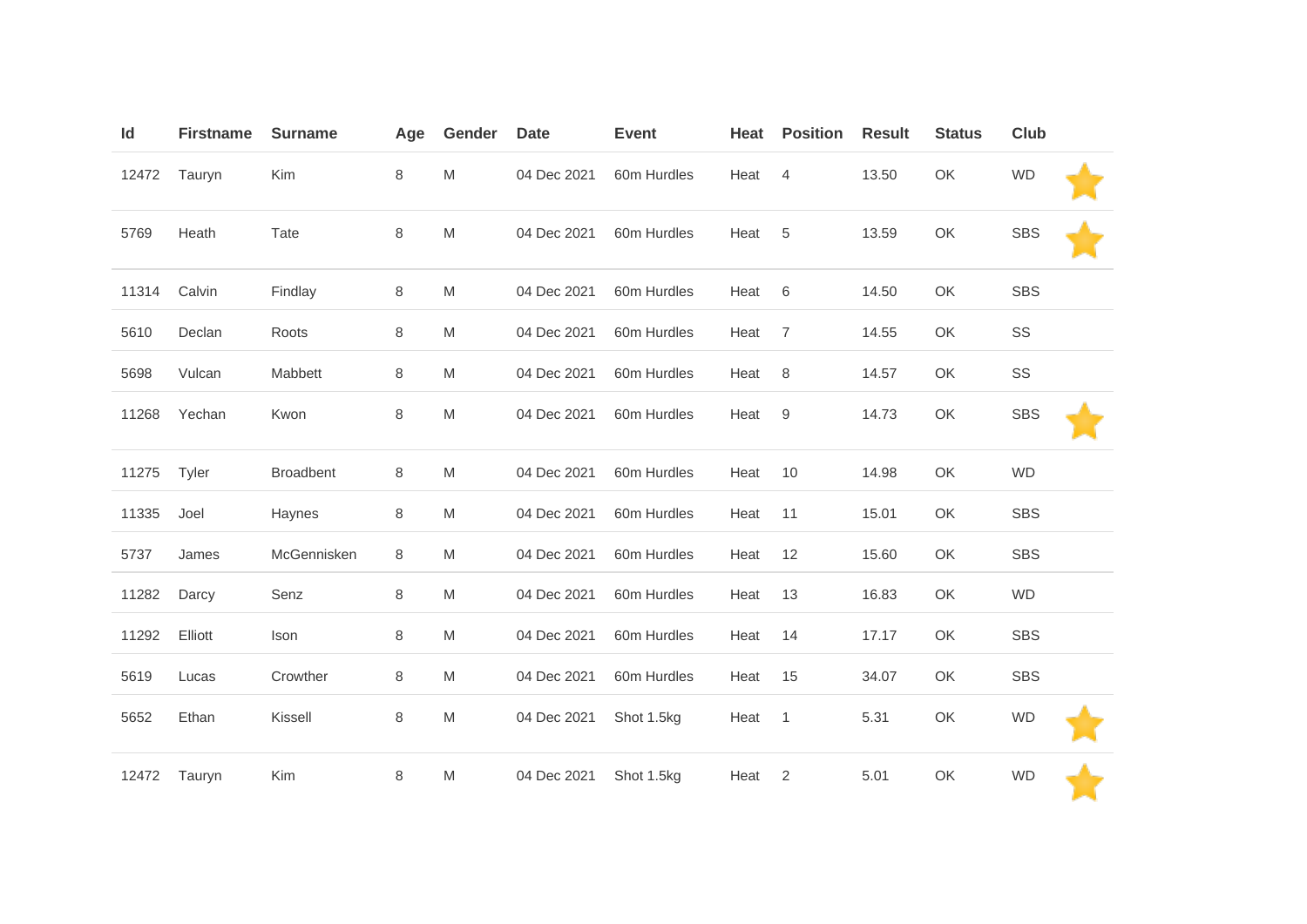| ld    | <b>Firstname</b> | <b>Surname</b>   | Age     | Gender | <b>Date</b> | <b>Event</b> | Heat | <b>Position</b> | <b>Result</b> | <b>Status</b> | Club       |  |
|-------|------------------|------------------|---------|--------|-------------|--------------|------|-----------------|---------------|---------------|------------|--|
| 5610  | Declan           | Roots            | 8       | M      | 04 Dec 2021 | Shot 1.5kg   | Heat | 3               | 4.66          | OK            | SS         |  |
| 11315 | Maxwell          | Luder-Mumbo      | $\,8\,$ | M      | 04 Dec 2021 | Shot 1.5kg   | Heat | $\overline{4}$  | 4.62          | OK            | <b>WD</b>  |  |
| 5614  | Curtis           | Vos              | 8       | M      | 04 Dec 2021 | Shot 1.5kg   | Heat | 5               | 4.51          | OK            | WS         |  |
| 11268 | Yechan           | Kwon             | 8       | M      | 04 Dec 2021 | Shot 1.5kg   | Heat | 6               | 4.49          | OK            | <b>SBS</b> |  |
| 11314 | Calvin           | Findlay          | 8       | M      | 04 Dec 2021 | Shot 1.5kg   | Heat | $\overline{7}$  | 4.32          | OK            | <b>SBS</b> |  |
| 11335 | Joel             | Haynes           | 8       | M      | 04 Dec 2021 | Shot 1.5kg   | Heat | 8               | 4.07          | OK            | <b>SBS</b> |  |
| 11275 | Tyler            | <b>Broadbent</b> | 8       | M      | 04 Dec 2021 | Shot 1.5kg   | Heat | 9               | 3.95          | OK            | <b>WD</b>  |  |
| 5737  | James            | McGennisken      | $\,8\,$ | M      | 04 Dec 2021 | Shot 1.5kg   | Heat | 10              | 3.81          | OK            | <b>SBS</b> |  |
| 5769  | Heath            | Tate             | 8       | M      | 04 Dec 2021 | Shot 1.5kg   | Heat | 10              | 3.81          | OK            | <b>SBS</b> |  |
| 11282 | Darcy            | Senz             | 8       | M      | 04 Dec 2021 | Shot 1.5kg   | Heat | 12              | 3.01          | OK            | <b>WD</b>  |  |
| 5698  | Vulcan           | Mabbett          | 8       | M      | 04 Dec 2021 | Shot 1.5kg   | Heat | 13              | 2.97          | OK            | SS         |  |
| 5619  | Lucas            | Crowther         | 8       | M      | 04 Dec 2021 | Shot 1.5kg   | Heat | 14              | 2.65          | OK            | <b>SBS</b> |  |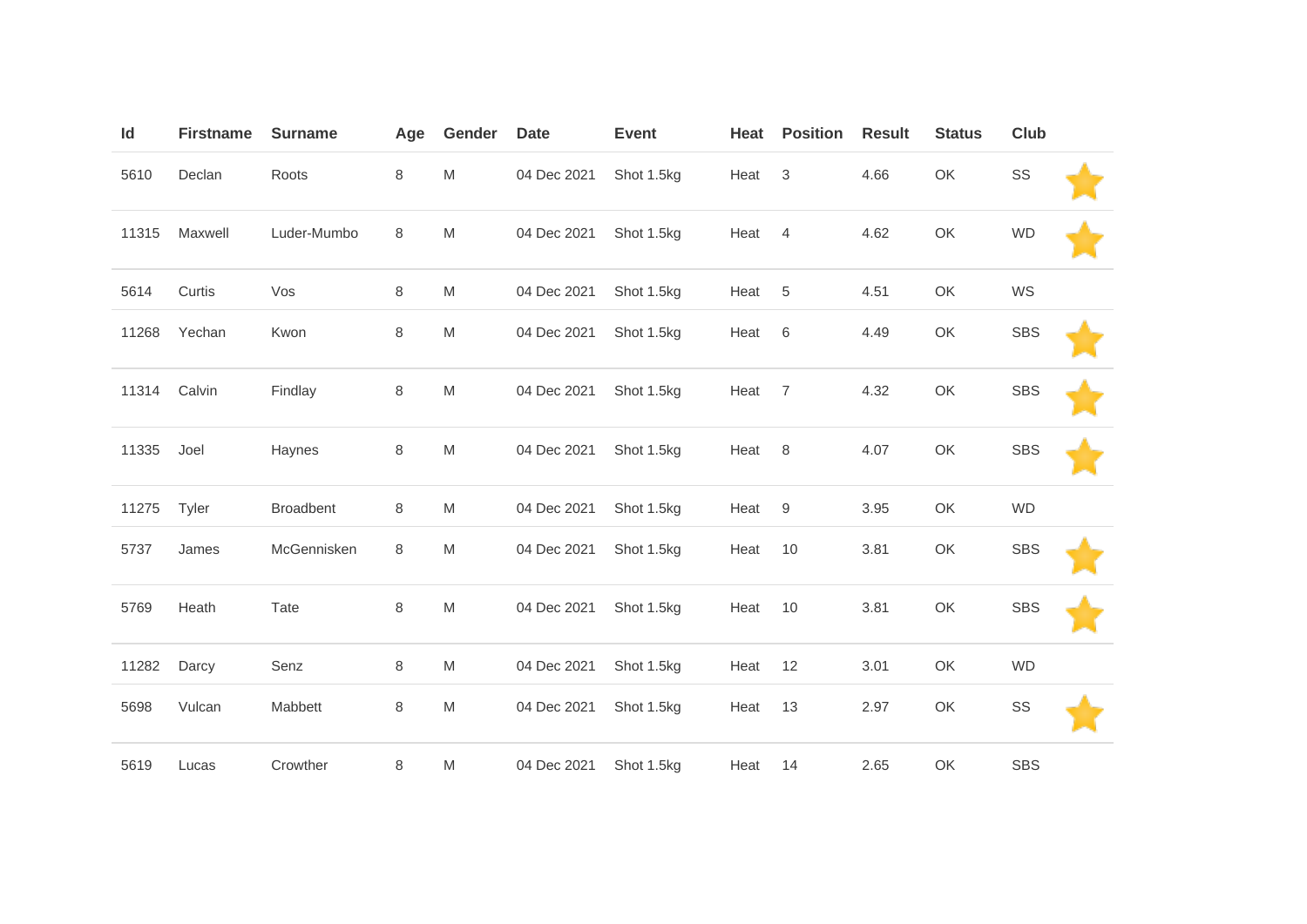| Id    | <b>Firstname</b> | <b>Surname</b> | Age     | Gender | <b>Date</b> | <b>Event</b>  | Heat | <b>Position</b> | <b>Result</b> | <b>Status</b> | <b>Club</b> |  |
|-------|------------------|----------------|---------|--------|-------------|---------------|------|-----------------|---------------|---------------|-------------|--|
| 5769  | Heath            | Tate           | 8       | M      | 04 Dec 2021 | Turbo Javelin | Heat | $\mathbf{1}$    | 11.74         | OK            | <b>SBS</b>  |  |
| 11315 | Maxwell          | Luder-Mumbo    | $\,8\,$ | M      | 04 Dec 2021 | Turbo Javelin | Heat | 2               | 10.17         | OK            | <b>WD</b>   |  |
| 5614  | Curtis           | Vos            | 8       | M      | 04 Dec 2021 | Turbo Javelin | Heat | $\sqrt{3}$      | 10.13         | OK            | WS          |  |
| 12472 | Tauryn           | Kim            | 8       | M      | 04 Dec 2021 | Turbo Javelin | Heat | 4               | 9.96          | OK            | <b>WD</b>   |  |
| 5652  | Ethan            | Kissell        | $\,8\,$ | M      | 04 Dec 2021 | Turbo Javelin | Heat | 5               | 9.75          | OK            | <b>WD</b>   |  |
| 5610  | Declan           | Roots          | $\,8\,$ | M      | 04 Dec 2021 | Turbo Javelin | Heat | 6               | 9.70          | OK            | SS          |  |
| 11335 | Joel             | Haynes         | 8       | M      | 04 Dec 2021 | Turbo Javelin | Heat | $\overline{7}$  | 7.86          | OK            | <b>SBS</b>  |  |
| 5737  | James            | McGennisken    | $\,8\,$ | M      | 04 Dec 2021 | Turbo Javelin | Heat | $\,8\,$         | 7.65          | OK            | <b>SBS</b>  |  |
| 11314 | Calvin           | Findlay        | 8       | M      | 04 Dec 2021 | Turbo Javelin | Heat | 9               | 7.53          | OK            | <b>SBS</b>  |  |
| 11292 | Elliott          | Ison           | $\,8\,$ | M      | 04 Dec 2021 | Turbo Javelin | Heat | 10              | 5.29          | OK            | <b>SBS</b>  |  |
| 11268 | Yechan           | Kwon           | $\,8\,$ | M      | 04 Dec 2021 | Turbo Javelin | Heat | 11              | 5.13          | OK            | <b>SBS</b>  |  |
| 5698  | Vulcan           | Mabbett        | 8       | M      | 04 Dec 2021 | Turbo Javelin | Heat | 12              | 4.98          | OK            | SS          |  |
| 5619  | Lucas            | Crowther       | $\,8\,$ | M      | 04 Dec 2021 | Turbo Javelin | Heat | 13              | 4.61          | OK            | <b>SBS</b>  |  |
| 11282 | Darcy            | Senz           | 8       | M      | 04 Dec 2021 | Turbo Javelin | Heat | 14              | 4.34          | OK            | <b>WD</b>   |  |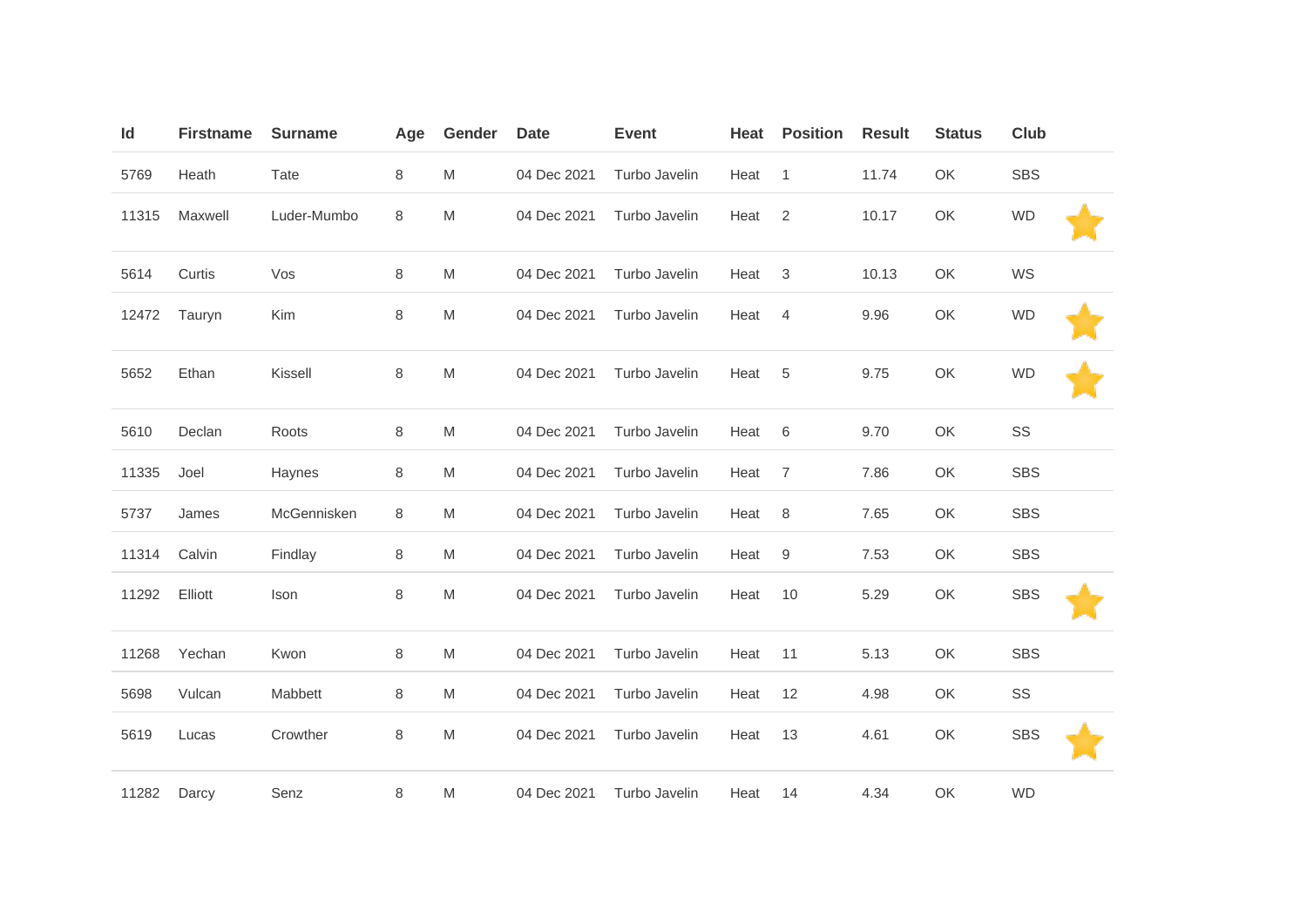| Id    | <b>Firstname</b> | <b>Surname</b> | Age              | Gender                                                                                                     | <b>Date</b> | <b>Event</b> | Heat | <b>Position</b> | <b>Result</b> | <b>Status</b> | Club       |  |
|-------|------------------|----------------|------------------|------------------------------------------------------------------------------------------------------------|-------------|--------------|------|-----------------|---------------|---------------|------------|--|
| 5793  | <b>Braxton</b>   | Tuaati         | $\boldsymbol{9}$ | M                                                                                                          | 04 Dec 2021 | 200m         | Heat | $\overline{1}$  | 32.98         | OK            | <b>WD</b>  |  |
| 5682  | Hunter           | <b>Barker</b>  | $\boldsymbol{9}$ | M                                                                                                          | 04 Dec 2021 | 200m         | Heat | $\sqrt{2}$      | 34.57         | OK            | SS         |  |
| 11326 | Julian           | Savage         | $\boldsymbol{9}$ | M                                                                                                          | 04 Dec 2021 | 200m         | Heat | $\sqrt{3}$      | 35.71         | OK            | <b>SBS</b> |  |
| 11277 | Benji            | Elloy          | $\boldsymbol{9}$ | M                                                                                                          | 04 Dec 2021 | 200m         | Heat | $\overline{4}$  | 36.68         | OK            | <b>WD</b>  |  |
| 11330 | Danyar           | Rajabi Movahed | 9                | M                                                                                                          | 04 Dec 2021 | 200m         | Heat | 5               | 36.89         | OK            | <b>SBS</b> |  |
| 12468 | Benjamin         | Egan           | 9                | $\mathsf{M}% _{T}=\mathsf{M}_{T}\!\left( a,b\right) ,\ \mathsf{M}_{T}=\mathsf{M}_{T}\!\left( a,b\right) ,$ | 04 Dec 2021 | 200m         | Heat | $\,6$           | 38.73         | OK            | <b>SBS</b> |  |
| 5746  | Kai              | Dabala         | $\boldsymbol{9}$ | M                                                                                                          | 04 Dec 2021 | 200m         | Heat | $\overline{7}$  | 39.80         | OK            | SS         |  |
| 5625  | Samuel           | Payne          | 9                | M                                                                                                          | 04 Dec 2021 | 200m         | Heat | $\,8\,$         | 41.84         | OK            | SS         |  |
| 5793  | <b>Braxton</b>   | Tuaati         | $\boldsymbol{9}$ | M                                                                                                          | 04 Dec 2021 | 60m Hurdles  | Heat | $\overline{1}$  | 11.46         | OK            | <b>WD</b>  |  |
| 5695  | Rhys             | Welsh          | 9                | M                                                                                                          | 04 Dec 2021 | 60m Hurdles  | Heat | $\overline{2}$  | 11.51         | OK            | <b>WD</b>  |  |
| 11277 | Benji            | Elloy          | 9                | M                                                                                                          | 04 Dec 2021 | 60m Hurdles  | Heat | 2               | 11.51         | OK            | <b>WD</b>  |  |
| 12459 | Thomas           | Lua            | $\boldsymbol{9}$ | M                                                                                                          | 04 Dec 2021 | 60m Hurdles  | Heat | 4               | 11.64         | OK            | <b>WD</b>  |  |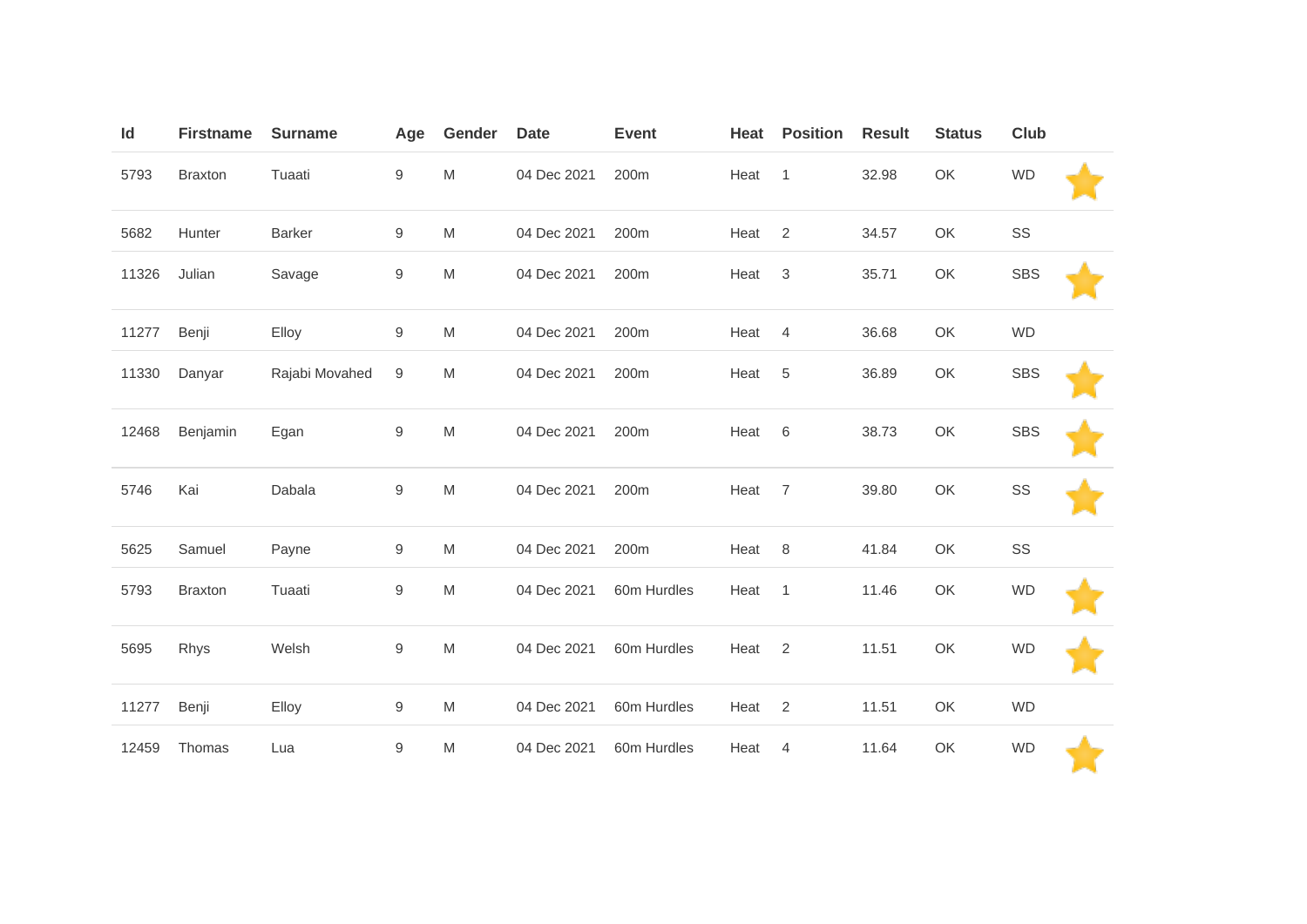| Id    | <b>Firstname</b> | <b>Surname</b> | Age              | Gender    | <b>Date</b> | <b>Event</b> | Heat | <b>Position</b>          | <b>Result</b> | <b>Status</b> | Club       |  |
|-------|------------------|----------------|------------------|-----------|-------------|--------------|------|--------------------------|---------------|---------------|------------|--|
| 5682  | Hunter           | <b>Barker</b>  | $\boldsymbol{9}$ | M         | 04 Dec 2021 | 60m Hurdles  | Heat | 5                        | 11.79         | OK            | SS         |  |
| 11326 | Julian           | Savage         | 9                | M         | 04 Dec 2021 | 60m Hurdles  | Heat | 6                        | 12.84         | OK            | <b>SBS</b> |  |
| 12468 | Benjamin         | Egan           | $\boldsymbol{9}$ | ${\sf M}$ | 04 Dec 2021 | 60m Hurdles  | Heat | 6                        | 12.84         | OK            | <b>SBS</b> |  |
| 11330 | Danyar           | Rajabi Movahed | 9                | M         | 04 Dec 2021 | 60m Hurdles  | Heat | 8                        | 13.01         | OK            | <b>SBS</b> |  |
| 5746  | Kai              | Dabala         | $\boldsymbol{9}$ | M         | 04 Dec 2021 | 60m Hurdles  | Heat | 9                        | 14.30         | OK            | SS         |  |
| 5625  | Samuel           | Payne          | $\boldsymbol{9}$ | M         | 04 Dec 2021 | 60m Hurdles  | Heat | 10                       | 14.52         | OK            | SS         |  |
| 11308 | Alifeleti        | Taione         | $\boldsymbol{9}$ | M         | 04 Dec 2021 | 60m Hurdles  | Heat | 11                       | 15.54         | OK            | <b>WD</b>  |  |
| 5746  | Kai              | Dabala         | $\boldsymbol{9}$ | ${\sf M}$ | 04 Dec 2021 | 700m Walk    | Heat | $\mathbf{1}$             | 4:54.74       | OK            | SS         |  |
| 11326 | Julian           | Savage         | $\boldsymbol{9}$ | M         | 04 Dec 2021 | 700m Walk    | Heat | 2                        | 7:53.44       | OK            | <b>SBS</b> |  |
| 5625  | Samuel           | Payne          | $\boldsymbol{9}$ | M         | 04 Dec 2021 | 700m Walk    | Heat | $\overline{\phantom{a}}$ | 7:08.68       | <b>DSQ</b>    | SS         |  |
| 11330 | Danyar           | Rajabi Movahed | 9                | M         | 04 Dec 2021 | 700m Walk    | Heat | $\overline{\phantom{a}}$ | 6:01.77       | <b>DSQ</b>    | <b>SBS</b> |  |
| 11308 | Alifeleti        | Taione         | 9                | M         | 04 Dec 2021 | 700m Walk    | Heat | $\overline{\phantom{a}}$ | 6:07.15       | <b>DSQ</b>    | <b>WD</b>  |  |
| 5695  | Rhys             | Welsh          | $\boldsymbol{9}$ | M         | 04 Dec 2021 | 700m Walk    | Heat | $\sim$                   | 7:02.12       | <b>DSQ</b>    | <b>WD</b>  |  |
| 5682  | Hunter           | <b>Barker</b>  | 9                | M         | 04 Dec 2021 | 700m Walk    | Heat | $\overline{\phantom{a}}$ | 6:58.03       | <b>DSQ</b>    | SS         |  |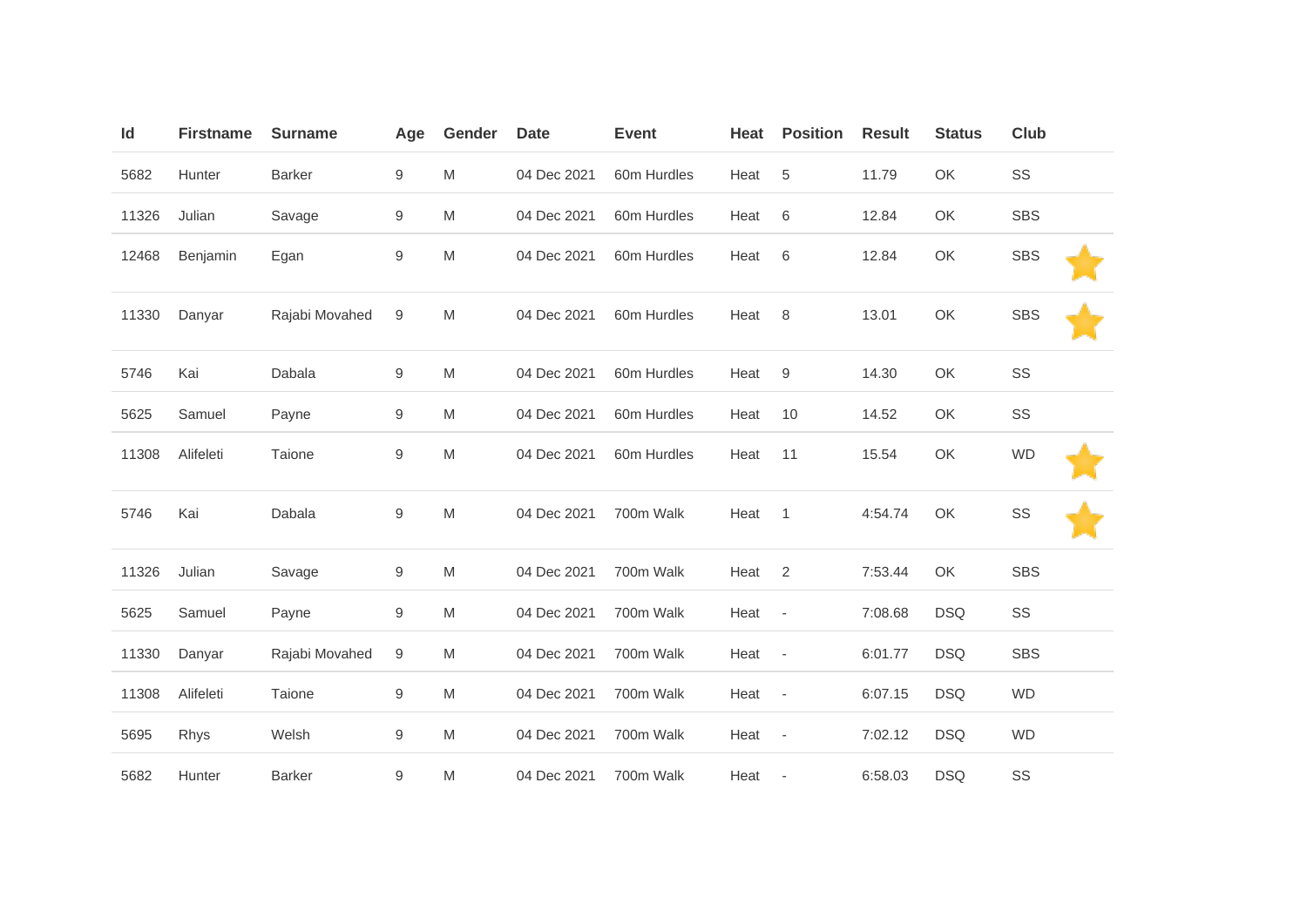| Id    | <b>Firstname</b> | <b>Surname</b> | Age              | Gender | <b>Date</b> | <b>Event</b> | Heat | <b>Position</b> | <b>Result</b> | <b>Status</b> | <b>Club</b> |  |
|-------|------------------|----------------|------------------|--------|-------------|--------------|------|-----------------|---------------|---------------|-------------|--|
| 5682  | Hunter           | Barker         | 9                | M      | 04 Dec 2021 | 800m         | Heat | $\mathbf{1}$    | 2:51.77       | OK            | SS          |  |
| 11277 | Benji            | Elloy          | $\hbox{9}$       | M      | 04 Dec 2021 | 800m         | Heat | 2               | 2:55.72       | OK            | <b>WD</b>   |  |
| 11330 | Danyar           | Rajabi Movahed | 9                | M      | 04 Dec 2021 | 800m         | Heat | $\mathbf{3}$    | 3:11.12       | OK            | <b>SBS</b>  |  |
| 5695  | Rhys             | Welsh          | $\hbox{9}$       | M      | 04 Dec 2021 | 800m         | Heat | $\overline{4}$  | 3:14.50       | OK            | <b>WD</b>   |  |
| 5793  | <b>Braxton</b>   | Tuaati         | $\boldsymbol{9}$ | M      | 04 Dec 2021 | 800m         | Heat | $\overline{5}$  | 3:15.90       | OK            | <b>WD</b>   |  |
| 5746  | Kai              | Dabala         | $\hbox{9}$       | M      | 04 Dec 2021 | 800m         | Heat | 6               | 3:16.63       | OK            | SS          |  |
| 11326 | Julian           | Savage         | 9                | M      | 04 Dec 2021 | 800m         | Heat | $\overline{7}$  | 3:23.99       | OK            | <b>SBS</b>  |  |
| 5625  | Samuel           | Payne          | 9                | M      | 04 Dec 2021 | 800m         | Heat | $\,8\,$         | 3:47.13       | OK            | SS          |  |
| 12459 | Thomas           | Lua            | 9                | M      | 04 Dec 2021 | 800m         | Heat | 9               | 4:02.76       | OK            | <b>WD</b>   |  |
| 5695  | Rhys             | Welsh          | 9                | M      | 04 Dec 2021 | Shot 2kg     | Heat | $\overline{1}$  | 5.88          | OK            | WD          |  |
| 11308 | Alifeleti        | Taione         | $\boldsymbol{9}$ | M      | 04 Dec 2021 | Shot 2kg     | Heat | 2               | 5.66          | OK            | <b>WD</b>   |  |
| 5793  | <b>Braxton</b>   | Tuaati         | 9                | M      | 04 Dec 2021 | Shot 2kg     | Heat | $\mathbf{3}$    | 5.32          | OK            | <b>WD</b>   |  |
| 12459 | Thomas           | Lua            | $\boldsymbol{9}$ | M      | 04 Dec 2021 | Shot 2kg     | Heat | 4               | 4.94          | OK            | <b>WD</b>   |  |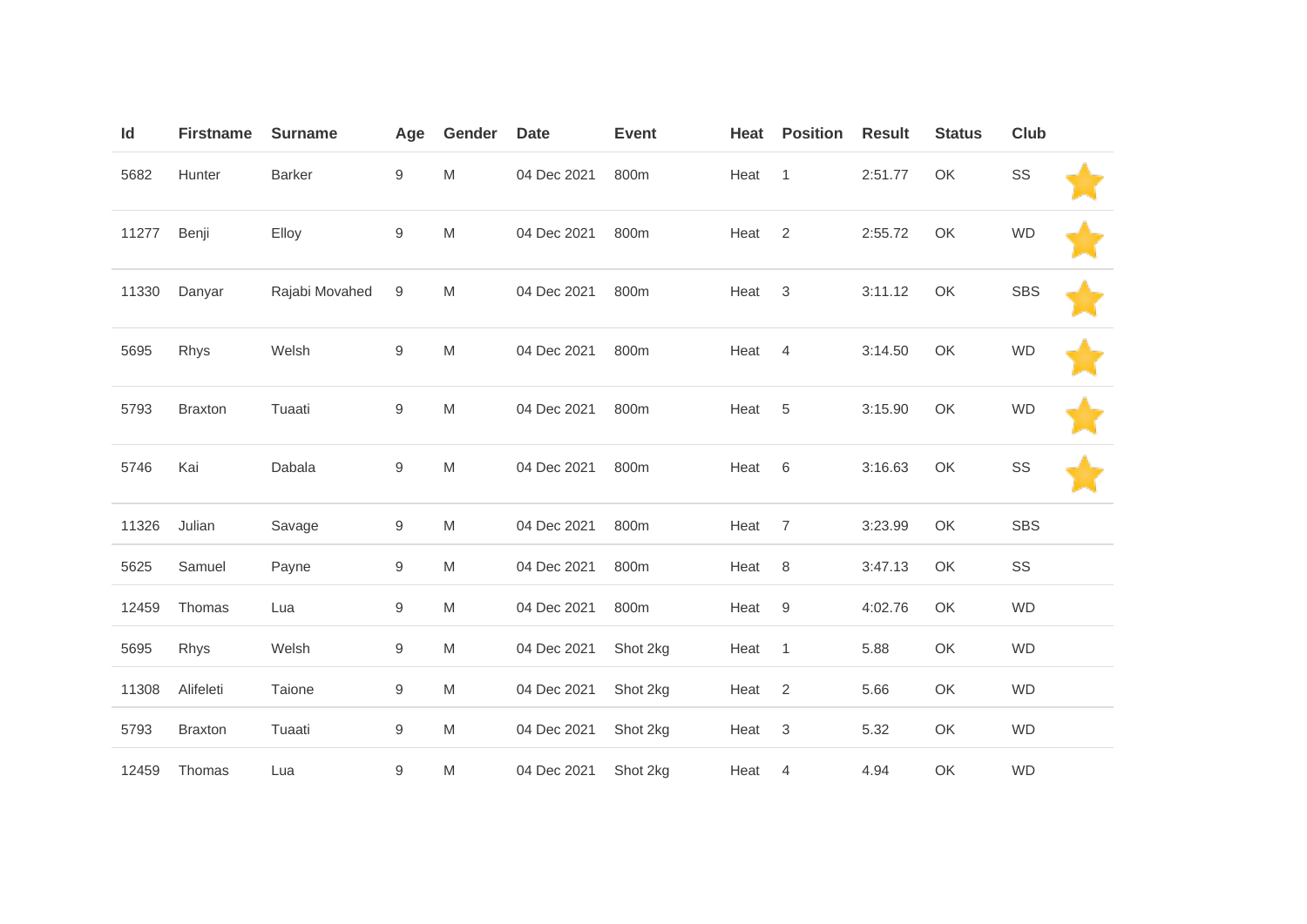| Id    | <b>Firstname</b> | <b>Surname</b> | Age              | Gender | <b>Date</b> | <b>Event</b>  | Heat | <b>Position</b> | <b>Result</b> | <b>Status</b> | Club       |  |
|-------|------------------|----------------|------------------|--------|-------------|---------------|------|-----------------|---------------|---------------|------------|--|
| 12468 | Benjamin         | Egan           | 9                | M      | 04 Dec 2021 | Shot 2kg      | Heat | $\sqrt{5}$      | 4.58          | OK            | <b>SBS</b> |  |
| 5682  | Hunter           | Barker         | 9                | M      | 04 Dec 2021 | Shot 2kg      | Heat | 6               | 4.26          | OK            | SS         |  |
| 5746  | Kai              | Dabala         | 9                | M      | 04 Dec 2021 | Shot 2kg      | Heat | $\overline{7}$  | 4.07          | OK            | SS         |  |
| 11277 | Benji            | Elloy          | 9                | M      | 04 Dec 2021 | Shot 2kg      | Heat | $\,8\,$         | 4.02          | OK            | <b>WD</b>  |  |
| 11330 | Danyar           | Rajabi Movahed | $\boldsymbol{9}$ | M      | 04 Dec 2021 | Shot 2kg      | Heat | $9\,$           | 3.77          | OK            | <b>SBS</b> |  |
| 5625  | Samuel           | Payne          | 9                | M      | 04 Dec 2021 | Shot 2kg      | Heat | 10              | 3.51          | OK            | SS         |  |
| 11326 | Julian           | Savage         | 9                | M      | 04 Dec 2021 | Shot 2kg      | Heat | 11              | 2.53          | OK            | <b>SBS</b> |  |
| 5695  | Rhys             | Welsh          | $\boldsymbol{9}$ | M      | 04 Dec 2021 | Turbo Javelin | Heat | $\mathbf{1}$    | 19.28         | OK            | <b>WD</b>  |  |
| 5793  | <b>Braxton</b>   | Tuaati         | 9                | M      | 04 Dec 2021 | Turbo Javelin | Heat | $\overline{2}$  | 15.80         | OK            | <b>WD</b>  |  |
| 11277 | Benji            | Elloy          | 9                | M      | 04 Dec 2021 | Turbo Javelin | Heat | $\sqrt{3}$      | 13.53         | OK            | <b>WD</b>  |  |
| 5625  | Samuel           | Payne          | 9                | M      | 04 Dec 2021 | Turbo Javelin | Heat | 4               | 13.00         | OK            | SS         |  |
| 12459 | Thomas           | Lua            | 9                | M      | 04 Dec 2021 | Turbo Javelin | Heat | 5               | 12.60         | OK            | <b>WD</b>  |  |
| 11326 | Julian           | Savage         | $\boldsymbol{9}$ | M      | 04 Dec 2021 | Turbo Javelin | Heat | 6               | 11.95         | OK            | <b>SBS</b> |  |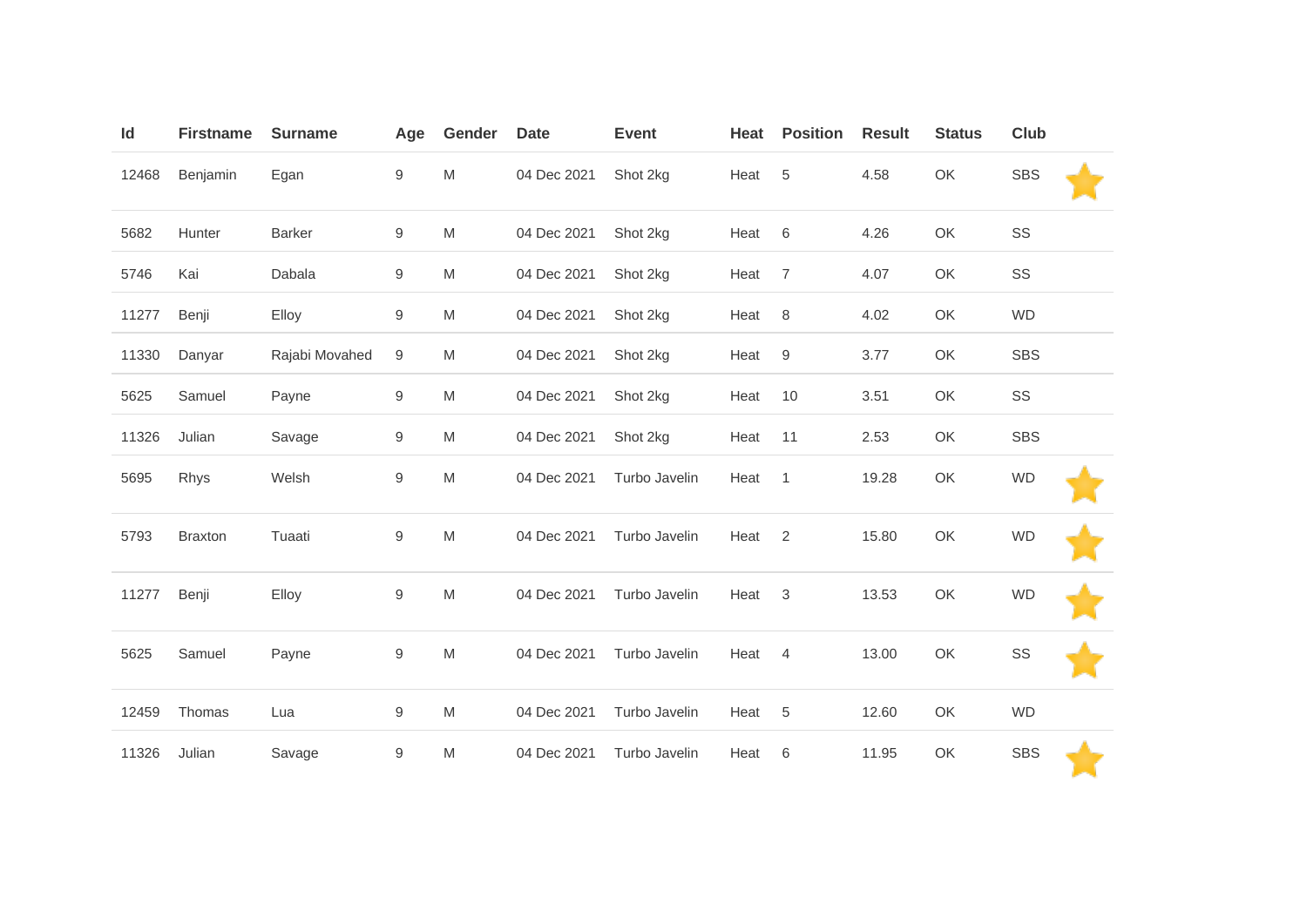| Id    | <b>Firstname</b> | <b>Surname</b> | Age              | Gender                                                                                                     | <b>Date</b> | <b>Event</b>  | Heat | <b>Position</b>          | <b>Result</b> | <b>Status</b> | <b>Club</b> |
|-------|------------------|----------------|------------------|------------------------------------------------------------------------------------------------------------|-------------|---------------|------|--------------------------|---------------|---------------|-------------|
| 5746  | Kai              | Dabala         | $\boldsymbol{9}$ | $\mathsf{M}% _{T}=\mathsf{M}_{T}\!\left( a,b\right) ,\ \mathsf{M}_{T}=\mathsf{M}_{T}\!\left( a,b\right) ,$ | 04 Dec 2021 | Turbo Javelin | Heat | 7                        | 11.61         | OK            | SS          |
| 5682  | Hunter           | <b>Barker</b>  | $\boldsymbol{9}$ | M                                                                                                          | 04 Dec 2021 | Turbo Javelin | Heat | 8                        | 10.10         | OK            | SS          |
| 11330 | Danyar           | Rajabi Movahed | 9                | M                                                                                                          | 04 Dec 2021 | Turbo Javelin | Heat | 9                        | 9.15          | OK            | <b>SBS</b>  |
| 12468 | Benjamin         | Egan           | 9                | M                                                                                                          | 04 Dec 2021 | Turbo Javelin | Heat | 10                       | 8.76          | OK            | <b>SBS</b>  |
| 5751  | Finn             | <b>Street</b>  | 10               | M                                                                                                          | 04 Dec 2021 | 1100m Walk    | Heat | $\mathbf{1}$             | 7:43.38       | OK            | <b>SBS</b>  |
| 5621  | Jobie            | Martin         | 10               | M                                                                                                          | 04 Dec 2021 | 1100m Walk    | Heat | $\sim$ $-$               | 11:49.65      | <b>DSQ</b>    | <b>SBS</b>  |
| 8239  | Harlem           | Pflugmacher    | 10               | M                                                                                                          | 04 Dec 2021 | 1100m Walk    | Heat | $\overline{\phantom{a}}$ | 13:15.40      | <b>DSQ</b>    | <b>SBS</b>  |
| 11346 | Mason            | Hodges         | 10               | M                                                                                                          | 04 Dec 2021 | 1100m Walk    | Heat | $\overline{\phantom{a}}$ | 11:33.63      | <b>DSQ</b>    | <b>WD</b>   |
| 11334 | Dale             | Haynes         | 10               | M                                                                                                          | 04 Dec 2021 | 1100m Walk    | Heat | $\overline{\phantom{a}}$ | 8:10.02       | <b>DSQ</b>    | <b>SBS</b>  |
| 5618  | Rylan            | Clark          | 10               | M                                                                                                          | 04 Dec 2021 | 1100m Walk    | Heat | $\overline{\phantom{a}}$ | 8:27.35       | <b>DSQ</b>    | <b>SBS</b>  |
| 5640  | Will             | Gilkes         | 10               | M                                                                                                          | 04 Dec 2021 | 1100m Walk    | Heat | $\overline{\phantom{a}}$ | 11:33.96      | <b>DSQ</b>    | SS          |
| 11351 | Damon            | Dowell         | 10               | M                                                                                                          | 04 Dec 2021 | 1100m Walk    | Heat | $\overline{\phantom{a}}$ | 8:25.86       | <b>DSQ</b>    | <b>SBS</b>  |
| 5618  | Rylan            | Clark          | 10               | M                                                                                                          | 04 Dec 2021 | 200m          | Heat | $\mathbf{1}$             | 34.49         | OK            | <b>SBS</b>  |
| 11351 | Damon            | Dowell         | 10               | M                                                                                                          | 04 Dec 2021 | 200m          | Heat | $\overline{2}$           | 35.34         | OK            | <b>SBS</b>  |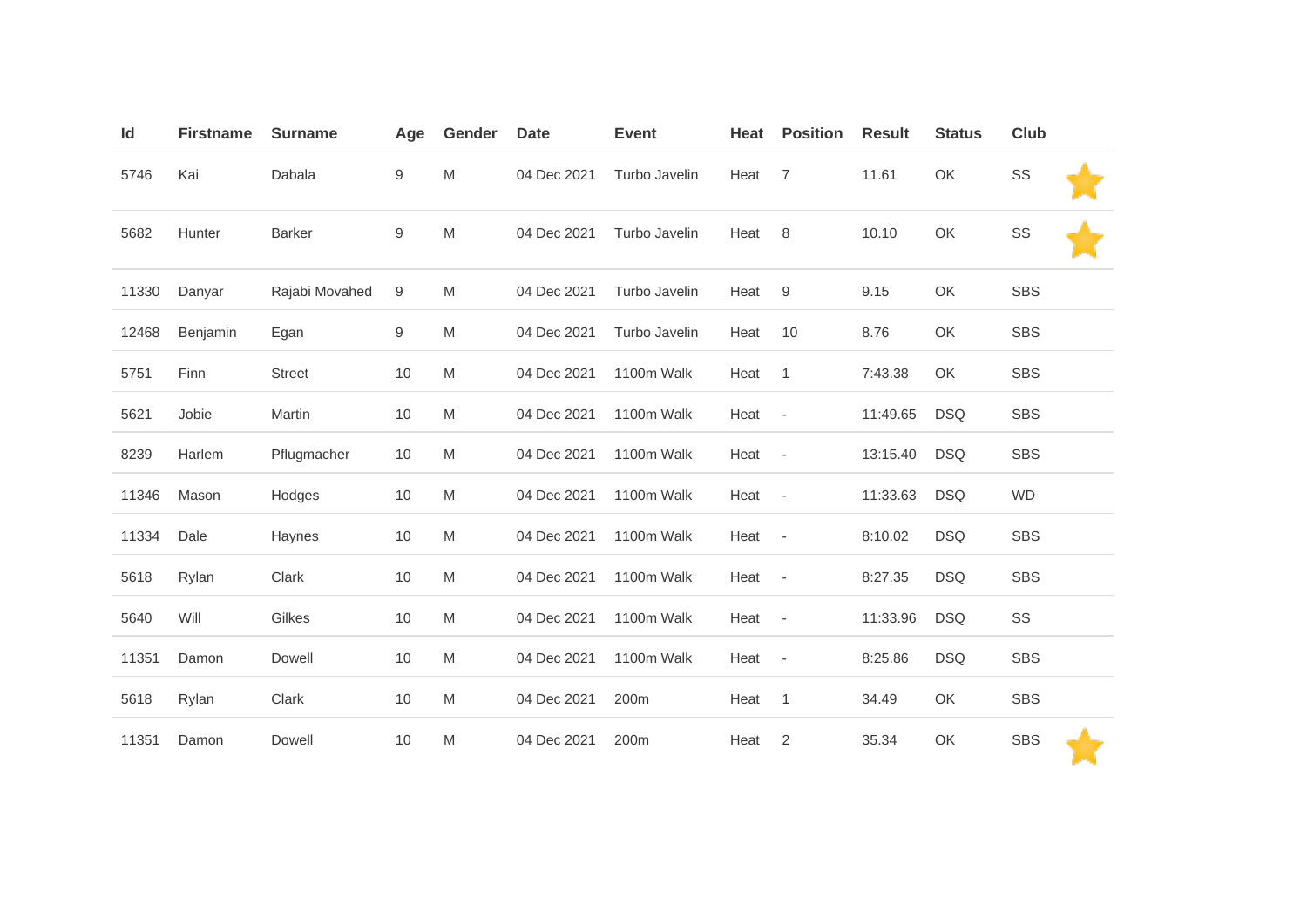| Id    | <b>Firstname</b> | <b>Surname</b> | Age | Gender | <b>Date</b> | <b>Event</b> | Heat | <b>Position</b> | <b>Result</b> | <b>Status</b> | <b>Club</b> |  |
|-------|------------------|----------------|-----|--------|-------------|--------------|------|-----------------|---------------|---------------|-------------|--|
| 11333 | Kevin            | Morgan         | 10  | M      | 04 Dec 2021 | 200m         | Heat | $\sqrt{3}$      | 36.42         | OK            | SS          |  |
| 11311 | Koby             | Pirihi         | 10  | M      | 04 Dec 2021 | 200m         | Heat | 4               | 36.85         | OK            | <b>WD</b>   |  |
| 5621  | Jobie            | Martin         | 10  | M      | 04 Dec 2021 | 200m         | Heat | $\,$ 5 $\,$     | 38.43         | OK            | SBS         |  |
| 11334 | Dale             | Haynes         | 10  | M      | 04 Dec 2021 | 200m         | Heat | 6               | 38.50         | OK            | <b>SBS</b>  |  |
| 12480 | Ethan            | Daniel         | 10  | M      | 04 Dec 2021 | 200m         | Heat | $\overline{7}$  | 39.39         | OK            | WS          |  |
| 5751  | Finn             | <b>Street</b>  | 10  | M      | 04 Dec 2021 | 200m         | Heat | $\,8\,$         | 40.82         | OK            | <b>SBS</b>  |  |
| 8239  | Harlem           | Pflugmacher    | 10  | M      | 04 Dec 2021 | 200m         | Heat | 9               | 40.85         | OK            | <b>SBS</b>  |  |
| 5836  | Justin           | Langley        | 10  | M      | 04 Dec 2021 | 200m         | Heat | 10              | 45.81         | OK            | <b>SBS</b>  |  |
| 5640  | Will             | Gilkes         | 10  | M      | 04 Dec 2021 | 200m         | Heat | 11              | 50.02         | OK            | SS          |  |
| 11346 | Mason            | Hodges         | 10  | M      | 04 Dec 2021 | 200m         | Heat | 12              | 53.46         | OK            | <b>WD</b>   |  |
| 5618  | Rylan            | Clark          | 10  | M      | 04 Dec 2021 | 60m Hurdles  | Heat | $\overline{1}$  | 11.96         | OK            | <b>SBS</b>  |  |
| 5768  | Zeke             | Little         | 10  | M      | 04 Dec 2021 | 60m Hurdles  | Heat | $\sqrt{2}$      | 11.98         | OK            | <b>SBS</b>  |  |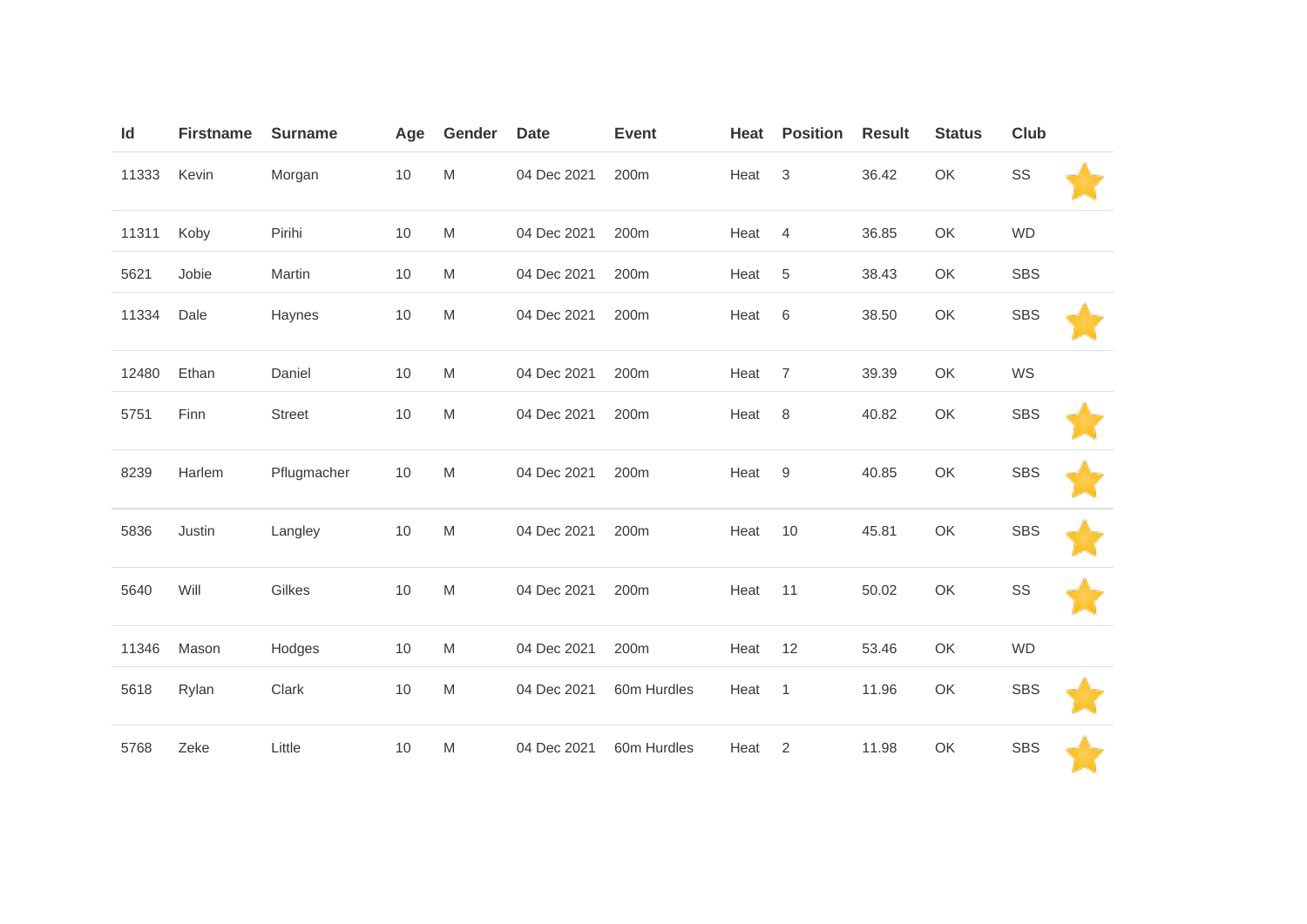| Id    | <b>Firstname</b> | <b>Surname</b> | Age | Gender    | <b>Date</b> | <b>Event</b> | Heat | <b>Position</b> | <b>Result</b> | <b>Status</b> | Club       |  |
|-------|------------------|----------------|-----|-----------|-------------|--------------|------|-----------------|---------------|---------------|------------|--|
| 11351 | Damon            | Dowell         | 10  | M         | 04 Dec 2021 | 60m Hurdles  | Heat | 3               | 12.84         | OK            | <b>SBS</b> |  |
| 5621  | Jobie            | Martin         | 10  | M         | 04 Dec 2021 | 60m Hurdles  | Heat | 4               | 13.22         | OK            | <b>SBS</b> |  |
| 11333 | Kevin            | Morgan         | 10  | M         | 04 Dec 2021 | 60m Hurdles  | Heat | 5               | 13.51         | OK            | SS         |  |
| 5751  | Finn             | <b>Street</b>  | 10  | M         | 04 Dec 2021 | 60m Hurdles  | Heat | 6               | 13.61         | OK            | <b>SBS</b> |  |
| 11311 | Koby             | Pirihi         | 10  | M         | 04 Dec 2021 | 60m Hurdles  | Heat | 7               | 13.64         | OK            | <b>WD</b>  |  |
| 11334 | Dale             | Haynes         | 10  | M         | 04 Dec 2021 | 60m Hurdles  | Heat | $\,8\,$         | 14.22         | OK            | <b>SBS</b> |  |
| 8239  | Harlem           | Pflugmacher    | 10  | M         | 04 Dec 2021 | 60m Hurdles  | Heat | 9               | 14.27         | OK            | <b>SBS</b> |  |
| 5836  | Justin           | Langley        | 10  | M         | 04 Dec 2021 | 60m Hurdles  | Heat | 10              | 16.04         | OK            | <b>SBS</b> |  |
| 11346 | Mason            | Hodges         | 10  | M         | 04 Dec 2021 | 60m Hurdles  | Heat | 11              | 18.40         | OK            | <b>WD</b>  |  |
| 5640  | Will             | Gilkes         | 10  | M         | 04 Dec 2021 | 60m Hurdles  | Heat | 12              | 18.74         | OK            | SS         |  |
| 5618  | Rylan            | Clark          | 10  | ${\sf M}$ | 04 Dec 2021 | 800m         | Heat | $\mathbf{1}$    | 2:51.57       | OK            | <b>SBS</b> |  |
| 11351 | Damon            | Dowell         | 10  | M         | 04 Dec 2021 | 800m         | Heat | $\overline{2}$  | 3:06.55       | OK            | <b>SBS</b> |  |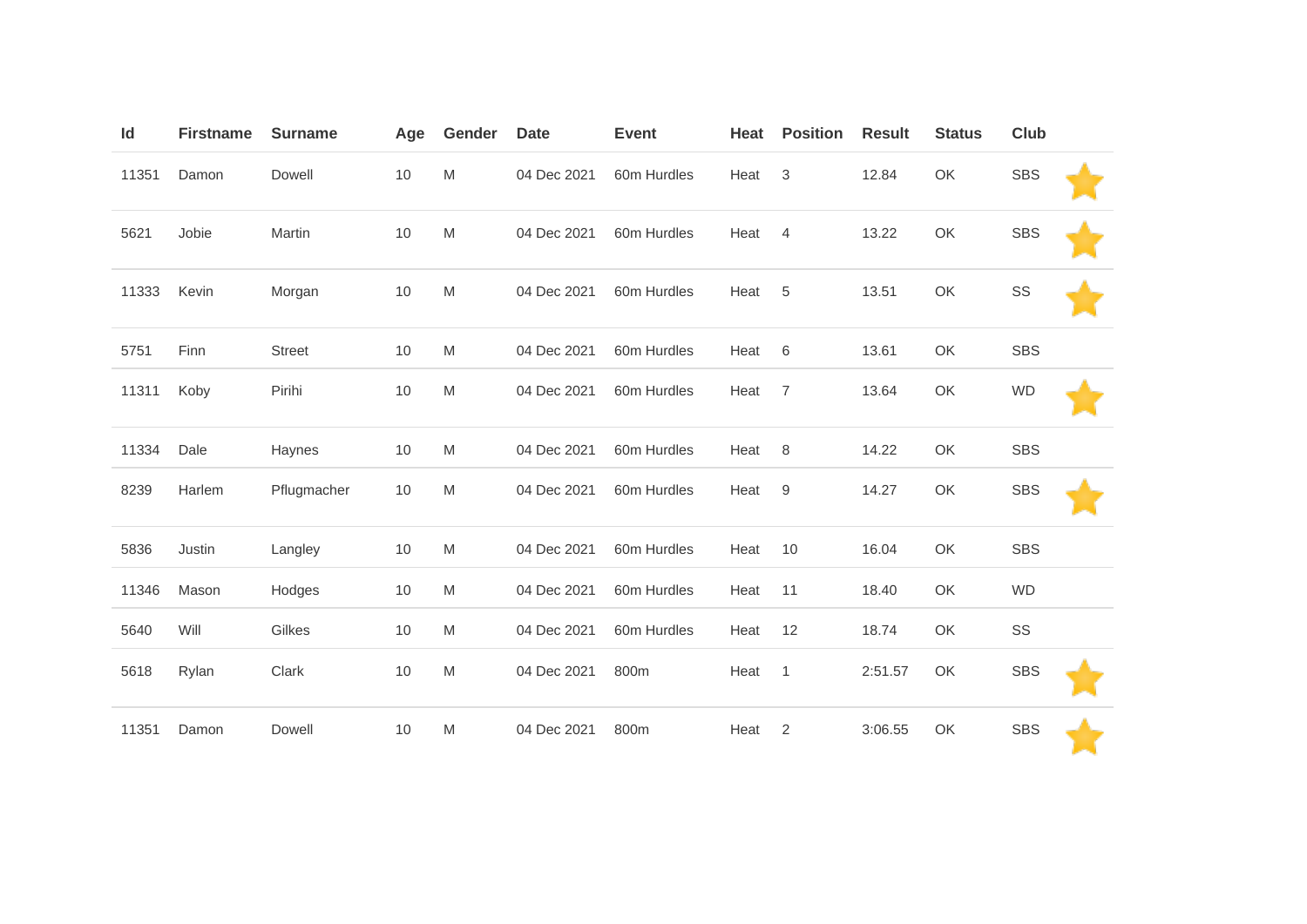| Id    | <b>Firstname</b> | <b>Surname</b> | Age  | Gender    | <b>Date</b> | <b>Event</b> | Heat | <b>Position</b>           | <b>Result</b> | <b>Status</b> | Club       |
|-------|------------------|----------------|------|-----------|-------------|--------------|------|---------------------------|---------------|---------------|------------|
| 5621  | Jobie            | Martin         | $10$ | ${\sf M}$ | 04 Dec 2021 | 800m         | Heat | $\ensuremath{\mathsf{3}}$ | 3:10.73       | OK            | <b>SBS</b> |
| 11333 | Kevin            | Morgan         | 10   | M         | 04 Dec 2021 | 800m         | Heat | $\overline{4}$            | 3:24.92       | OK            | SS         |
| 11334 | Dale             | Haynes         | 10   | M         | 04 Dec 2021 | 800m         | Heat | 5                         | 3:25.86       | OK            | <b>SBS</b> |
| 11311 | Koby             | Pirihi         | 10   | M         | 04 Dec 2021 | 800m         | Heat | 6                         | 3:32.28       | OK            | <b>WD</b>  |
| 12480 | Ethan            | Daniel         | 10   | M         | 04 Dec 2021 | 800m         | Heat | $\overline{7}$            | 3:34.51       | OK            | WS         |
| 5751  | Finn             | <b>Street</b>  | 10   | M         | 04 Dec 2021 | 800m         | Heat | 8                         | 3:50.07       | OK            | <b>SBS</b> |
| 8239  | Harlem           | Pflugmacher    | $10$ | ${\sf M}$ | 04 Dec 2021 | 800m         | Heat | $\boldsymbol{9}$          | 4:14.64       | OK            | <b>SBS</b> |
| 11346 | Mason            | Hodges         | 10   | M         | 04 Dec 2021 | 800m         | Heat | 10                        | 4:28.76       | OK            | <b>WD</b>  |
| 5836  | Justin           | Langley        | 10   | M         | 04 Dec 2021 | 800m         | Heat | 11                        | 4:49.06       | OK            | <b>SBS</b> |
| 5640  | Will             | Gilkes         | $10$ | M         | 04 Dec 2021 | 800m         | Heat | 12                        | 5:28.16       | OK            | SS         |
| 5618  | Rylan            | Clark          | 10   | M         | 04 Dec 2021 | Shot 2kg     | Heat | $\mathbf{1}$              | 6.84          | OK            | <b>SBS</b> |
| 5751  | Finn             | <b>Street</b>  | 10   | M         | 04 Dec 2021 | Shot 2kg     | Heat | 2                         | 5.95          | OK            | <b>SBS</b> |
| 11311 | Koby             | Pirihi         | 10   | M         | 04 Dec 2021 | Shot 2kg     | Heat | 3                         | 5.65          | OK            | <b>WD</b>  |
| 5621  | Jobie            | Martin         | $10$ | M         | 04 Dec 2021 | Shot 2kg     | Heat | 4                         | 5.28          | OK            | <b>SBS</b> |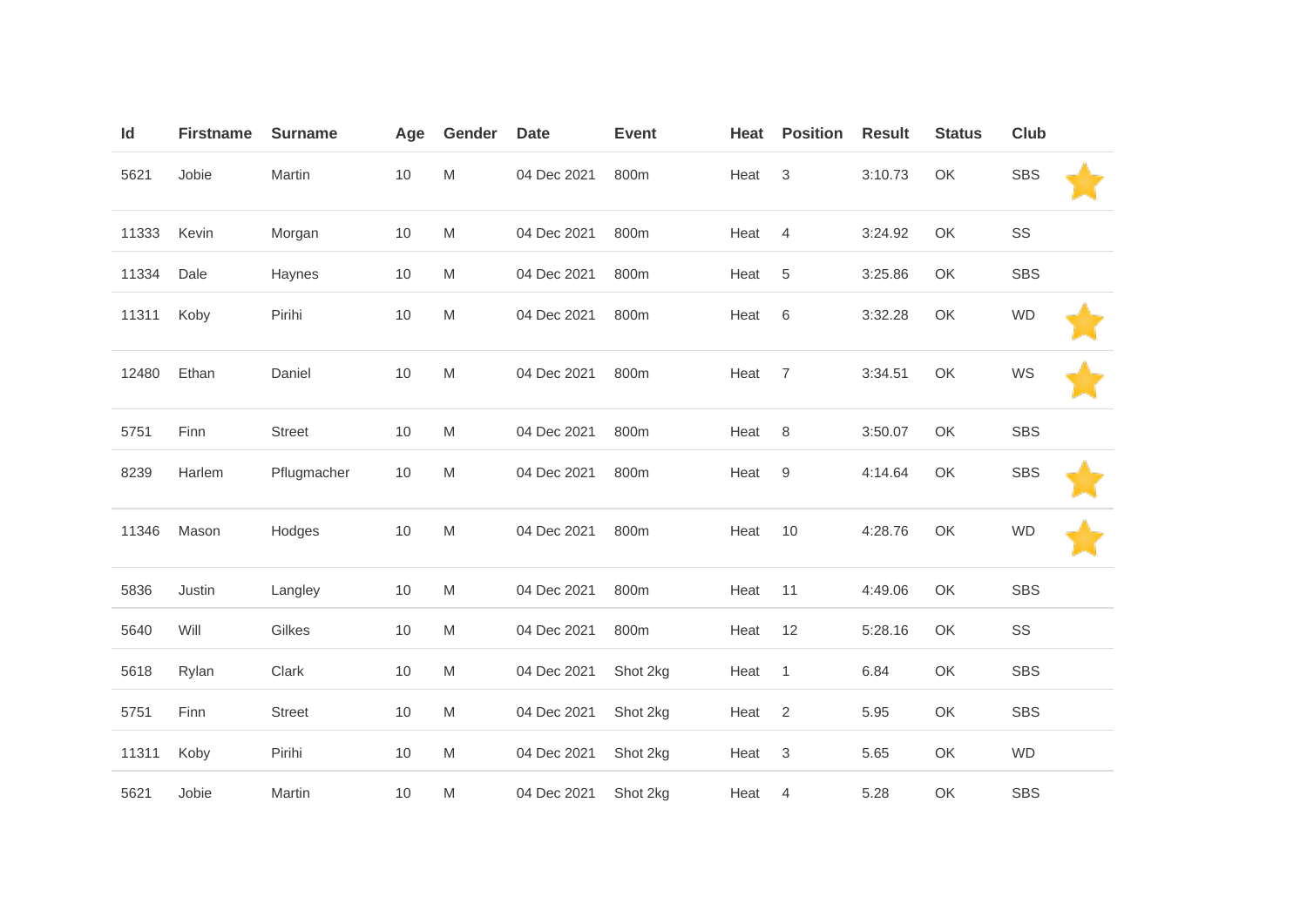| Id    | <b>Firstname</b> | <b>Surname</b> | Age | Gender | <b>Date</b> | <b>Event</b>  | Heat | <b>Position</b>  | <b>Result</b> | <b>Status</b> | <b>Club</b> |
|-------|------------------|----------------|-----|--------|-------------|---------------|------|------------------|---------------|---------------|-------------|
| 12480 | Ethan            | Daniel         | 10  | M      | 04 Dec 2021 | Shot 2kg      | Heat | 5                | 4.96          | OK            | WS          |
| 5836  | Justin           | Langley        | 10  | M      | 04 Dec 2021 | Shot 2kg      | Heat | 6                | 4.76          | OK            | <b>SBS</b>  |
| 11334 | Dale             | Haynes         | 10  | M      | 04 Dec 2021 | Shot 2kg      | Heat | $\overline{7}$   | 4.38          | OK            | <b>SBS</b>  |
| 8239  | Harlem           | Pflugmacher    | 10  | M      | 04 Dec 2021 | Shot 2kg      | Heat | $\,8\,$          | 4.16          | OK            | <b>SBS</b>  |
| 11333 | Kevin            | Morgan         | 10  | M      | 04 Dec 2021 | Shot 2kg      | Heat | 9                | 3.81          | OK            | SS          |
| 5640  | Will             | Gilkes         | 10  | M      | 04 Dec 2021 | Shot 2kg      | Heat | $\boldsymbol{9}$ | 3.81          | OK            | SS          |
| 11351 | Damon            | Dowell         | 10  | M      | 04 Dec 2021 | Shot 2kg      | Heat | $\boldsymbol{9}$ | 3.81          | OK            | <b>SBS</b>  |
| 11346 | Mason            | Hodges         | 10  | M      | 04 Dec 2021 | Shot 2kg      | Heat | 12               | 3.73          | OK            | <b>WD</b>   |
| 5751  | Finn             | <b>Street</b>  | 10  | M      | 04 Dec 2021 | Turbo Javelin | Heat | $\mathbf{1}$     | 22.68         | OK            | <b>SBS</b>  |
| 5618  | Rylan            | Clark          | 10  | M      | 04 Dec 2021 | Turbo Javelin | Heat | 2                | 18.98         | OK            | <b>SBS</b>  |
| 11333 | Kevin            | Morgan         | 10  | M      | 04 Dec 2021 | Turbo Javelin | Heat | 3                | 15.53         | OK            | SS          |
| 11311 | Koby             | Pirihi         | 10  | M      | 04 Dec 2021 | Turbo Javelin | Heat | 4                | 12.94         | OK            | <b>WD</b>   |
| 5836  | Justin           | Langley        | 10  | M      | 04 Dec 2021 | Turbo Javelin | Heat | 5                | 12.70         | OK            | <b>SBS</b>  |
| 12480 | Ethan            | Daniel         | 10  | M      | 04 Dec 2021 | Turbo Javelin | Heat | 6                | 11.98         | OK            | WS          |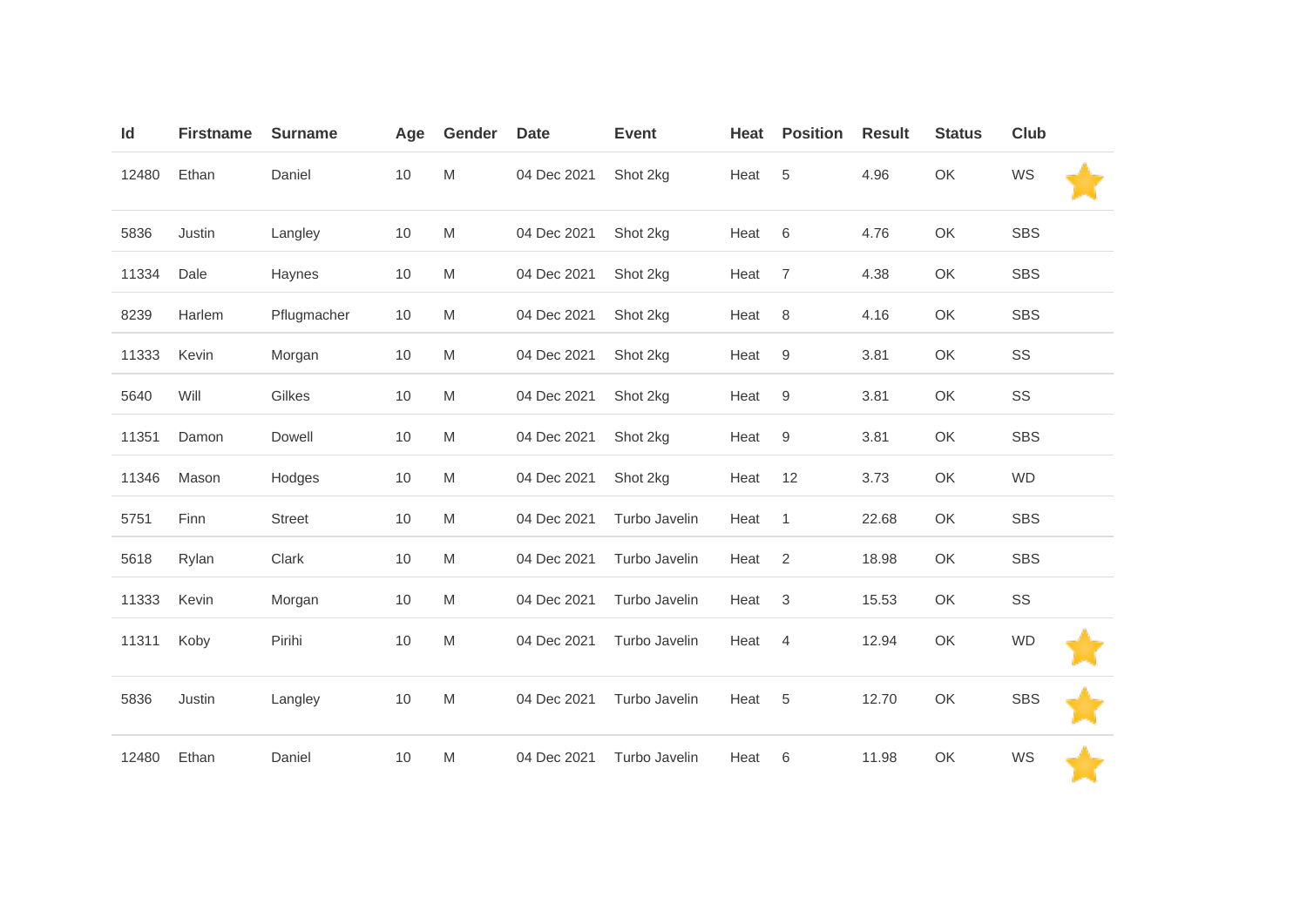| Id    | <b>Firstname</b> | <b>Surname</b>  | Age | Gender | <b>Date</b> | <b>Event</b>  | <b>Heat</b> | <b>Position</b> | <b>Result</b> | <b>Status</b> | Club       |
|-------|------------------|-----------------|-----|--------|-------------|---------------|-------------|-----------------|---------------|---------------|------------|
| 11334 | Dale             | Haynes          | 10  | M      | 04 Dec 2021 | Turbo Javelin | Heat        | $\overline{7}$  | 10.17         | OK            | <b>SBS</b> |
| 8239  | Harlem           | Pflugmacher     | 10  | M      | 04 Dec 2021 | Turbo Javelin | Heat        | 8               | 9.76          | OK            | <b>SBS</b> |
| 11351 | Damon            | Dowell          | 10  | M      | 04 Dec 2021 | Turbo Javelin | Heat        | 9               | 9.72          | OK            | <b>SBS</b> |
| 11346 | Mason            | Hodges          | 10  | M      | 04 Dec 2021 | Turbo Javelin | Heat        | 10              | 9.17          | OK            | <b>WD</b>  |
| 5621  | Jobie            | Martin          | 10  | M      | 04 Dec 2021 | Turbo Javelin | Heat        | 11              | 9.03          | OK            | <b>SBS</b> |
| 5640  | Will             | Gilkes          | 10  | M      | 04 Dec 2021 | Turbo Javelin | Heat        | 12              | 6.24          | OK            | SS         |
| 5629  | Nate             | Rosenberg       | 11  | M      | 04 Dec 2021 | 1100m Walk    | Heat        | $\mathbf{1}$    | 8:40.33       | OK            | SS         |
| 5701  | Ty               | Beenham         | 11  | M      | 04 Dec 2021 | 1100m Walk    | Heat        | 2               | 10:12.87      | OK            | <b>SBS</b> |
| 5705  | Tashwin          | Rajasegar       | 11  | M      | 04 Dec 2021 | 1100m Walk    | Heat        | $\mathbf{3}$    | 10:55.90      | OK            | <b>SBS</b> |
| 5826  | Zachary          | Smith           | 11  | M      | 04 Dec 2021 | 1100m Walk    | Heat        | $\overline{4}$  | 11:11.03      | OK            | <b>SBS</b> |
| 5759  | Owen             | Young           | 11  | M      | 04 Dec 2021 | 1100m Walk    | Heat        | 5               | 11:30.86      | OK            | <b>SBS</b> |
| 7984  | Tom              | Kuricivi        | 11  | M      | 04 Dec 2021 | 200m          | Heat        | $\mathbf{1}$    | 33.69         | OK            | WS         |
| 11379 | Akoy             | Chol Awuol      | 11  | M      | 04 Dec 2021 | 200m          | Heat        | 2               | 34.77         | OK            | <b>SBS</b> |
| 5701  | <b>Ty</b>        | Beenham         | 11  | M      | 04 Dec 2021 | 200m          | Heat        | 3               | 35.04         | OK            | <b>SBS</b> |
| 7983  | Thomas           | <b>Blondeau</b> | 11  | M      | 04 Dec 2021 | 200m          | Heat        | 4               | 35.67         | OK            | WS         |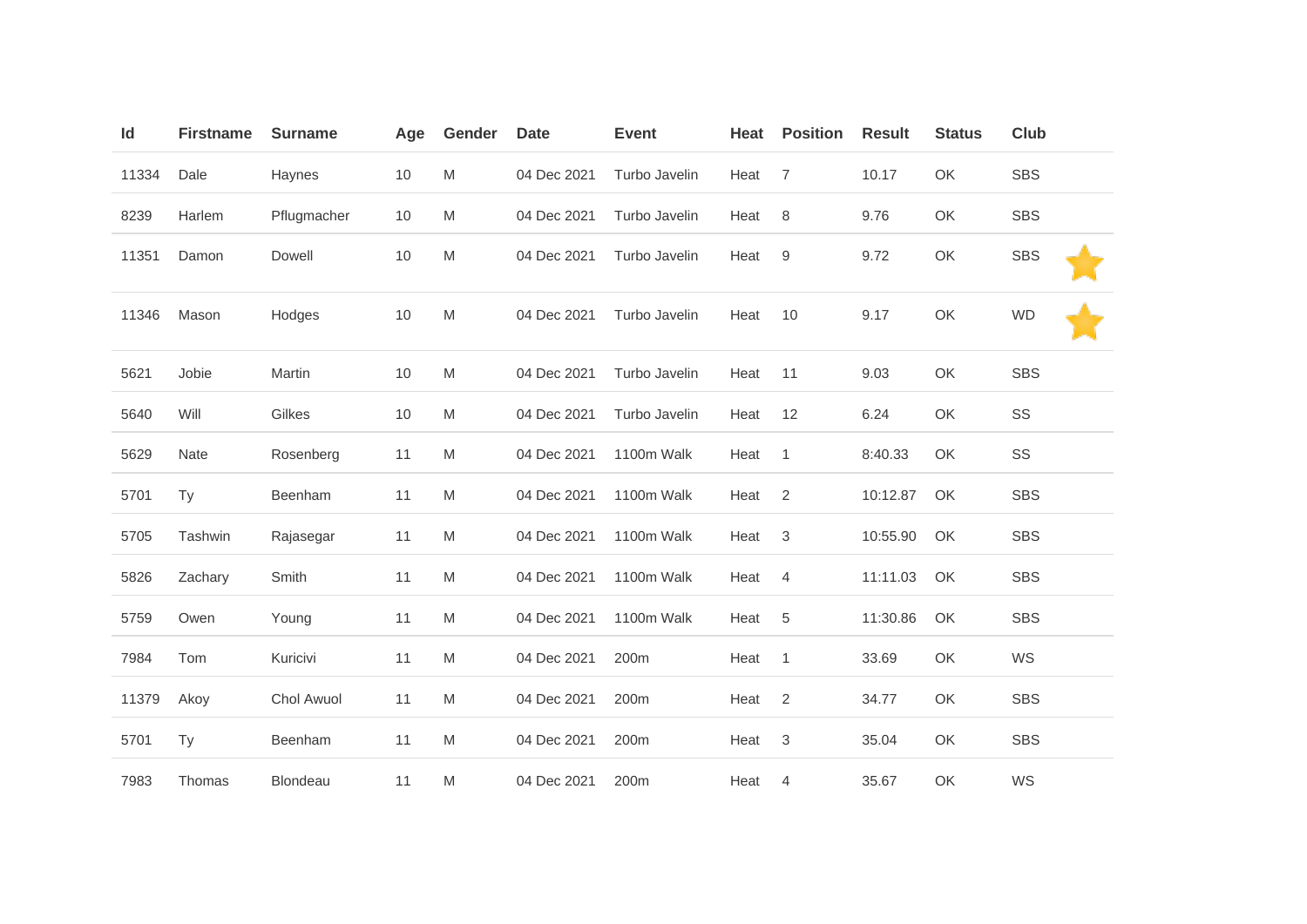| Id    | <b>Firstname</b> | <b>Surname</b> | Age | Gender                                                                                                     | <b>Date</b> | <b>Event</b> | Heat | <b>Position</b>  | <b>Result</b> | <b>Status</b> | <b>Club</b> |
|-------|------------------|----------------|-----|------------------------------------------------------------------------------------------------------------|-------------|--------------|------|------------------|---------------|---------------|-------------|
| 11299 | Kobi             | Green          | 11  | M                                                                                                          | 04 Dec 2021 | 200m         | Heat | 5                | 36.95         | OK            | <b>SBS</b>  |
| 5759  | Owen             | Young          | 11  | M                                                                                                          | 04 Dec 2021 | 200m         | Heat | $\,6$            | 38.66         | OK            | <b>SBS</b>  |
| 5826  | Zachary          | Smith          | 11  | M                                                                                                          | 04 Dec 2021 | 200m         | Heat | $\overline{7}$   | 42.21         | OK            | <b>SBS</b>  |
| 5837  | Rory             | Goulding       | 11  | M                                                                                                          | 04 Dec 2021 | 200m         | Heat | $\,8\,$          | 43.07         | OK            | <b>WD</b>   |
| 12479 | Cole             | Betson         | 11  | M                                                                                                          | 04 Dec 2021 | 200m         | Heat | $\boldsymbol{9}$ | 43.50         | OK            | SS          |
| 11284 | Cabel            | Castle-Nepia   | 11  | M                                                                                                          | 04 Dec 2021 | 200m         | Heat | 10               | 53.40         | OK            | SS          |
| 11379 | Akoy             | Chol Awuol     | 11  | M                                                                                                          | 04 Dec 2021 | 800m         | Heat | 1                | 2:54.12       | OK            | <b>SBS</b>  |
| 5705  | Tashwin          | Rajasegar      | 11  | M                                                                                                          | 04 Dec 2021 | 800m         | Heat | $\overline{2}$   | 2:57.76       | OK            | <b>SBS</b>  |
| 7983  | Thomas           | Blondeau       | 11  | M                                                                                                          | 04 Dec 2021 | 800m         | Heat | $\sqrt{3}$       | 3:17.60       | OK            | WS          |
| 12479 | Cole             | Betson         | 11  | M                                                                                                          | 04 Dec 2021 | 800m         | Heat | $\overline{4}$   | 3:30.42       | OK            | SS          |
| 5826  | Zachary          | Smith          | 11  | M                                                                                                          | 04 Dec 2021 | 800m         | Heat | 5                | 3:36.44       | OK            | <b>SBS</b>  |
| 5629  | Nate             | Rosenberg      | 11  | M                                                                                                          | 04 Dec 2021 | 800m         | Heat | $\,6$            | 3:38.25       | OK            | SS          |
| 7984  | Tom              | Kuricivi       | 11  | M                                                                                                          | 04 Dec 2021 | 80m Hurdles  | Heat | $\mathbf{1}$     | 15.86         | OK            | WS          |
| 5705  | Tashwin          | Rajasegar      | 11  | $\mathsf{M}% _{T}=\mathsf{M}_{T}\!\left( a,b\right) ,\ \mathsf{M}_{T}=\mathsf{M}_{T}\!\left( a,b\right) ,$ | 04 Dec 2021 | 80m Hurdles  | Heat | $\sqrt{2}$       | 16.35         | OK            | <b>SBS</b>  |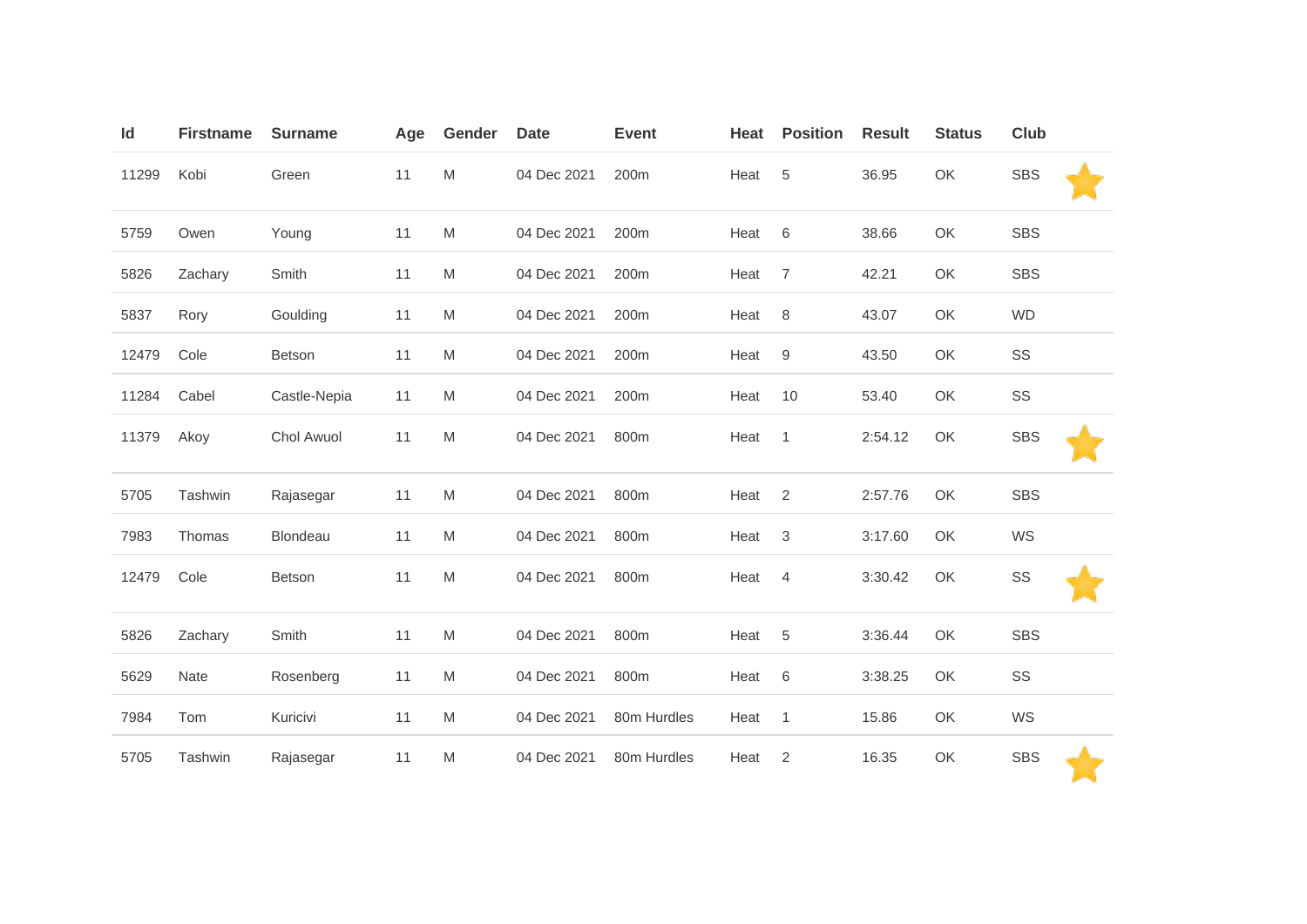| ld    | <b>Firstname</b> | <b>Surname</b> | Age | Gender | <b>Date</b> | <b>Event</b> | Heat | <b>Position</b> | <b>Result</b> | <b>Status</b> | Club       |  |
|-------|------------------|----------------|-----|--------|-------------|--------------|------|-----------------|---------------|---------------|------------|--|
| 7983  | Thomas           | Blondeau       | 11  | M      | 04 Dec 2021 | 80m Hurdles  | Heat | 3               | 16.71         | OK            | WS         |  |
| 5701  | <b>Ty</b>        | Beenham        | 11  | M      | 04 Dec 2021 | 80m Hurdles  | Heat | $\overline{4}$  | 17.53         | OK            | <b>SBS</b> |  |
| 11379 | Akoy             | Chol Awuol     | 11  | M      | 04 Dec 2021 | 80m Hurdles  | Heat | 5               | 17.63         | OK            | <b>SBS</b> |  |
| 5759  | Owen             | Young          | 11  | M      | 04 Dec 2021 | 80m Hurdles  | Heat | $\,6$           | 17.92         | OK            | <b>SBS</b> |  |
| 5629  | <b>Nate</b>      | Rosenberg      | 11  | M      | 04 Dec 2021 | 80m Hurdles  | Heat | $\overline{7}$  | 18.62         | OK            | SS         |  |
| 12479 | Cole             | <b>Betson</b>  | 11  | M      | 04 Dec 2021 | 80m Hurdles  | Heat | 8               | 18.66         | OK            | SS         |  |
| 5826  | Zachary          | Smith          | 11  | M      | 04 Dec 2021 | 80m Hurdles  | Heat | 9               | 19.19         | OK            | <b>SBS</b> |  |
| 11299 | Kobi             | Green          | 11  | M      | 04 Dec 2021 | 80m Hurdles  | Heat | 10              | 19.82         | OK            | <b>SBS</b> |  |
| 11284 | Cabel            | Castle-Nepia   | 11  | M      | 04 Dec 2021 | 80m Hurdles  | Heat | 11              | 20.60         | OK            | SS         |  |
| 5837  | Rory             | Goulding       | 11  | M      | 04 Dec 2021 | 80m Hurdles  | Heat | 12              | 21.22         | OK            | <b>WD</b>  |  |
| 7984  | Tom              | Kuricivi       | 11  | M      | 04 Dec 2021 | Javelin      | Heat | $\mathbf{1}$    | 17.38         | OK            | WS         |  |
| 12479 | Cole             | <b>Betson</b>  | 11  | M      | 04 Dec 2021 | Javelin      | Heat | 2               | 15.18         | OK            | SS         |  |
| 11284 | Cabel            | Castle-Nepia   | 11  | M      | 04 Dec 2021 | Javelin      | Heat | $\sqrt{3}$      | 15.00         | OK            | SS         |  |
| 5759  | Owen             | Young          | 11  | M      | 04 Dec 2021 | Javelin      | Heat | 4               | 14.03         | OK            | <b>SBS</b> |  |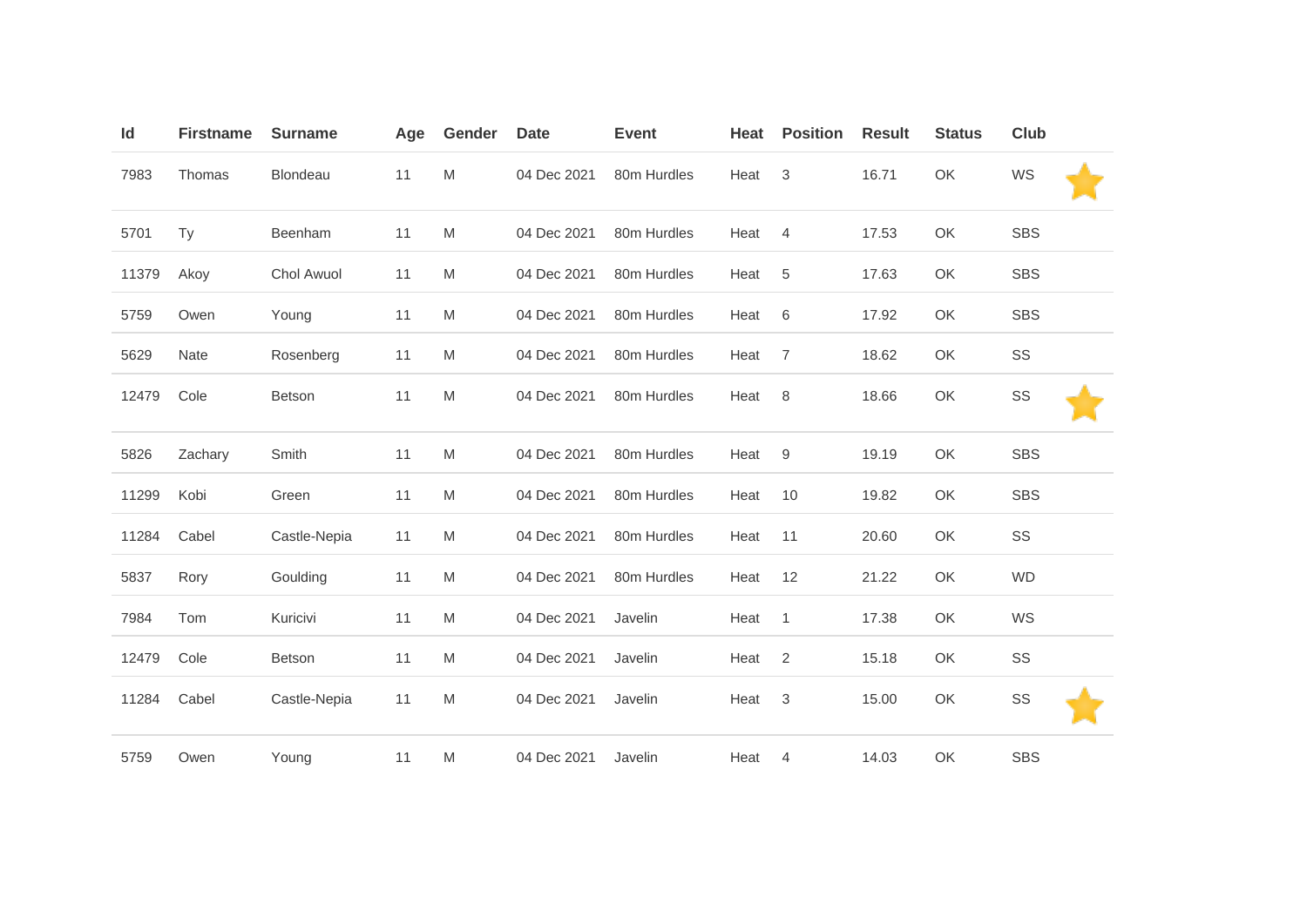| Id    | <b>Firstname</b> | <b>Surname</b> | Age | Gender | <b>Date</b> | <b>Event</b> | Heat | <b>Position</b>           | <b>Result</b> | <b>Status</b> | <b>Club</b> |  |
|-------|------------------|----------------|-----|--------|-------------|--------------|------|---------------------------|---------------|---------------|-------------|--|
| 11379 | Akoy             | Chol Awuol     | 11  | M      | 04 Dec 2021 | Javelin      | Heat | $\,$ 5 $\,$               | 12.23         | OK            | <b>SBS</b>  |  |
| 11299 | Kobi             | Green          | 11  | M      | 04 Dec 2021 | Javelin      | Heat | 6                         | 12.05         | OK            | <b>SBS</b>  |  |
| 5826  | Zachary          | Smith          | 11  | M      | 04 Dec 2021 | Javelin      | Heat | $\overline{7}$            | 11.45         | OK            | <b>SBS</b>  |  |
| 7983  | Thomas           | Blondeau       | 11  | M      | 04 Dec 2021 | Javelin      | Heat | 8                         | 11.15         | OK            | WS          |  |
| 5705  | Tashwin          | Rajasegar      | 11  | M      | 04 Dec 2021 | Javelin      | Heat | 9                         | 9.98          | OK            | <b>SBS</b>  |  |
| 5629  | Nate             | Rosenberg      | 11  | M      | 04 Dec 2021 | Javelin      | Heat | 10                        | 9.30          | OK            | SS          |  |
| 5701  | Ty               | Beenham        | 11  | M      | 04 Dec 2021 | Javelin      | Heat | 11                        | 8.95          | OK            | <b>SBS</b>  |  |
| 5837  | Rory             | Goulding       | 11  | M      | 04 Dec 2021 | Javelin      | Heat | 12                        | 8.52          | OK            | <b>WD</b>   |  |
| 7984  | Tom              | Kuricivi       | 11  | M      | 04 Dec 2021 | Shot 2kg     | Heat | $\mathbf{1}$              | 7.13          | OK            | WS          |  |
| 5759  | Owen             | Young          | 11  | M      | 04 Dec 2021 | Shot 2kg     | Heat | 2                         | 6.82          | OK            | <b>SBS</b>  |  |
| 12479 | Cole             | Betson         | 11  | M      | 04 Dec 2021 | Shot 2kg     | Heat | $\ensuremath{\mathsf{3}}$ | 6.46          | OK            | SS          |  |
| 11284 | Cabel            | Castle-Nepia   | 11  | M      | 04 Dec 2021 | Shot 2kg     | Heat | 4                         | 6.18          | OK            | SS          |  |
| 5837  | Rory             | Goulding       | 11  | M      | 04 Dec 2021 | Shot 2kg     | Heat | 5                         | 6.09          | OK            | <b>WD</b>   |  |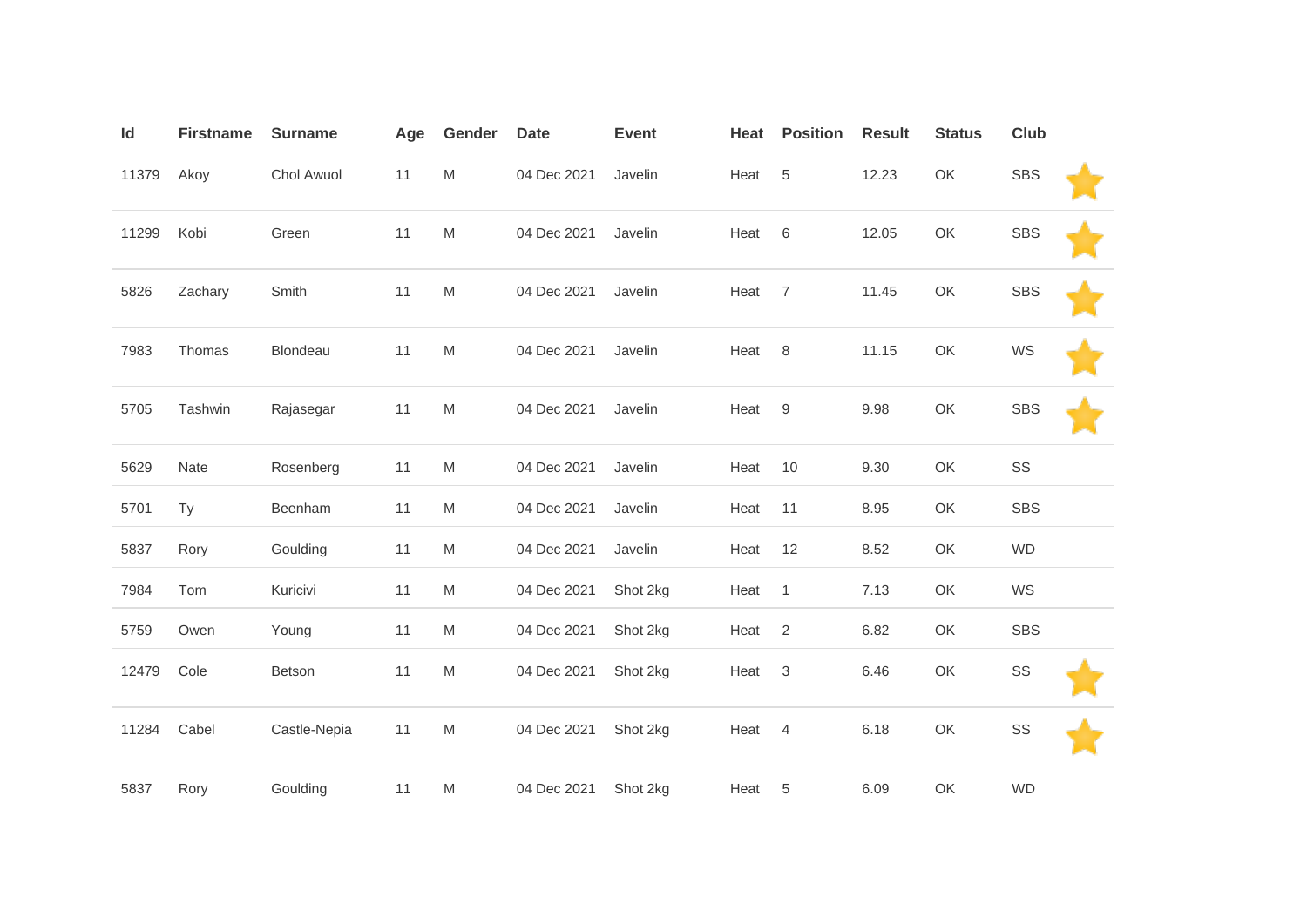| Id    | <b>Firstname</b> | <b>Surname</b> | Age | Gender | <b>Date</b> | <b>Event</b> | Heat | <b>Position</b>  | <b>Result</b> | <b>Status</b> | Club       |
|-------|------------------|----------------|-----|--------|-------------|--------------|------|------------------|---------------|---------------|------------|
| 5629  | Nate             | Rosenberg      | 11  | M      | 04 Dec 2021 | Shot 2kg     | Heat | 6                | 4.99          | OK            | SS         |
| 5701  | <b>Ty</b>        | Beenham        | 11  | M      | 04 Dec 2021 | Shot 2kg     | Heat | $\overline{7}$   | 4.98          | OK            | <b>SBS</b> |
| 5826  | Zachary          | Smith          | 11  | M      | 04 Dec 2021 | Shot 2kg     | Heat | 8                | 4.56          | OK            | <b>SBS</b> |
| 11299 | Kobi             | Green          | 11  | M      | 04 Dec 2021 | Shot 2kg     | Heat | $\boldsymbol{9}$ | 4.15          | OK            | <b>SBS</b> |
| 7983  | Thomas           | Blondeau       | 11  | M      | 04 Dec 2021 | Shot 2kg     | Heat | 10               | 4.00          | OK            | WS         |
| 11379 | Akoy             | Chol Awuol     | 11  | M      | 04 Dec 2021 | Shot 2kg     | Heat | 11               | 3.34          | OK            | <b>SBS</b> |
| 7984  | Tom              | Kuricivi       | 11  | M      | 04 Dec 2021 | Triple Jump  | Heat | $\mathbf{1}$     | 8.68          | OK            | WS         |
| 11379 | Akoy             | Chol Awuol     | 11  | M      | 04 Dec 2021 | Triple Jump  | Heat | 2                | 8.49          | OK            | <b>SBS</b> |
| 5705  | Tashwin          | Rajasegar      | 11  | M      | 04 Dec 2021 | Triple Jump  | Heat | $\sqrt{3}$       | 7.96          | OK            | <b>SBS</b> |
| 5759  | Owen             | Young          | 11  | M      | 04 Dec 2021 | Triple Jump  | Heat | $\overline{4}$   | 7.75          | OK            | <b>SBS</b> |
| 12479 | Cole             | Betson         | 11  | M      | 04 Dec 2021 | Triple Jump  | Heat | $\sqrt{5}$       | 7.01          | OK            | SS         |
| 7983  | Thomas           | Blondeau       | 11  | M      | 04 Dec 2021 | Triple Jump  | Heat | 6                | 6.98          | OK            | WS         |
| 11284 | Cabel            | Castle-Nepia   | 11  | M      | 04 Dec 2021 | Triple Jump  | Heat | 7                | 6.88          | OK            | SS         |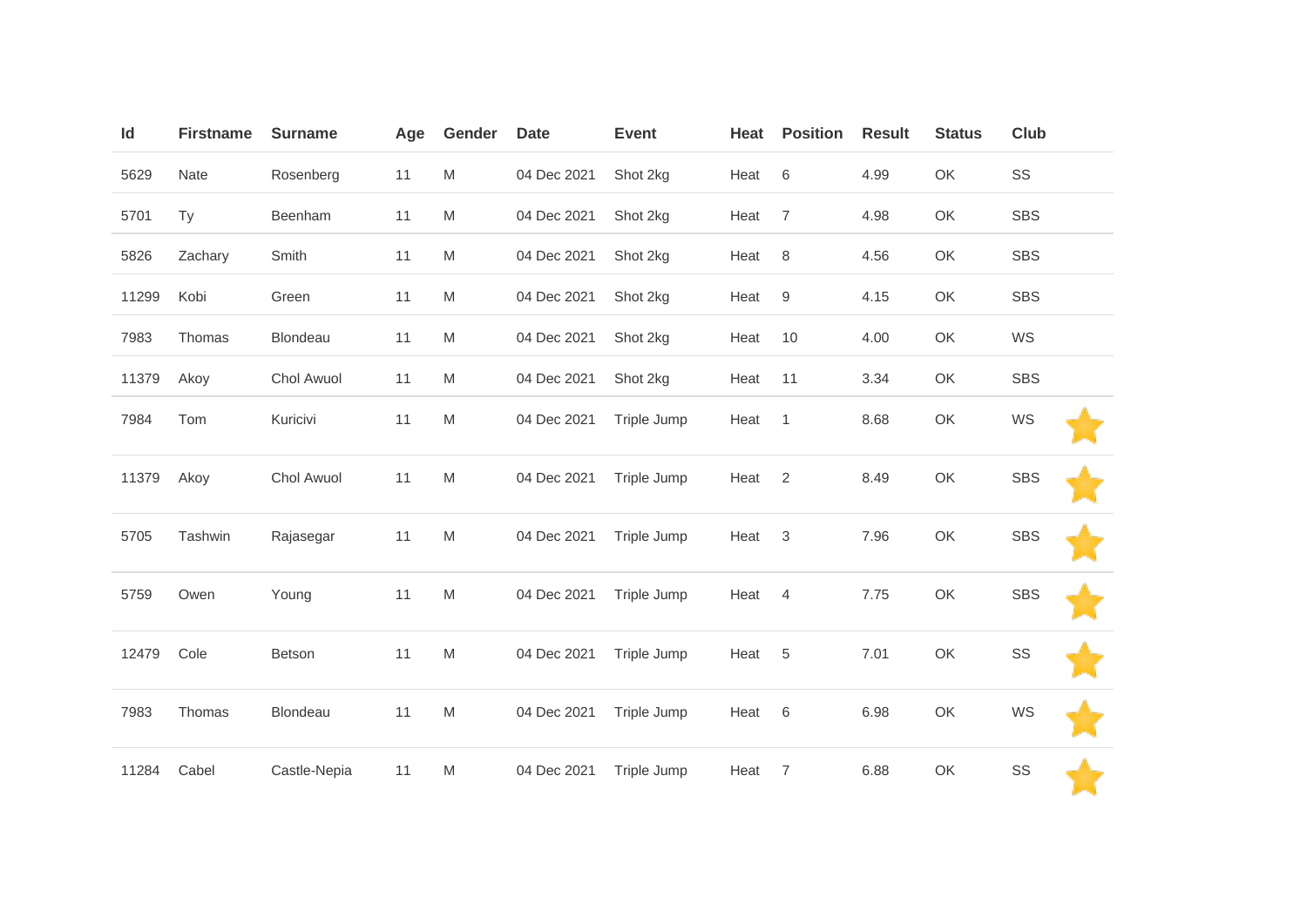| Id    | <b>Firstname</b> | <b>Surname</b>   | Age | Gender                                                                                                     | <b>Date</b> | <b>Event</b> | Heat | <b>Position</b>          | <b>Result</b> | <b>Status</b> | <b>Club</b> |
|-------|------------------|------------------|-----|------------------------------------------------------------------------------------------------------------|-------------|--------------|------|--------------------------|---------------|---------------|-------------|
| 5701  | <b>Ty</b>        | Beenham          | 11  | M                                                                                                          | 04 Dec 2021 | Triple Jump  | Heat | 8                        | 6.68          | OK            | <b>SBS</b>  |
| 5629  | Nate             | Rosenberg        | 11  | M                                                                                                          | 04 Dec 2021 | Triple Jump  | Heat | 9                        | 6.44          | OK            | SS          |
| 5826  | Zachary          | Smith            | 11  | M                                                                                                          | 04 Dec 2021 | Triple Jump  | Heat | 10                       | 6.41          | OK            | <b>SBS</b>  |
| 5837  | Rory             | Goulding         | 11  | M                                                                                                          | 04 Dec 2021 | Triple Jump  | Heat | 11                       | 5.68          | OK            | <b>WD</b>   |
| 11299 | Kobi             | Green            | 11  | M                                                                                                          | 04 Dec 2021 | Triple Jump  | Heat | 12                       | 5.56          | OK            | <b>SBS</b>  |
| 5671  | Linkin           | Lawrence         | 12  | M                                                                                                          | 04 Dec 2021 | 1500m Walk   | Heat | 1                        | 9:43.36       | OK            | <b>SBS</b>  |
| 11302 | Jarrad           | McKail           | 12  | $\mathsf{M}% _{T}=\mathsf{M}_{T}\!\left( a,b\right) ,\ \mathsf{M}_{T}=\mathsf{M}_{T}\!\left( a,b\right) ,$ | 04 Dec 2021 | 1500m Walk   | Heat | $\overline{2}$           | 14:49.98      | OK            | <b>SBS</b>  |
| 11296 | Tremaine         | <b>Broadbent</b> | 12  | M                                                                                                          | 04 Dec 2021 | 1500m Walk   | Heat | $\overline{\phantom{a}}$ | 17:11.40      | <b>DSQ</b>    | <b>WD</b>   |
| 5641  | Kai              | Gilkes           | 12  | M                                                                                                          | 04 Dec 2021 | 1500m Walk   | Heat | $\overline{\phantom{a}}$ | 18:26.07      | <b>DSQ</b>    | SS          |
| 5711  | Aiden            | Cowgill          | 12  | M                                                                                                          | 04 Dec 2021 | 200m         | Heat | 1                        | 30.64         | OK            | <b>SBS</b>  |
| 5655  | Alfie            | Hilditch         | 12  | M                                                                                                          | 04 Dec 2021 | 200m         | Heat | 2                        | 33.81         | OK            | SS          |
| 5660  | Austin           | Green            | 12  | M                                                                                                          | 04 Dec 2021 | 200m         | Heat | 3                        | 35.09         | OK            | SS          |
| 11354 | Joshua           | Hingert          | 12  | M                                                                                                          | 04 Dec 2021 | 200m         | Heat | 4                        | 35.79         | OK            | SS          |
| 11343 | Lincoln          | Youngberry       | 12  | M                                                                                                          | 04 Dec 2021 | 200m         | Heat | 5                        | 38.77         | OK            | WS          |
| 5671  | Linkin           | Lawrence         | 12  | M                                                                                                          | 04 Dec 2021 | 200m         | Heat | 6                        | 39.64         | OK            | <b>SBS</b>  |
| 11302 | Jarrad           | McKail           | 12  | M                                                                                                          | 04 Dec 2021 | 200m         | Heat | $\overline{7}$           | 42.19         | OK            | <b>SBS</b>  |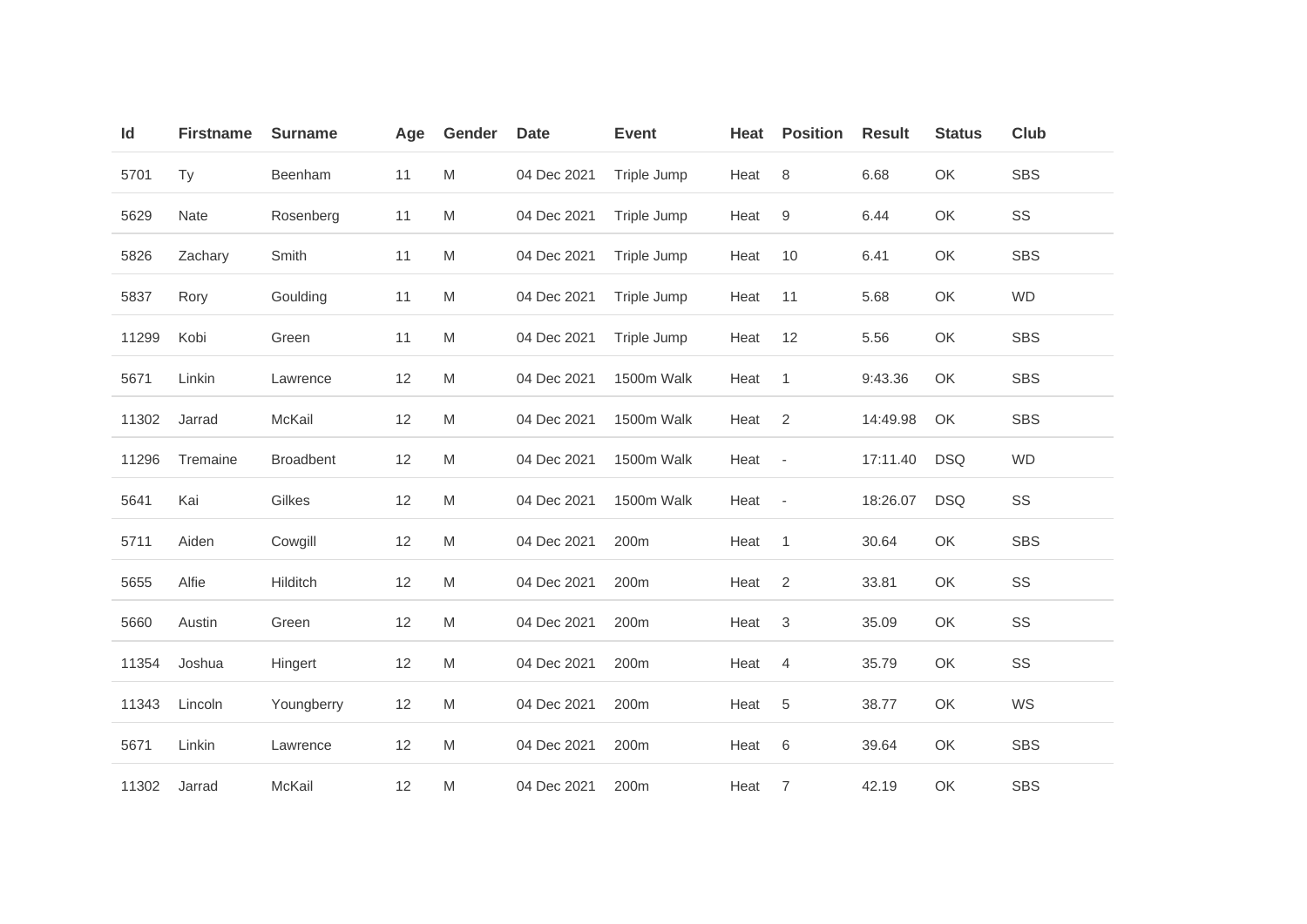| Id    | <b>Firstname</b> | <b>Surname</b>   | Age | Gender | <b>Date</b> | <b>Event</b> | Heat | <b>Position</b> | <b>Result</b> | <b>Status</b> | <b>Club</b> |
|-------|------------------|------------------|-----|--------|-------------|--------------|------|-----------------|---------------|---------------|-------------|
| 11296 | Tremaine         | <b>Broadbent</b> | 12  | M      | 04 Dec 2021 | 200m         | Heat | $\,8\,$         | 45.59         | OK            | <b>WD</b>   |
| 5641  | Kai              | Gilkes           | 12  | M      | 04 Dec 2021 | 200m         | Heat | $9\,$           | 1:13.00       | OK            | SS          |
| 5655  | Alfie            | Hilditch         | 12  | M      | 04 Dec 2021 | 800m         | Heat | $\mathbf{1}$    | 2:54.09       | OK            | SS          |
| 5660  | Austin           | Green            | 12  | M      | 04 Dec 2021 | 800m         | Heat | $\overline{2}$  | 3:05.65       | OK            | SS          |
| 11354 | Joshua           | Hingert          | 12  | M      | 04 Dec 2021 | 800m         | Heat | 3               | 3:16.22       | OK            | SS          |
| 5671  | Linkin           | Lawrence         | 12  | M      | 04 Dec 2021 | 800m         | Heat | $\overline{4}$  | 3:38.34       | OK            | <b>SBS</b>  |
| 11343 | Lincoln          | Youngberry       | 12  | M      | 04 Dec 2021 | 800m         | Heat | 5               | 4:12.49       | OK            | WS          |
| 11302 | Jarrad           | McKail           | 12  | M      | 04 Dec 2021 | 800m         | Heat | 6               | 5:12.49       | OK            | <b>SBS</b>  |
| 11296 | Tremaine         | <b>Broadbent</b> | 12  | M      | 04 Dec 2021 | 800m         | Heat | $\overline{7}$  | 5:32.51       | OK            | <b>WD</b>   |
| 5641  | Kai              | Gilkes           | 12  | M      | 04 Dec 2021 | 800m         | Heat | 8               | 6:41.01       | OK            | SS          |
| 5711  | Aiden            | Cowgill          | 12  | M      | 04 Dec 2021 | 80m Hurdles  | Heat | $\mathbf{1}$    | 13.90         | OK            | <b>SBS</b>  |
| 5655  | Alfie            | Hilditch         | 12  | M      | 04 Dec 2021 | 80m Hurdles  | Heat | $\sqrt{2}$      | 16.91         | OK            | SS          |
| 11354 | Joshua           | Hingert          | 12  | M      | 04 Dec 2021 | 80m Hurdles  | Heat | $\sqrt{3}$      | 17.83         | OK            | SS          |
| 5660  | Austin           | Green            | 12  | M      | 04 Dec 2021 | 80m Hurdles  | Heat | 4               | 18.89         | OK            | SS          |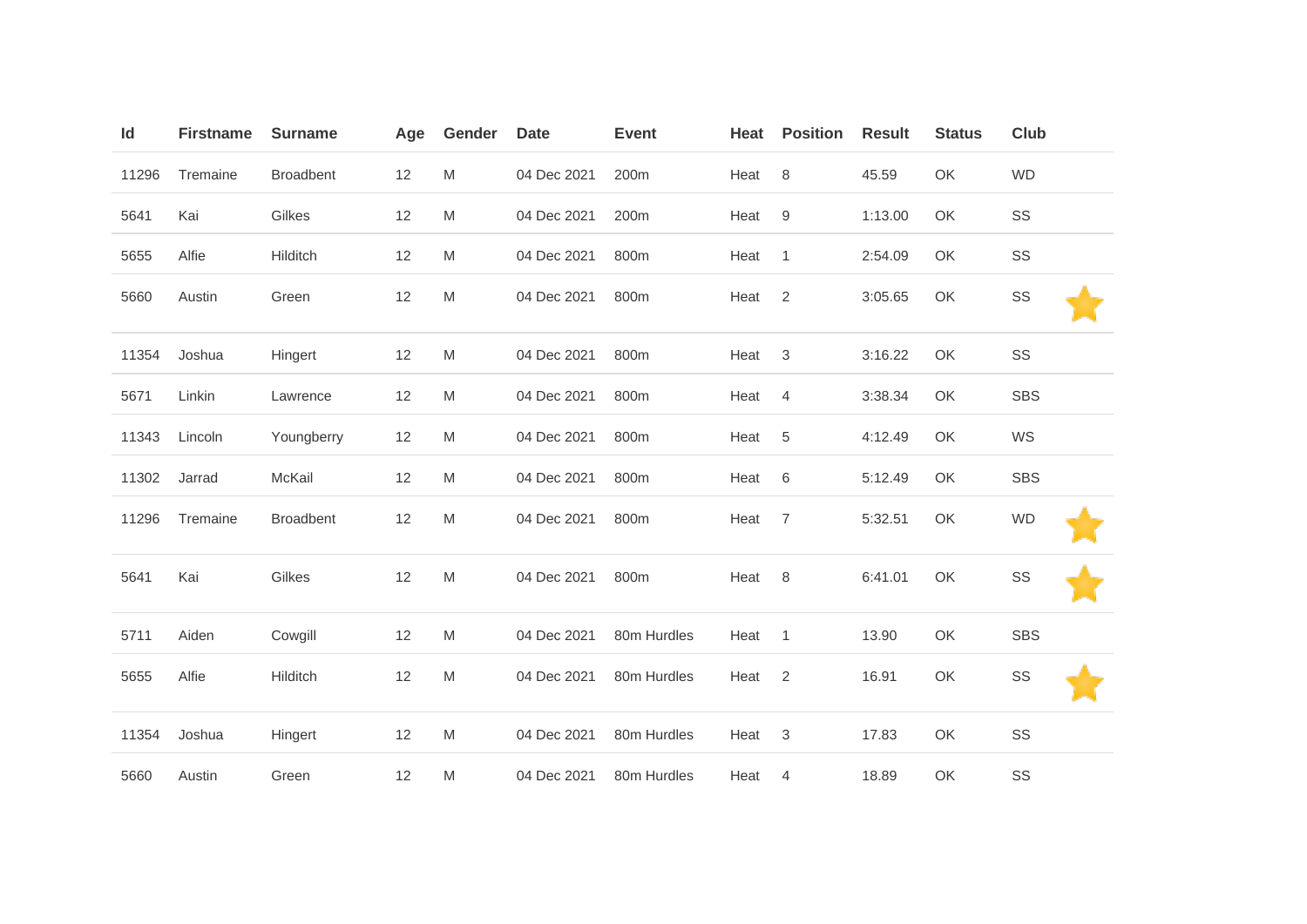| Id    | <b>Firstname</b> | <b>Surname</b>   | Age | Gender                                                                                                     | <b>Date</b> | <b>Event</b> | Heat | <b>Position</b>           | <b>Result</b> | <b>Status</b> | <b>Club</b> |  |
|-------|------------------|------------------|-----|------------------------------------------------------------------------------------------------------------|-------------|--------------|------|---------------------------|---------------|---------------|-------------|--|
| 5671  | Linkin           | Lawrence         | 12  | M                                                                                                          | 04 Dec 2021 | 80m Hurdles  | Heat | $\,$ 5 $\,$               | 19.22         | OK            | <b>SBS</b>  |  |
| 11302 | Jarrad           | McKail           | 12  | $\mathsf{M}% _{T}=\mathsf{M}_{T}\!\left( a,b\right) ,\ \mathsf{M}_{T}=\mathsf{M}_{T}\!\left( a,b\right) ,$ | 04 Dec 2021 | 80m Hurdles  | Heat | 6                         | 21.10         | OK            | <b>SBS</b>  |  |
| 11296 | Tremaine         | <b>Broadbent</b> | 12  | M                                                                                                          | 04 Dec 2021 | 80m Hurdles  | Heat | $\overline{7}$            | 24.86         | OK            | <b>WD</b>   |  |
| 5641  | Kai              | Gilkes           | 12  | M                                                                                                          | 04 Dec 2021 | 80m Hurdles  | Heat | 8                         | 54.00         | OK            | SS          |  |
| 5655  | Alfie            | Hilditch         | 12  | M                                                                                                          | 04 Dec 2021 | Javelin      | Heat | $\overline{1}$            | 33.59         | OK            | SS          |  |
| 5660  | Austin           | Green            | 12  | M                                                                                                          | 04 Dec 2021 | Javelin      | Heat | 2                         | 17.34         | OK            | SS          |  |
| 11296 | Tremaine         | Broadbent        | 12  | M                                                                                                          | 04 Dec 2021 | Javelin      | Heat | $\ensuremath{\mathsf{3}}$ | 12.07         | OK            | <b>WD</b>   |  |
| 5671  | Linkin           | Lawrence         | 12  | M                                                                                                          | 04 Dec 2021 | Javelin      | Heat | $\overline{4}$            | 11.24         | OK            | <b>SBS</b>  |  |
| 5641  | Kai              | Gilkes           | 12  | M                                                                                                          | 04 Dec 2021 | Javelin      | Heat | 5                         | 5.69          | OK            | SS          |  |
| 11354 | Joshua           | Hingert          | 12  | $\mathsf{M}% _{T}=\mathsf{M}_{T}\!\left( a,b\right) ,\ \mathsf{M}_{T}=\mathsf{M}_{T}\!\left( a,b\right) ,$ | 04 Dec 2021 | Javelin      | Heat | $\overline{\phantom{a}}$  | <b>NA</b>     | No<br>Throw   | SS          |  |
| 11343 | Lincoln          | Youngberry       | 12  | M                                                                                                          | 04 Dec 2021 | Shot 2kg     | Heat | $\mathbf{1}$              | 9.05          | OK            | WS          |  |
| 5711  | Aiden            | Cowgill          | 12  | M                                                                                                          | 04 Dec 2021 | Shot 2kg     | Heat | $\overline{2}$            | 8.63          | OK            | <b>SBS</b>  |  |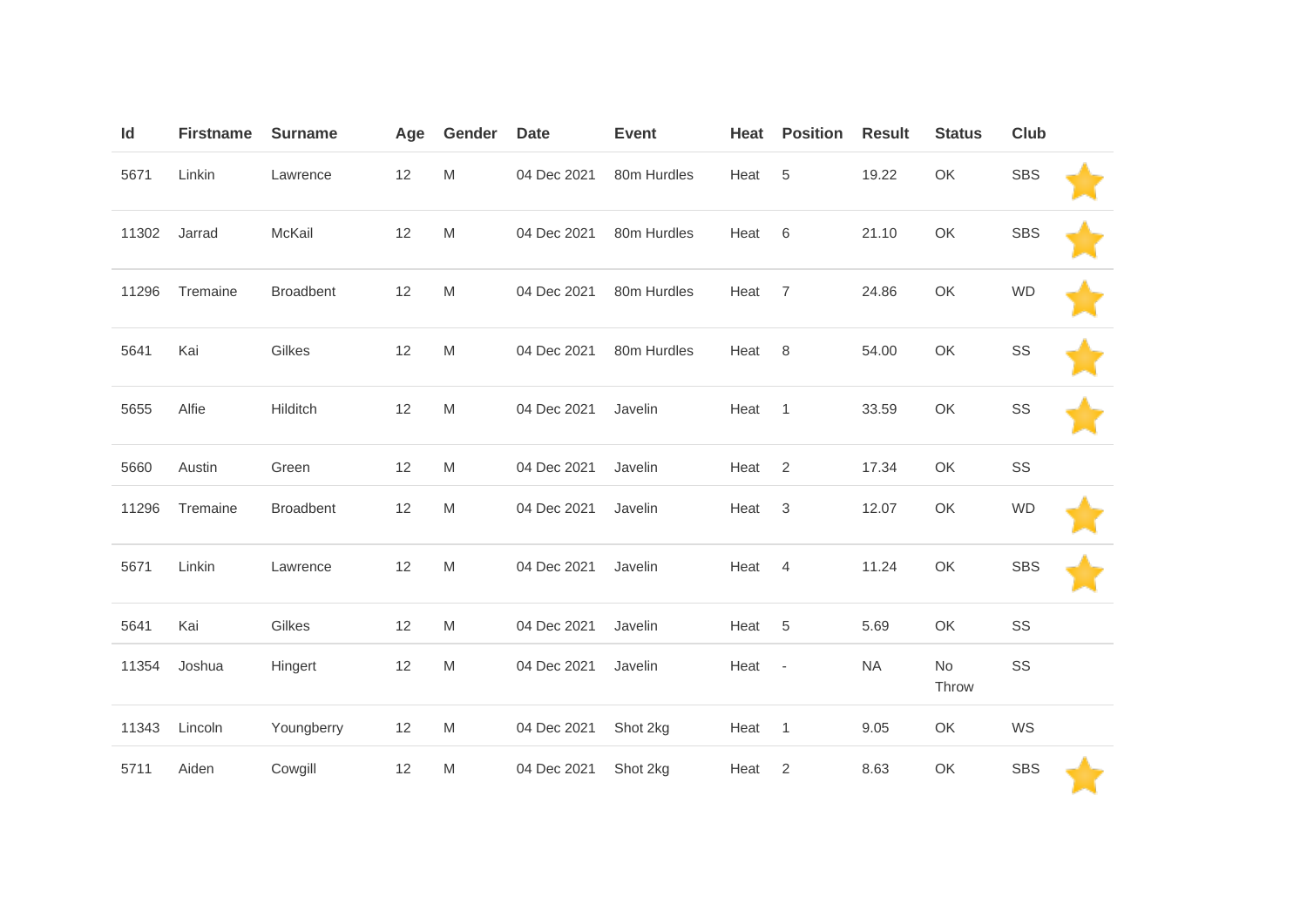| Id    | <b>Firstname</b> | <b>Surname</b>   | Age | Gender | <b>Date</b> | <b>Event</b> | Heat | <b>Position</b>           | <b>Result</b> | <b>Status</b> | <b>Club</b> |
|-------|------------------|------------------|-----|--------|-------------|--------------|------|---------------------------|---------------|---------------|-------------|
| 5660  | Austin           | Green            | 12  | M      | 04 Dec 2021 | Shot 2kg     | Heat | $\ensuremath{\mathsf{3}}$ | 7.23          | OK            | SS          |
| 5655  | Alfie            | Hilditch         | 12  | M      | 04 Dec 2021 | Shot 2kg     | Heat | $\overline{4}$            | 6.73          | OK            | SS          |
| 11354 | Joshua           | Hingert          | 12  | M      | 04 Dec 2021 | Shot 2kg     | Heat | $\,$ 5 $\,$               | 6.66          | OK            | SS          |
| 11302 | Jarrad           | McKail           | 12  | M      | 04 Dec 2021 | Shot 2kg     | Heat | $6\,$                     | 5.54          | OK            | <b>SBS</b>  |
| 11296 | Tremaine         | <b>Broadbent</b> | 12  | M      | 04 Dec 2021 | Shot 2kg     | Heat | $\overline{7}$            | 4.89          | OK            | <b>WD</b>   |
| 5671  | Linkin           | Lawrence         | 12  | M      | 04 Dec 2021 | Shot 2kg     | Heat | $\,8\,$                   | 3.42          | OK            | <b>SBS</b>  |
| 5711  | Aiden            | Cowgill          | 12  | M      | 04 Dec 2021 | Triple Jump  | Heat | $\mathbf{1}$              | 9.26          | OK            | <b>SBS</b>  |
| 5655  | Alfie            | Hilditch         | 12  | M      | 04 Dec 2021 | Triple Jump  | Heat | 2                         | 8.88          | OK            | SS          |
| 5660  | Austin           | Green            | 12  | M      | 04 Dec 2021 | Triple Jump  | Heat | 3                         | 7.55          | OK            | SS          |
| 11354 | Joshua           | Hingert          | 12  | M      | 04 Dec 2021 | Triple Jump  | Heat | $\overline{4}$            | 6.89          | OK            | SS          |
| 11343 | Lincoln          | Youngberry       | 12  | M      | 04 Dec 2021 | Triple Jump  | Heat | 5                         | 6.80          | OK            | WS          |
| 5671  | Linkin           | Lawrence         | 12  | M      | 04 Dec 2021 | Triple Jump  | Heat | 6                         | 5.84          | OK            | <b>SBS</b>  |
| 11302 | Jarrad           | McKail           | 12  | M      | 04 Dec 2021 | Triple Jump  | Heat | $\overline{7}$            | 5.45          | OK            | <b>SBS</b>  |
| 11296 | Tremaine         | <b>Broadbent</b> | 12  | M      | 04 Dec 2021 | Triple Jump  | Heat | 8                         | 5.16          | OK            | <b>WD</b>   |
| 5641  | Kai              | Gilkes           | 12  | M      | 04 Dec 2021 | Triple Jump  | Heat | $\overline{\phantom{a}}$  | <b>NA</b>     | No Jump       | SS          |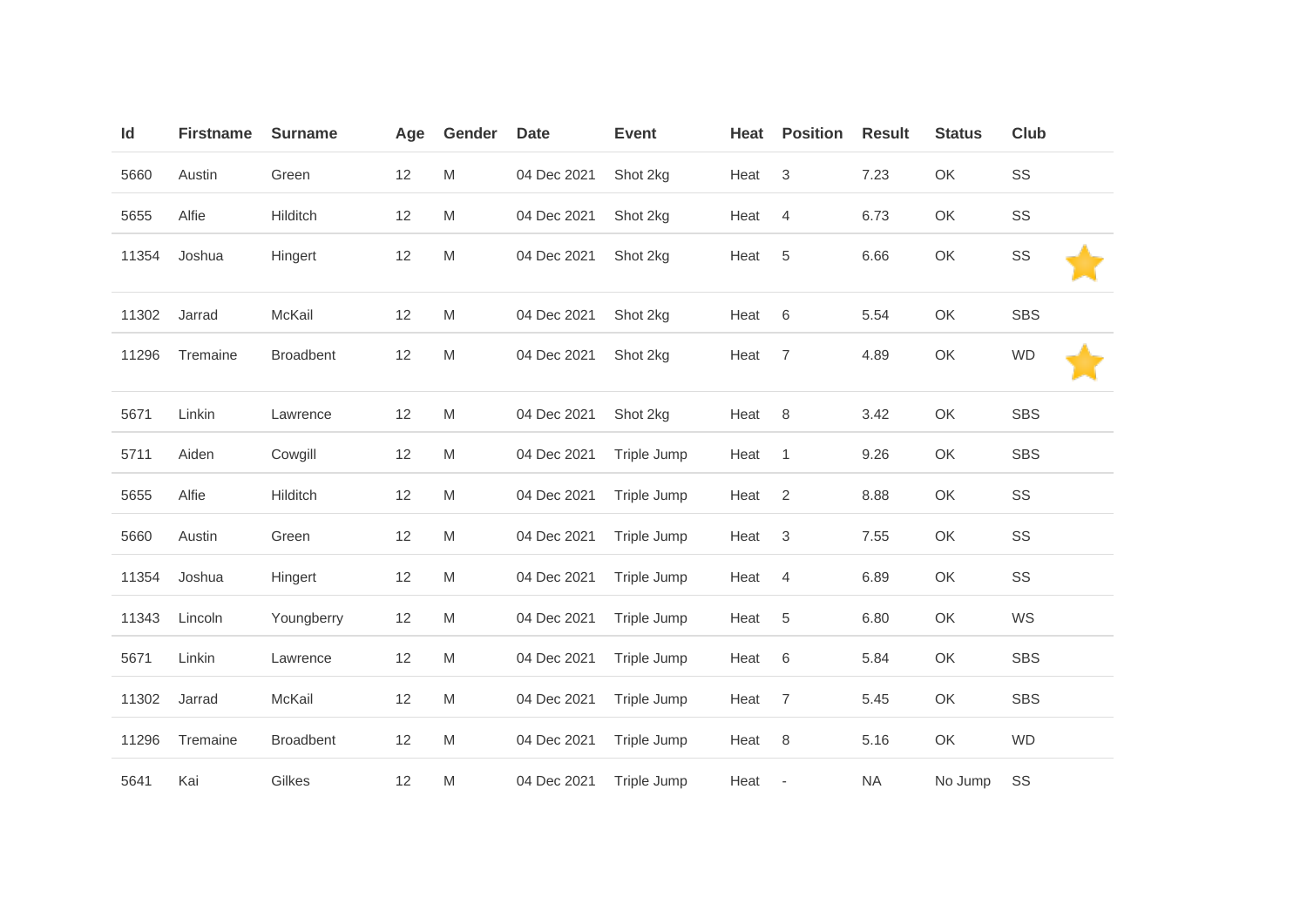| Id    | <b>Firstname</b> | <b>Surname</b> | Age | Gender | <b>Date</b> | <b>Event</b>     | Heat | <b>Position</b> | <b>Result</b> | <b>Status</b> | <b>Club</b> |  |
|-------|------------------|----------------|-----|--------|-------------|------------------|------|-----------------|---------------|---------------|-------------|--|
| 5639  | Aidan            | Edmondstone    | 13  | M      | 04 Dec 2021 | 1500m Walk       | Heat | $\mathbf{1}$    | 10:36.83      | OK            | WS          |  |
| 5626  | Joshua           | Payne          | 13  | M      | 04 Dec 2021 | 1500m Walk       | Heat | 2               | 11:04.75      | OK            | SS          |  |
| 5825  | <b>Brodie</b>    | Smith          | 13  | M      | 04 Dec 2021 | 1500m Walk       | Heat | $\mathbf{3}$    | 13:53.42      | OK            | <b>SBS</b>  |  |
| 11312 | Kyan             | Pirihi         | 13  | M      | 04 Dec 2021 | 200m             | Heat | $\mathbf{1}$    | 29.04         | OK            | <b>WD</b>   |  |
| 5832  | Paul             | Blondeau       | 13  | M      | 04 Dec 2021 | 200m             | Heat | 2               | 30.97         | OK            | WS          |  |
| 12483 | <b>Bruce</b>     | Garlett        | 13  | M      | 04 Dec 2021 | 200m             | Heat | 3               | 31.66         | OK            | <b>WD</b>   |  |
| 5639  | Aidan            | Edmondstone    | 13  | M      | 04 Dec 2021 | 200m             | Heat | $\overline{4}$  | 31.99         | OK            | WS          |  |
| 5616  | Lachlan          | <b>Buchan</b>  | 13  | M      | 04 Dec 2021 | 200m             | Heat | $\sqrt{5}$      | 32.47         | OK            | WS          |  |
| 12481 | lantha           | Daniel         | 13  | M      | 04 Dec 2021 | 200m             | Heat | 6               | 34.62         | OK            | WS          |  |
| 5752  | Fletcher         | <b>Street</b>  | 13  | M      | 04 Dec 2021 | 200m             | Heat | $\overline{7}$  | 35.10         | OK            | <b>SBS</b>  |  |
| 5626  | Joshua           | Payne          | 13  | M      | 04 Dec 2021 | 200m             | Heat | 8               | 37.39         | OK            | SS          |  |
| 5823  | Gabriel          | Gastev         | 13  | M      | 04 Dec 2021 | 200 <sub>m</sub> | Heat | 9               | 37.48         | OK            | SS          |  |
| 8227  | Koby             | <b>Brooks</b>  | 13  | M      | 04 Dec 2021 | 200m             | Heat | 10              | 37.56         | OK            | <b>WD</b>   |  |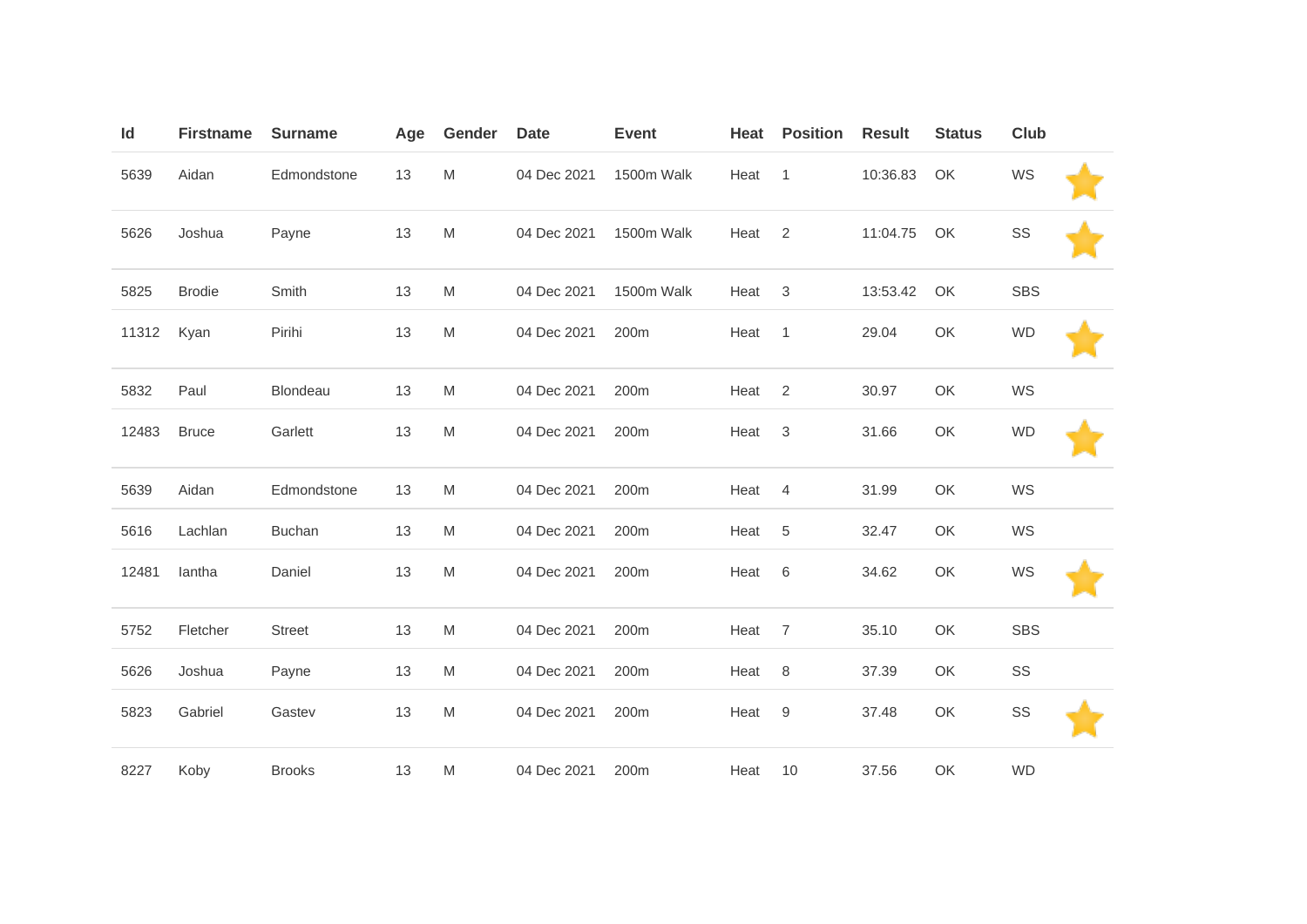| Id    | <b>Firstname</b> | <b>Surname</b> | Age | Gender | <b>Date</b> | <b>Event</b> | Heat | <b>Position</b> | <b>Result</b> | <b>Status</b> | <b>Club</b> |
|-------|------------------|----------------|-----|--------|-------------|--------------|------|-----------------|---------------|---------------|-------------|
| 12483 | <b>Bruce</b>     | Garlett        | 13  | M      | 04 Dec 2021 | 800m         | Heat | $\mathbf{1}$    | 2:44.35       | OK            | <b>WD</b>   |
| 5639  | Aidan            | Edmondstone    | 13  | M      | 04 Dec 2021 | 800m         | Heat | 2               | 2:48.18       | OK            | WS          |
| 5760  | Toby             | Arnold         | 13  | M      | 04 Dec 2021 | 800m         | Heat | $\mathsf 3$     | 3:05.00       | OK            | SS          |
| 5752  | Fletcher         | <b>Street</b>  | 13  | M      | 04 Dec 2021 | 800m         | Heat | 4               | 3:24.24       | OK            | <b>SBS</b>  |
| 5823  | Gabriel          | Gastev         | 13  | M      | 04 Dec 2021 | 800m         | Heat | 5               | 3:26.84       | OK            | SS          |
| 12481 | lantha           | Daniel         | 13  | M      | 04 Dec 2021 | 800m         | Heat | 6               | 3:28.85       | OK            | WS          |
| 12482 | Oscar            | Daniel         | 13  | M      | 04 Dec 2021 | 800m         | Heat | $\overline{7}$  | 3:41.69       | OK            | WS          |
| 5626  | Joshua           | Payne          | 13  | M      | 04 Dec 2021 | 800m         | Heat | 8               | 3:43.98       | OK            | SS          |
| 5832  | Paul             | Blondeau       | 13  | M      | 04 Dec 2021 | 80m Hurdles  | Heat | $\mathbf{1}$    | 14.96         | OK            | WS          |
| 5760  | Toby             | Arnold         | 13  | M      | 04 Dec 2021 | 80m Hurdles  | Heat | 2               | 16.17         | OK            | SS          |
| 12483 | <b>Bruce</b>     | Garlett        | 13  | M      | 04 Dec 2021 | 80m Hurdles  | Heat | 3               | 17.62         | OK            | <b>WD</b>   |
| 11312 | Kyan             | Pirihi         | 13  | M      | 04 Dec 2021 | 80m Hurdles  | Heat | 4               | 17.92         | OK            | <b>WD</b>   |
| 5616  | Lachlan          | <b>Buchan</b>  | 13  | M      | 04 Dec 2021 | 80m Hurdles  | Heat | 5               | 18.83         | OK            | WS          |
| 12481 | lantha           | Daniel         | 13  | M      | 04 Dec 2021 | 80m Hurdles  | Heat | 6               | 18.85         | OK            | WS          |
| 5639  | Aidan            | Edmondstone    | 13  | M      | 04 Dec 2021 | 80m Hurdles  | Heat | $\overline{7}$  | 19.94         | OK            | WS          |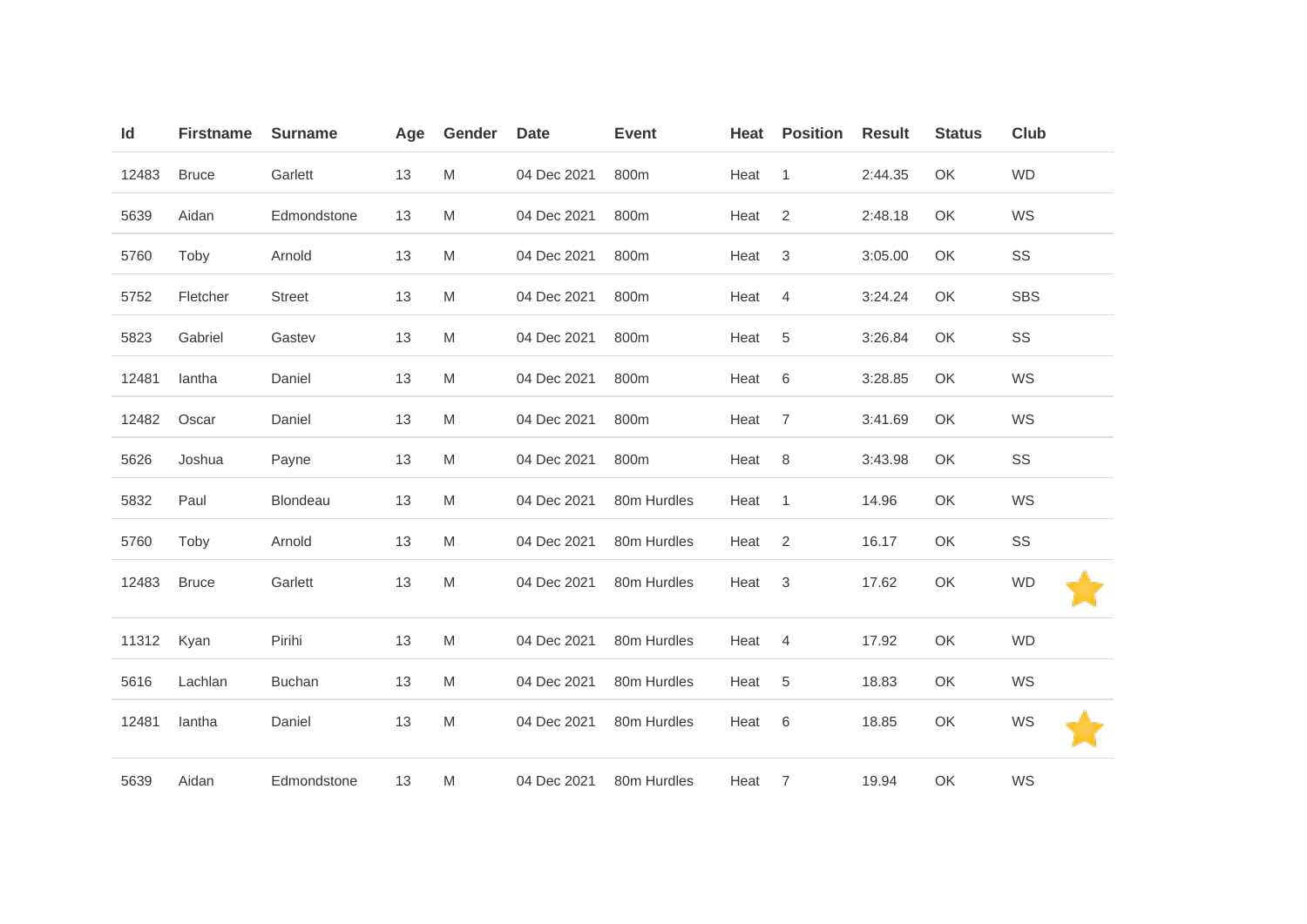| Id    | <b>Firstname</b> | <b>Surname</b> | Age | Gender    | <b>Date</b> | <b>Event</b> | Heat | <b>Position</b> | <b>Result</b> | <b>Status</b> | Club       |  |
|-------|------------------|----------------|-----|-----------|-------------|--------------|------|-----------------|---------------|---------------|------------|--|
| 5823  | Gabriel          | Gastev         | 13  | M         | 04 Dec 2021 | 80m Hurdles  | Heat | 8               | 20.50         | OK            | SS         |  |
| 12482 | Oscar            | Daniel         | 13  | M         | 04 Dec 2021 | 80m Hurdles  | Heat | 9               | 20.60         | OK            | WS         |  |
| 5626  | Joshua           | Payne          | 13  | ${\sf M}$ | 04 Dec 2021 | 80m Hurdles  | Heat | 10              | 22.12         | OK            | SS         |  |
| 5752  | Fletcher         | <b>Street</b>  | 13  | M         | 04 Dec 2021 | 80m Hurdles  | Heat | 11              | 23.37         | OK            | <b>SBS</b> |  |
| 5825  | <b>Brodie</b>    | Smith          | 13  | M         | 04 Dec 2021 | 80m Hurdles  | Heat | 12              | 25.11         | OK            | <b>SBS</b> |  |
| 5639  | Aidan            | Edmondstone    | 13  | M         | 04 Dec 2021 | Javelin      | Heat | $\mathbf{1}$    | 22.34         | OK            | WS         |  |
| 5825  | <b>Brodie</b>    | Smith          | 13  | ${\sf M}$ | 04 Dec 2021 | Javelin      | Heat | 2               | 16.78         | OK            | <b>SBS</b> |  |
| 5752  | Fletcher         | <b>Street</b>  | 13  | M         | 04 Dec 2021 | Javelin      | Heat | 3               | 16.41         | OK            | <b>SBS</b> |  |
| 5760  | Toby             | Arnold         | 13  | M         | 04 Dec 2021 | Javelin      | Heat | $\overline{4}$  | 16.02         | OK            | SS         |  |
| 12482 | Oscar            | Daniel         | 13  | M         | 04 Dec 2021 | Javelin      | Heat | 5               | 10.91         | OK            | WS         |  |
| 5823  | Gabriel          | Gastev         | 13  | M         | 04 Dec 2021 | Javelin      | Heat | $\,6\,$         | 10.44         | OK            | SS         |  |
| 8227  | Koby             | <b>Brooks</b>  | 13  | M         | 04 Dec 2021 | Javelin      | Heat | $\overline{7}$  | 9.09          | OK            | <b>WD</b>  |  |
| 11312 | Kyan             | Pirihi         | 13  | M         | 04 Dec 2021 | Javelin      | Heat | 8               | 8.52          | OK            | <b>WD</b>  |  |
| 12481 | lantha           | Daniel         | 13  | M         | 04 Dec 2021 | Javelin      | Heat | 9               | 8.51          | OK            | WS         |  |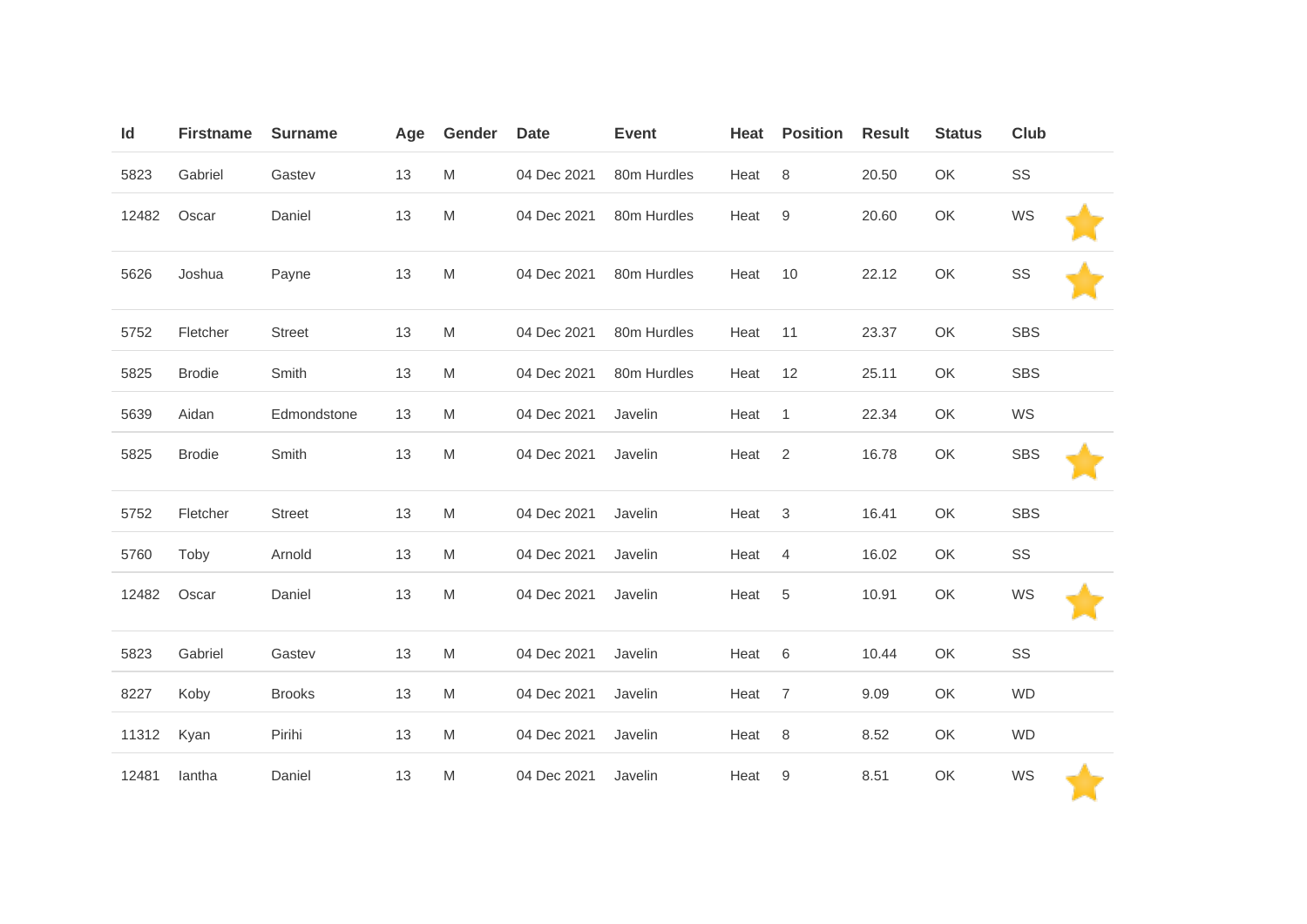| Id    | <b>Firstname</b> | <b>Surname</b> | Age | Gender | <b>Date</b> | <b>Event</b> | Heat   | <b>Position</b>           | <b>Result</b> | <b>Status</b> | <b>Club</b> |  |
|-------|------------------|----------------|-----|--------|-------------|--------------|--------|---------------------------|---------------|---------------|-------------|--|
| 5832  | Paul             | Blondeau       | 13  | M      | 04 Dec 2021 | Javelin      | Heat - |                           | <b>NA</b>     | No<br>Throw   | WS          |  |
| 12483 | <b>Bruce</b>     | Garlett        | 13  | M      | 04 Dec 2021 | Javelin      | Heat   | $\overline{\phantom{a}}$  | <b>NA</b>     | No<br>Throw   | <b>WD</b>   |  |
| 11312 | Kyan             | Pirihi         | 13  | M      | 04 Dec 2021 | Shot 3kg     | Heat   | $\mathbf{1}$              | 7.66          | OK            | <b>WD</b>   |  |
| 5760  | Toby             | Arnold         | 13  | M      | 04 Dec 2021 | Shot 3kg     | Heat   | $\overline{2}$            | 7.65          | OK            | SS          |  |
| 5639  | Aidan            | Edmondstone    | 13  | M      | 04 Dec 2021 | Shot 3kg     | Heat   | $\ensuremath{\mathsf{3}}$ | 7.48          | OK            | WS          |  |
| 5823  | Gabriel          | Gastev         | 13  | M      | 04 Dec 2021 | Shot 3kg     | Heat   | $\overline{4}$            | 7.17          | OK            | SS          |  |
| 12483 | <b>Bruce</b>     | Garlett        | 13  | M      | 04 Dec 2021 | Shot 3kg     | Heat   | $\sqrt{5}$                | 6.69          | OK            | <b>WD</b>   |  |
| 5626  | Joshua           | Payne          | 13  | M      | 04 Dec 2021 | Shot 3kg     | Heat   | $6\,$                     | 5.44          | OK            | SS          |  |
| 5832  | Paul             | Blondeau       | 13  | M      | 04 Dec 2021 | Shot 3kg     | Heat   | $\overline{7}$            | 5.40          | OK            | WS          |  |
| 12481 | lantha           | Daniel         | 13  | M      | 04 Dec 2021 | Shot 3kg     | Heat   | $\,8\,$                   | 5.25          | OK            | WS          |  |
| 5825  | <b>Brodie</b>    | Smith          | 13  | M      | 04 Dec 2021 | Shot 3kg     | Heat   | $\boldsymbol{9}$          | 5.05          | OK            | <b>SBS</b>  |  |
| 5616  | Lachlan          | <b>Buchan</b>  | 13  | M      | 04 Dec 2021 | Shot 3kg     | Heat   | 10                        | 5.03          | OK            | WS          |  |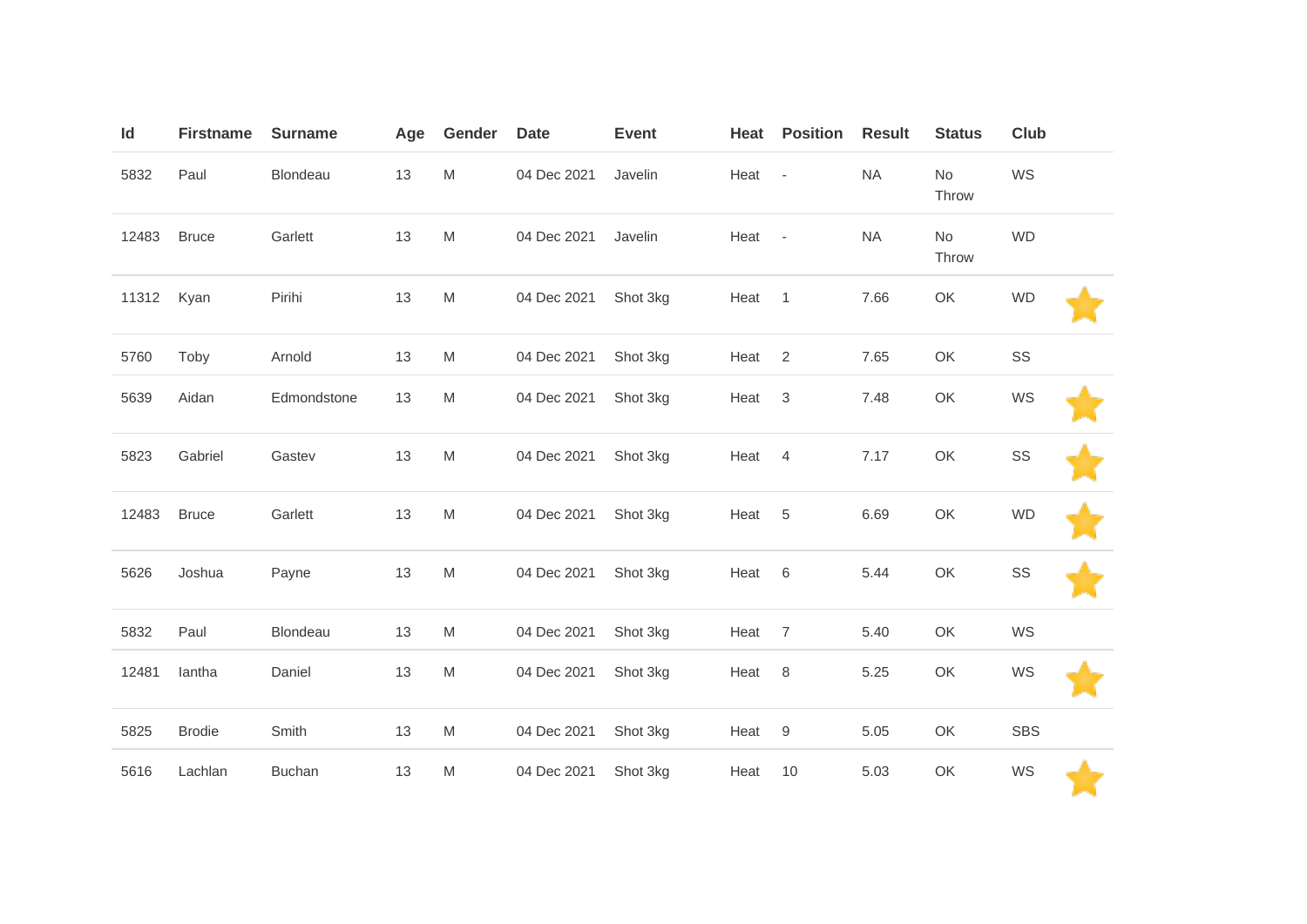| Id    | <b>Firstname</b> | <b>Surname</b> | Age | Gender | <b>Date</b> | <b>Event</b> | Heat | <b>Position</b> | <b>Result</b> | <b>Status</b> | Club       |
|-------|------------------|----------------|-----|--------|-------------|--------------|------|-----------------|---------------|---------------|------------|
| 5752  | Fletcher         | <b>Street</b>  | 13  | M      | 04 Dec 2021 | Shot 3kg     | Heat | 11              | 4.95          | OK            | <b>SBS</b> |
| 8227  | Koby             | <b>Brooks</b>  | 13  | M      | 04 Dec 2021 | Shot 3kg     | Heat | 12              | 4.65          | OK            | <b>WD</b>  |
| 12482 | Oscar            | Daniel         | 13  | M      | 04 Dec 2021 | Shot 3kg     | Heat | 13              | 4.51          | OK            | WS         |
| 5832  | Paul             | Blondeau       | 13  | M      | 04 Dec 2021 | Triple Jump  | Heat | $\mathbf{1}$    | 9.31          | OK            | WS         |
| 5760  | Toby             | Arnold         | 13  | M      | 04 Dec 2021 | Triple Jump  | Heat | 2               | 9.12          | OK            | SS         |
| 11312 | Kyan             | Pirihi         | 13  | M      | 04 Dec 2021 | Triple Jump  | Heat | $\mathbf{3}$    | 8.81          | OK            | <b>WD</b>  |
| 12483 | <b>Bruce</b>     | Garlett        | 13  | M      | 04 Dec 2021 | Triple Jump  | Heat | 4               | 8.06          | OK            | <b>WD</b>  |
| 5752  | Fletcher         | <b>Street</b>  | 13  | M      | 04 Dec 2021 | Triple Jump  | Heat | 5               | 7.95          | OK            | <b>SBS</b> |
| 12481 | lantha           | Daniel         | 13  | M      | 04 Dec 2021 | Triple Jump  | Heat | $6\,$           | 7.69          | OK            | WS         |
| 5639  | Aidan            | Edmondstone    | 13  | M      | 04 Dec 2021 | Triple Jump  | Heat | $\overline{7}$  | 7.63          | OK            | WS         |
| 5825  | <b>Brodie</b>    | Smith          | 13  | M      | 04 Dec 2021 | Triple Jump  | Heat | $\,8\,$         | 7.49          | OK            | <b>SBS</b> |
| 5626  | Joshua           | Payne          | 13  | M      | 04 Dec 2021 | Triple Jump  | Heat | $9\,$           | 7.37          | OK            | SS         |
| 5616  | Lachlan          | <b>Buchan</b>  | 13  | M      | 04 Dec 2021 | Triple Jump  | Heat | 10              | 7.17          | OK            | WS         |
| 5823  | Gabriel          | Gastev         | 13  | M      | 04 Dec 2021 | Triple Jump  | Heat | 11              | 6.80          | OK            | SS         |
| 12482 | Oscar            | Daniel         | 13  | M      | 04 Dec 2021 | Triple Jump  | Heat | 12              | 6.63          | OK            | WS         |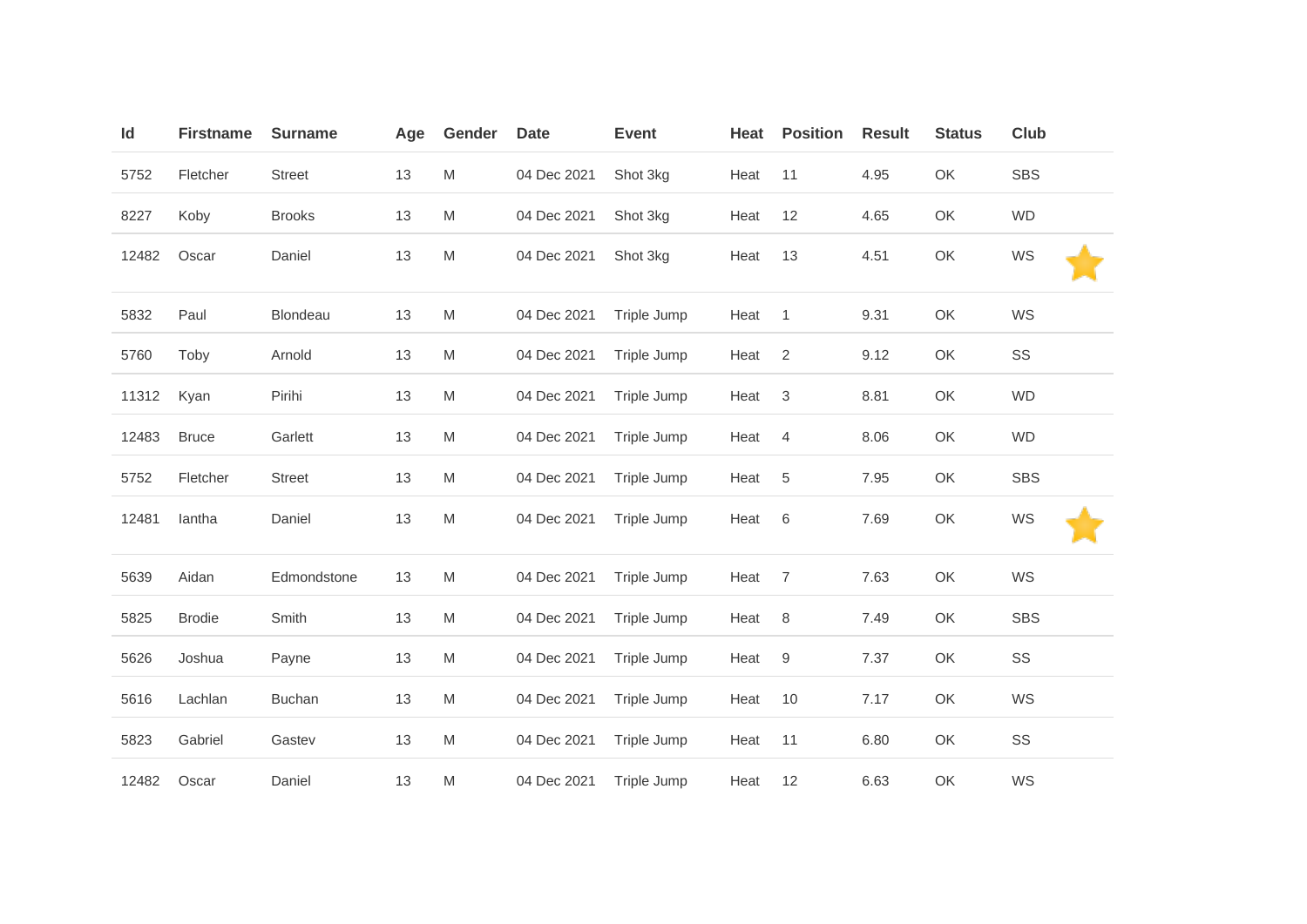| Id    | <b>Firstname</b> | <b>Surname</b>      | Age | Gender | <b>Date</b> | <b>Event</b> | Heat | <b>Position</b>          | <b>Result</b> | <b>Status</b> | <b>Club</b> |  |
|-------|------------------|---------------------|-----|--------|-------------|--------------|------|--------------------------|---------------|---------------|-------------|--|
| 8227  | Koby             | <b>Brooks</b>       | 13  | M      | 04 Dec 2021 | Triple Jump  | Heat | 13                       | 5.53          | OK            | <b>WD</b>   |  |
| 5672  | Luke             | Lawrence            | 14  | M      | 04 Dec 2021 | 1500m Walk   | Heat | $\mathbf{1}$             | 8:34.28       | OK            | <b>SBS</b>  |  |
| 5777  | Flynn            | Aquilina            | 14  | M      | 04 Dec 2021 | 1500m Walk   | Heat | 2                        | 10:12.07      | OK            | SS          |  |
| 5675  | Dylan            | Johnston            | 14  | M      | 04 Dec 2021 | 1500m Walk   | Heat | $\overline{\phantom{a}}$ | 14:56.37      | <b>DSQ</b>    | WS          |  |
| 11313 | Cameron          | Findlay             | 14  | M      | 04 Dec 2021 | 1500m Walk   | Heat | $\overline{\phantom{a}}$ | 11:35.08      | <b>DSQ</b>    | <b>SBS</b>  |  |
| 5805  | <b>Blake</b>     | Vos                 | 14  | M      | 04 Dec 2021 | 1500m Walk   | Heat | $\overline{\phantom{a}}$ | 14:56.89      | <b>DSQ</b>    | WS          |  |
| 5777  | Flynn            | Aquilina            | 14  | M      | 04 Dec 2021 | 200m         | Heat | $\mathbf{1}$             | 30.37         | OK            | SS          |  |
| 5693  | Corbin           | Conway-<br>Mortimer | 14  | M      | 04 Dec 2021 | 200m         | Heat | 2                        | 31.57         | OK            | WS          |  |
| 5672  | Luke             | Lawrence            | 14  | M      | 04 Dec 2021 | 200m         | Heat | 3                        | 31.76         | OK            | <b>SBS</b>  |  |
| 7976  | Cody             | Gilbert             | 14  | M      | 04 Dec 2021 | 200m         | Heat | 4                        | 32.09         | OK            | WS          |  |
| 5690  | Albert           | Turner              | 14  | M      | 04 Dec 2021 | 200m         | Heat | 5                        | 33.37         | OK            | SS          |  |
| 11313 | Cameron          | Findlay             | 14  | M      | 04 Dec 2021 | 200m         | Heat | $\,6\,$                  | 34.39         | OK            | <b>SBS</b>  |  |
| 5675  | Dylan            | Johnston            | 14  | M      | 04 Dec 2021 | 200m         | Heat | $\overline{7}$           | 34.78         | OK            | WS          |  |
| 5690  | Albert           | Turner              | 14  | M      | 04 Dec 2021 | 800m         | Heat | $\mathbf{1}$             | 2:38.81       | OK            | SS          |  |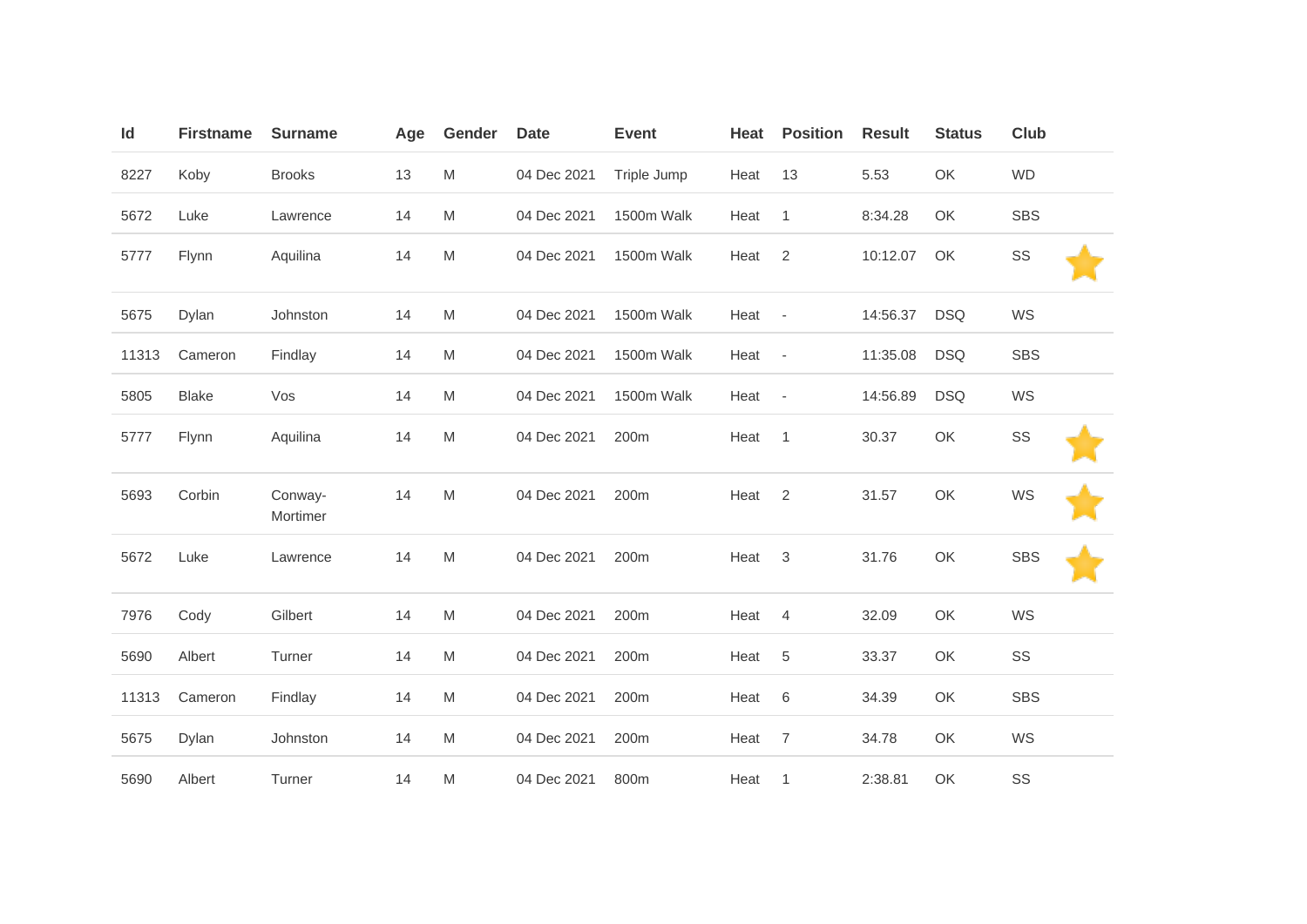| Id    | <b>Firstname</b> | <b>Surname</b>      | Age | Gender | <b>Date</b> | <b>Event</b> | Heat | <b>Position</b> | <b>Result</b> | <b>Status</b> | <b>Club</b> |  |
|-------|------------------|---------------------|-----|--------|-------------|--------------|------|-----------------|---------------|---------------|-------------|--|
| 7976  | Cody             | Gilbert             | 14  | M      | 04 Dec 2021 | 800m         | Heat | 2               | 2:47.88       | OK            | WS          |  |
| 5777  | Flynn            | Aquilina            | 14  | M      | 04 Dec 2021 | 800m         | Heat | $\mathfrak{B}$  | 2:48.25       | OK            | SS          |  |
| 5693  | Corbin           | Conway-<br>Mortimer | 14  | M      | 04 Dec 2021 | 800m         | Heat | $\overline{4}$  | 3:04.25       | OK            | WS          |  |
| 11313 | Cameron          | Findlay             | 14  | M      | 04 Dec 2021 | 800m         | Heat | 5               | 3:05.59       | OK            | <b>SBS</b>  |  |
| 5672  | Luke             | Lawrence            | 14  | M      | 04 Dec 2021 | 800m         | Heat | 6               | 3:15.94       | OK            | <b>SBS</b>  |  |
| 5675  | Dylan            | Johnston            | 14  | M      | 04 Dec 2021 | 800m         | Heat | $\overline{7}$  | 3:39.46       | OK            | WS          |  |
| 5805  | <b>Blake</b>     | Vos                 | 14  | M      | 04 Dec 2021 | 800m         | Heat | 8               | 4:09.18       | OK            | WS          |  |
| 5693  | Corbin           | Conway-<br>Mortimer | 14  | M      | 04 Dec 2021 | 90m Hurdles  | Heat | $\mathbf{1}$    | 17.24         | OK            | WS          |  |
| 5777  | Flynn            | Aquilina            | 14  | M      | 04 Dec 2021 | 90m Hurdles  | Heat | $\overline{2}$  | 18.63         | OK            | SS          |  |
| 5672  | Luke             | Lawrence            | 14  | M      | 04 Dec 2021 | 90m Hurdles  | Heat | $\mathfrak{B}$  | 18.80         | OK            | <b>SBS</b>  |  |
| 11313 | Cameron          | Findlay             | 14  | M      | 04 Dec 2021 | 90m Hurdles  | Heat | $\overline{4}$  | 19.44         | OK            | <b>SBS</b>  |  |
| 7976  | Cody             | Gilbert             | 14  | M      | 04 Dec 2021 | 90m Hurdles  | Heat | 5               | 19.62         | OK            | WS          |  |
| 5675  | Dylan            | Johnston            | 14  | M      | 04 Dec 2021 | 90m Hurdles  | Heat | 6               | 21.17         | OK            | WS          |  |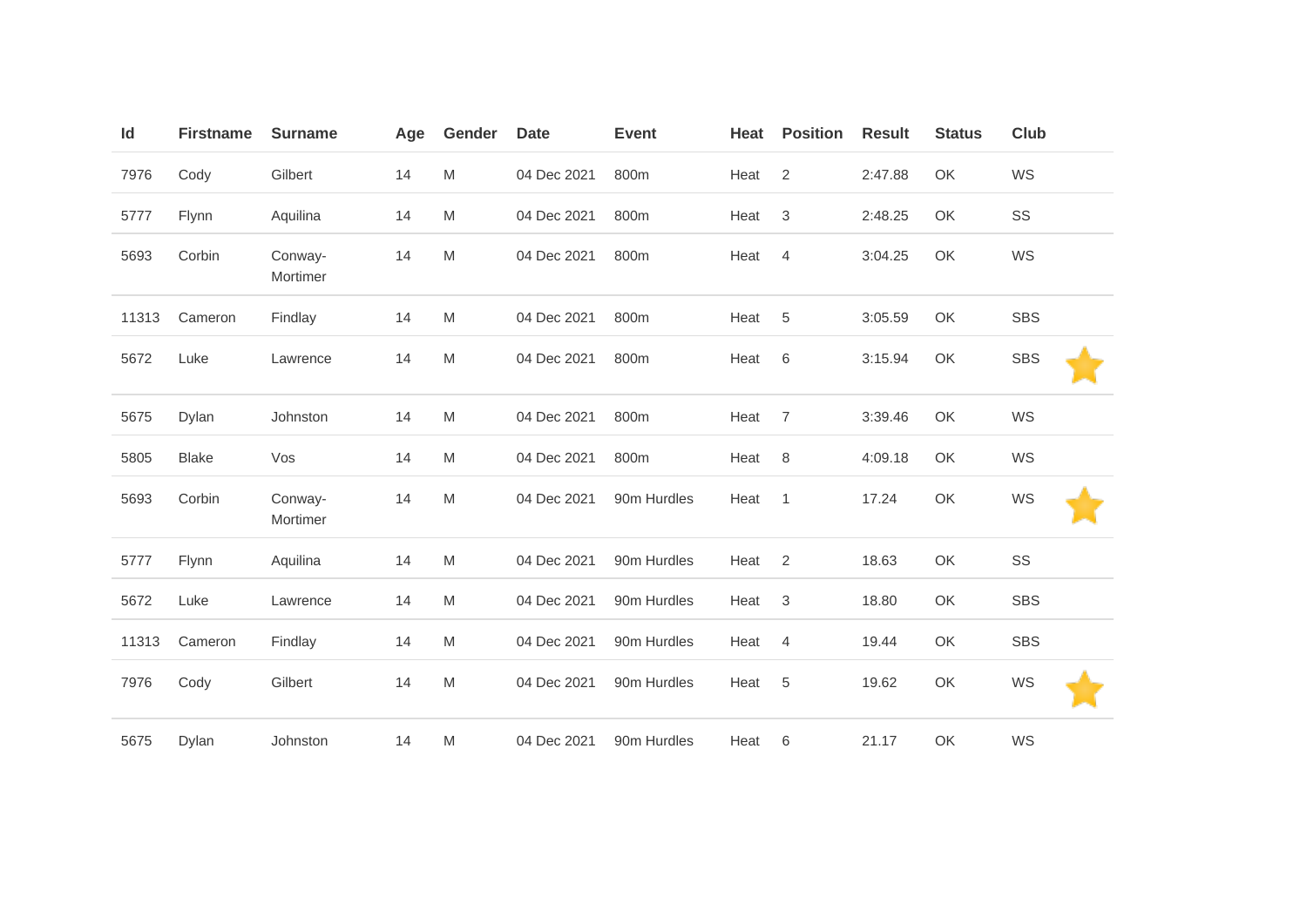| ld    | <b>Firstname</b> | <b>Surname</b>      | Age | Gender | <b>Date</b> | <b>Event</b> | Heat | <b>Position</b>           | <b>Result</b> | <b>Status</b> | <b>Club</b> |  |
|-------|------------------|---------------------|-----|--------|-------------|--------------|------|---------------------------|---------------|---------------|-------------|--|
| 5777  | Flynn            | Aquilina            | 14  | M      | 04 Dec 2021 | Javelin      | Heat | $\overline{1}$            | 26.74         | OK            | SS          |  |
| 5672  | Luke             | Lawrence            | 14  | M      | 04 Dec 2021 | Javelin      | Heat | 2                         | 20.69         | OK            | <b>SBS</b>  |  |
| 11313 | Cameron          | Findlay             | 14  | M      | 04 Dec 2021 | Javelin      | Heat | $\ensuremath{\mathsf{3}}$ | 17.26         | OK            | <b>SBS</b>  |  |
| 5675  | Dylan            | Johnston            | 14  | M      | 04 Dec 2021 | Javelin      | Heat | $\overline{4}$            | 13.90         | OK            | WS          |  |
| 8216  | Aloisio          | lomano              | 14  | M      | 04 Dec 2021 | Javelin      | Heat | $\,$ 5 $\,$               | 11.75         | OK            | <b>WD</b>   |  |
| 5690  | Albert           | Turner              | 14  | M      | 04 Dec 2021 | Javelin      | Heat | 6                         | 9.44          | OK            | SS          |  |
| 5805  | <b>Blake</b>     | Vos                 | 14  | M      | 04 Dec 2021 | Javelin      | Heat | $\overline{7}$            | 7.05          | OK            | WS          |  |
| 5693  | Corbin           | Conway-<br>Mortimer | 14  | M      | 04 Dec 2021 | Javelin      | Heat | $\overline{\phantom{a}}$  | <b>NA</b>     | No<br>Throw   | WS          |  |
| 5693  | Corbin           | Conway-<br>Mortimer | 14  | M      | 04 Dec 2021 | Shot 3kg     | Heat | $\overline{1}$            | 7.79          | OK            | WS          |  |
| 5777  | Flynn            | Aquilina            | 14  | M      | 04 Dec 2021 | Shot 3kg     | Heat | $\overline{2}$            | 7.04          | OK            | SS          |  |
| 11313 | Cameron          | Findlay             | 14  | M      | 04 Dec 2021 | Shot 3kg     | Heat | $\ensuremath{\mathsf{3}}$ | 6.93          | OK            | <b>SBS</b>  |  |
| 5675  | Dylan            | Johnston            | 14  | M      | 04 Dec 2021 | Shot 3kg     | Heat | 4                         | 6.61          | OK            | WS          |  |
| 5672  | Luke             | Lawrence            | 14  | M      | 04 Dec 2021 | Shot 3kg     | Heat | 5                         | 6.10          | OK            | <b>SBS</b>  |  |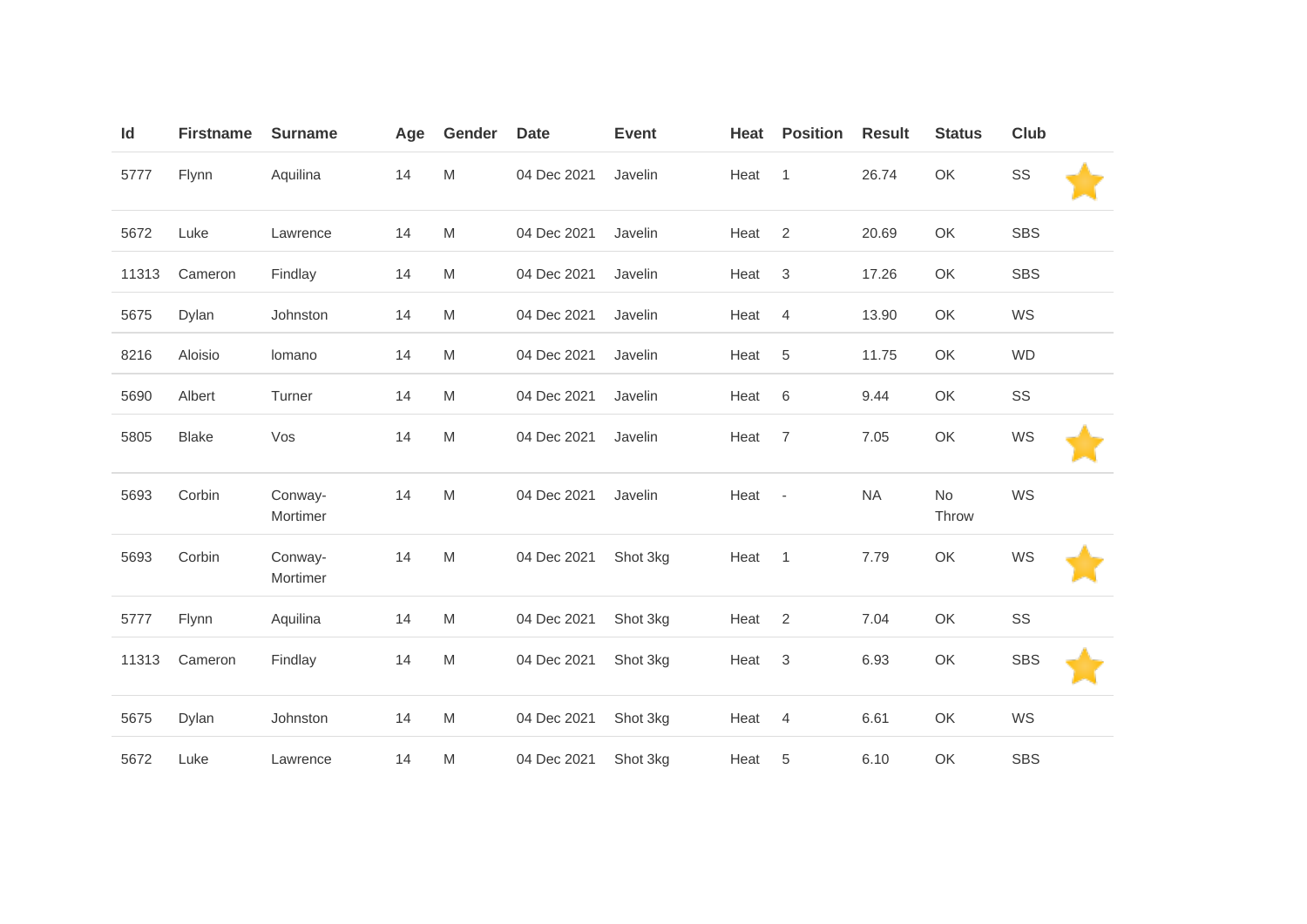| Id    | <b>Firstname</b> | <b>Surname</b>      | Age | Gender                                                                                | <b>Date</b> | <b>Event</b> | Heat | <b>Position</b>          | <b>Result</b> | <b>Status</b> | <b>Club</b> |  |
|-------|------------------|---------------------|-----|---------------------------------------------------------------------------------------|-------------|--------------|------|--------------------------|---------------|---------------|-------------|--|
| 5690  | Albert           | Turner              | 14  | M                                                                                     | 04 Dec 2021 | Shot 3kg     | Heat | 6                        | 5.22          | OK            | SS          |  |
| 5805  | <b>Blake</b>     | Vos                 | 14  | M                                                                                     | 04 Dec 2021 | Shot 3kg     | Heat | $\overline{7}$           | 3.42          | OK            | WS          |  |
| 5777  | Flynn            | Aquilina            | 14  | M                                                                                     | 04 Dec 2021 | Triple Jump  | Heat | $\mathbf{1}$             | 9.85          | OK            | SS          |  |
| 5672  | Luke             | Lawrence            | 14  | M                                                                                     | 04 Dec 2021 | Triple Jump  | Heat | $\overline{2}$           | 8.64          | OK            | <b>SBS</b>  |  |
| 5693  | Corbin           | Conway-<br>Mortimer | 14  | M                                                                                     | 04 Dec 2021 | Triple Jump  | Heat | $\mathfrak{Z}$           | 8.61          | OK            | WS          |  |
| 11313 | Cameron          | Findlay             | 14  | M                                                                                     | 04 Dec 2021 | Triple Jump  | Heat | $\overline{4}$           | 8.10          | OK            | <b>SBS</b>  |  |
| 5675  | Dylan            | Johnston            | 14  | M                                                                                     | 04 Dec 2021 | Triple Jump  | Heat | $\overline{4}$           | 8.10          | OK            | WS          |  |
| 5690  | Albert           | Turner              | 14  | M                                                                                     | 04 Dec 2021 | Triple Jump  | Heat | $\,6$                    | 7.43          | OK            | SS          |  |
| 8216  | Aloisio          | lomano              | 14  | $\mathsf{M}% _{T}=\mathsf{M}_{T}\!\left( a,b\right) ,\ \mathsf{M}_{T}=\mathsf{M}_{T}$ | 04 Dec 2021 | Triple Jump  | Heat | $\overline{7}$           | 5.98          | OK            | <b>WD</b>   |  |
| 5815  | <b>Brock</b>     | Ahearn              | 15  | M                                                                                     | 04 Dec 2021 | 100m Hurdles | Heat | $\mathbf{1}$             | 19.94         | OK            | SS          |  |
| 11385 | Campbell         | Boyd                | 15  | M                                                                                     | 04 Dec 2021 | 100m Hurdles | Heat | $\overline{2}$           | 20.02         | OK            | <b>WD</b>   |  |
| 11385 | Campbell         | Boyd                | 15  | M                                                                                     | 04 Dec 2021 | 1500m Walk   | Heat | $\overline{\phantom{a}}$ | 14:55.26      | <b>DSQ</b>    | <b>WD</b>   |  |
| 5623  | Logan            | Rowley              | 15  | M                                                                                     | 04 Dec 2021 | 200m         | Heat | $\mathbf{1}$             | 25.11         | OK            | WS          |  |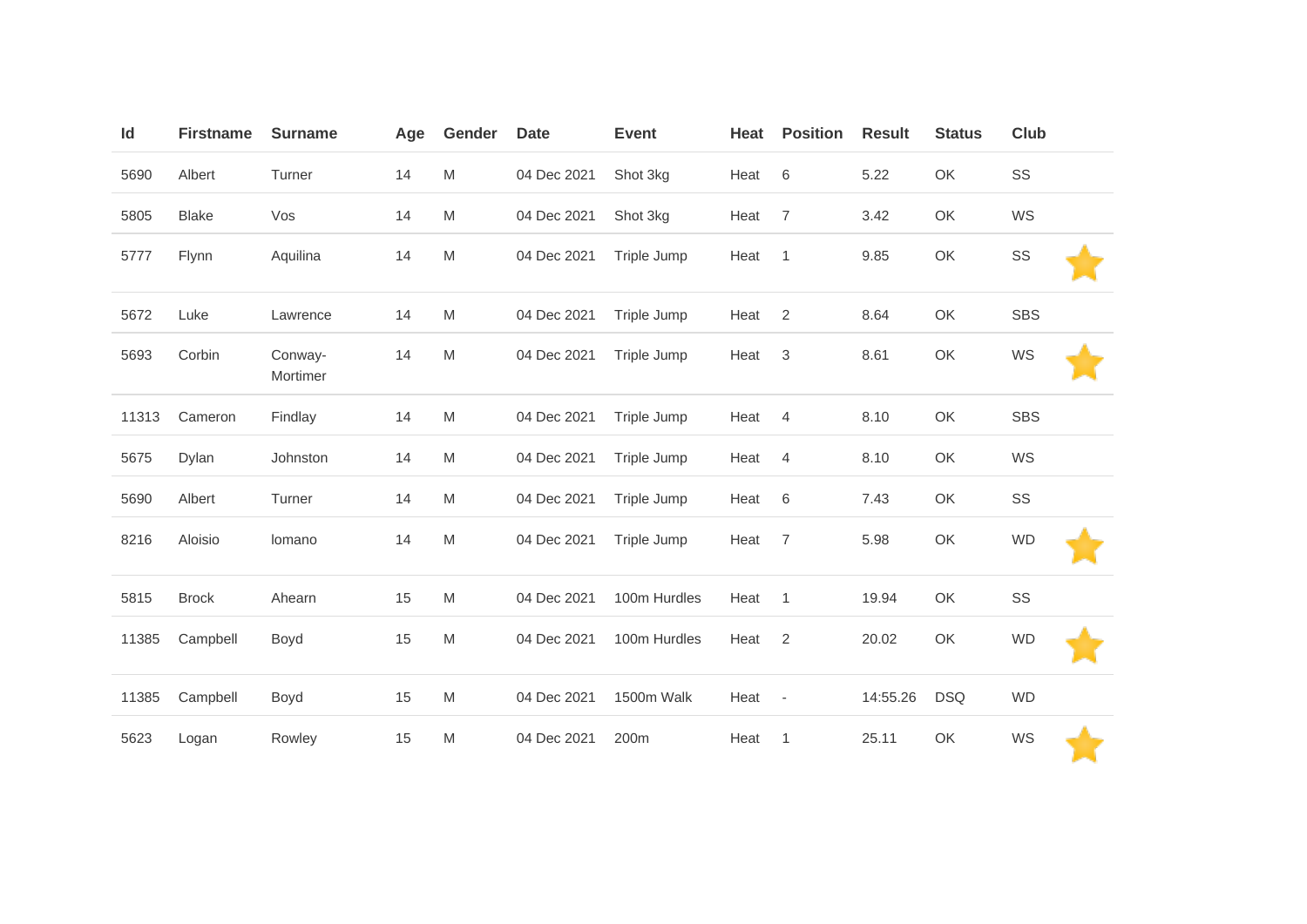| Id    | <b>Firstname</b> | <b>Surname</b> | Age | Gender | <b>Date</b> | <b>Event</b> | Heat | <b>Position</b> | <b>Result</b> | <b>Status</b> | <b>Club</b> |
|-------|------------------|----------------|-----|--------|-------------|--------------|------|-----------------|---------------|---------------|-------------|
| 11385 | Campbell         | Boyd           | 15  | M      | 04 Dec 2021 | 200m         | Heat | 2               | 29.74         | OK            | <b>WD</b>   |
| 5623  | Logan            | Rowley         | 15  | M      | 04 Dec 2021 | 800m         | Heat | $\mathbf{1}$    | 2:35.09       | OK            | WS          |
| 11385 | Campbell         | Boyd           | 15  | M      | 04 Dec 2021 | 800m         | Heat | 2               | 3:17.40       | OK            | <b>WD</b>   |
| 5623  | Logan            | Rowley         | 15  | M      | 04 Dec 2021 | Javelin      | Heat | $\mathbf{1}$    | 29.83         | OK            | WS          |
| 5815  | <b>Brock</b>     | Ahearn         | 15  | M      | 04 Dec 2021 | Javelin      | Heat | 2               | 23.68         | OK            | SS          |
| 11385 | Campbell         | Boyd           | 15  | M      | 04 Dec 2021 | Javelin      | Heat | 3               | 14.82         | OK            | <b>WD</b>   |
| 5623  | Logan            | Rowley         | 15  | M      | 04 Dec 2021 | Shot 4kg     | Heat | $\mathbf{1}$    | 8.04          | OK            | WS          |
| 5815  | <b>Brock</b>     | Ahearn         | 15  | M      | 04 Dec 2021 | Shot 4kg     | Heat | $\overline{2}$  | 6.21          | OK            | SS          |
| 11385 | Campbell         | Boyd           | 15  | M      | 04 Dec 2021 | Shot 4kg     | Heat | 3               | 5.62          | OK            | <b>WD</b>   |
| 5815  | <b>Brock</b>     | Ahearn         | 15  | M      | 04 Dec 2021 | Triple Jump  | Heat | $\overline{1}$  | 8.94          | OK            | SS          |
| 11385 | Campbell         | Boyd           | 15  | M      | 04 Dec 2021 | Triple Jump  | Heat | 2               | 8.16          | OK            | <b>WD</b>   |
| 5840  | <b>Bailey</b>    | Johnston       | 16  | M      | 04 Dec 2021 | 100m Hurdles | Heat | $\mathbf{1}$    | 18.31         | OK            | WS          |
| 7979  | Jesse            | Gilbert        | 16  | M      | 04 Dec 2021 | 100m Hurdles | Heat | 2               | 18.93         | OK            | WS          |
| 5666  | Eric             | aspeling       | 16  | M      | 04 Dec 2021 | 100m Hurdles | Heat | 3               | 19.34         | OK            | SS          |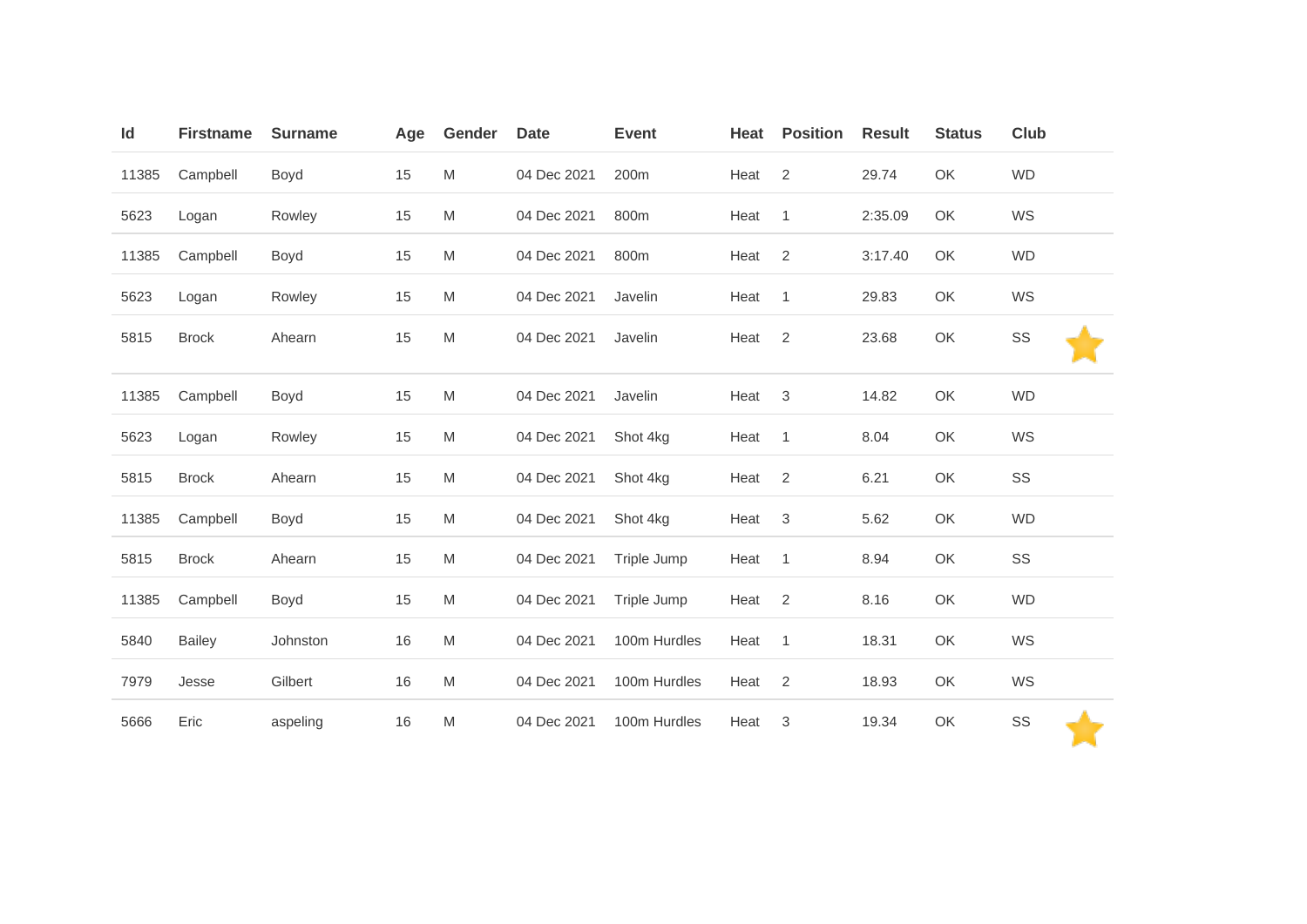| Id   | <b>Firstname</b> | <b>Surname</b> | Age | Gender | <b>Date</b> | <b>Event</b> | Heat | <b>Position</b> | <b>Result</b> | <b>Status</b> | Club |  |
|------|------------------|----------------|-----|--------|-------------|--------------|------|-----------------|---------------|---------------|------|--|
| 5840 | <b>Bailey</b>    | Johnston       | 16  | M      | 04 Dec 2021 | 200m         | Heat | $\overline{1}$  | 26.27         | OK            | WS   |  |
| 7979 | Jesse            | Gilbert        | 16  | M      | 04 Dec 2021 | 200m         | Heat | 2               | 29.58         | OK            | WS   |  |
| 5666 | Eric             | aspeling       | 16  | M      | 04 Dec 2021 | 800m         | Heat | $\overline{1}$  | 2:53.98       | OK            | SS   |  |
| 5840 | <b>Bailey</b>    | Johnston       | 16  | M      | 04 Dec 2021 | Javelin      | Heat | 1               | 30.90         | OK            | WS   |  |
| 5666 | Eric             | aspeling       | 16  | M      | 04 Dec 2021 | Javelin      | Heat | 2               | 22.55         | OK            | SS   |  |
| 5840 | <b>Bailey</b>    | Johnston       | 16  | M      | 04 Dec 2021 | Shot 4kg     | Heat | $\overline{1}$  | 11.59         | OK            | WS   |  |
| 7979 | Jesse            | Gilbert        | 16  | M      | 04 Dec 2021 | Shot 4kg     | Heat | 2               | 7.35          | OK            | WS   |  |
| 5666 | Eric             | aspeling       | 16  | M      | 04 Dec 2021 | Shot 4kg     | Heat | 3               | 6.43          | OK            | SS   |  |
| 7979 | Jesse            | Gilbert        | 16  | M      | 04 Dec 2021 | Triple Jump  | Heat | $\mathbf{1}$    | 9.75          | OK            | WS   |  |
| 5840 | <b>Bailey</b>    | Johnston       | 16  | M      | 04 Dec 2021 | Triple Jump  | Heat | 2               | 9.41          | OK            | WS   |  |
| 5666 | Eric             | aspeling       | 16  | M      | 04 Dec 2021 | Triple Jump  | Heat | 3               | 9.36          | OK            | SS   |  |
| 7978 | Jayden           | Gilbert        | 17  | M      | 04 Dec 2021 | 110m Hurdles | Heat | $\overline{1}$  | 19.46         | OK            | WS   |  |
| 7978 | Jayden           | Gilbert        | 17  | M      | 04 Dec 2021 | 200m         | Heat | 1               | 25.02         | OK            | WS   |  |